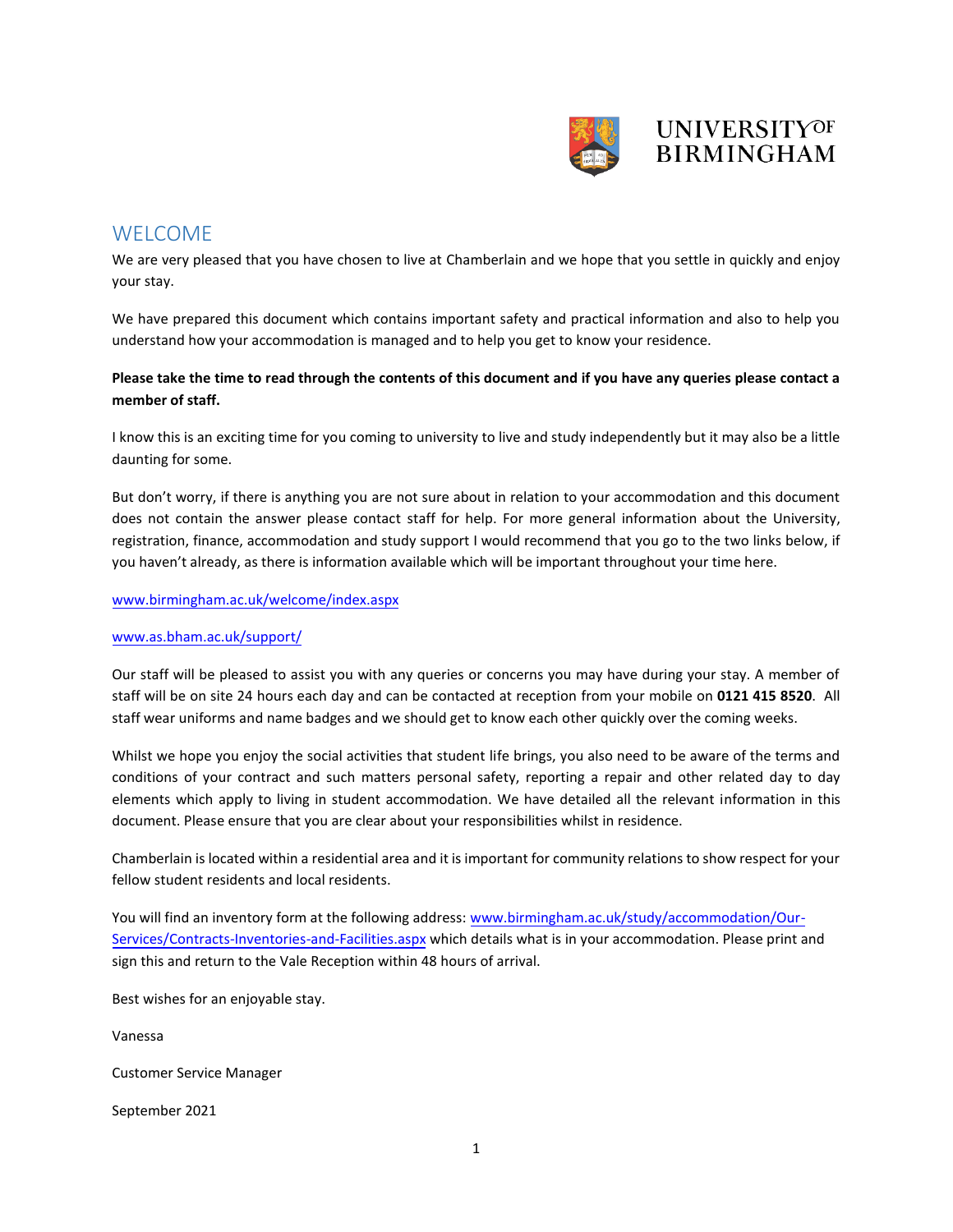## INTRODUCTION

## 1. What is the Universities UK (UUK) Code of Practice?

The Housing Act 2004 introduced licensing for houses in multiple occupation in England and Wales. The Housing Act stated that licensing would apply to student accommodation which replaced the previous system of registration, from which Higher Education Institutions were exempt.

The University of Birmingham played an active role in the consultation exercise for the draft UUK Code of Practice. We fully support the principles of the Code for the provision and management of our student residences and signed up to the UUK Code in December 2005

The Code has been prepared primarily to assist managers, and anyone involved in the management of student accommodation by setting out the main elements of good management practice.

It is intended that the Code establishes a set of standards and undertakings about our management practices and the relationship between the University of Birmingham and yourself throughout your stay with us.

It covers, among other matters, health and safety, maintenance and repair, and relationships between managers and you, our student tenant. It also should assist you to understand both the standards and procedures applying to your accommodation and your obligations as a resident.

The Code has been designed with regard to the particular characteristics of student accommodation and to management practice in the higher education sector.

Administration arrangements for the Code are set out in this document. These are intended to serve the overall purposes of the Code. These help to maintain and enhance standards and to set out clearly what you may expect of your accommodation and its management.

These detailed arrangements also provide mechanisms for identifying, and helping remedy, any shortcomings in the management of your accommodation. Where an audit and/or complaints indicate a persistent management failure a University may be deemed to be no longer compliant with the UUK Code of Practice.

Arrangements for the management of student accommodation, prior to the introduction of the Code of Practice, varied considerably between universities and the range of professional Higher Education bodies involved in giving information and advice on one or other aspect of housing provision and management of student accommodation.

The Code outlines best practice and provides benchmarks for the management and quality of student housing in the Higher Education sector. A full version of the UUK Code of Practice is available to download at [www.universitiesuk.ac.uk/policy-and-analysis/Pages/accommodation-code-of-practice.aspx](http://www.universitiesuk.ac.uk/policy-and-analysis/Pages/accommodation-code-of-practice.aspx) and more details about the Code is available at [www.thesac.org.uk/](http://www.thesac.org.uk/) 

The Code is concerned with the main principles and essential requirements for well managed student accommodation and the index below provides **links** to each section: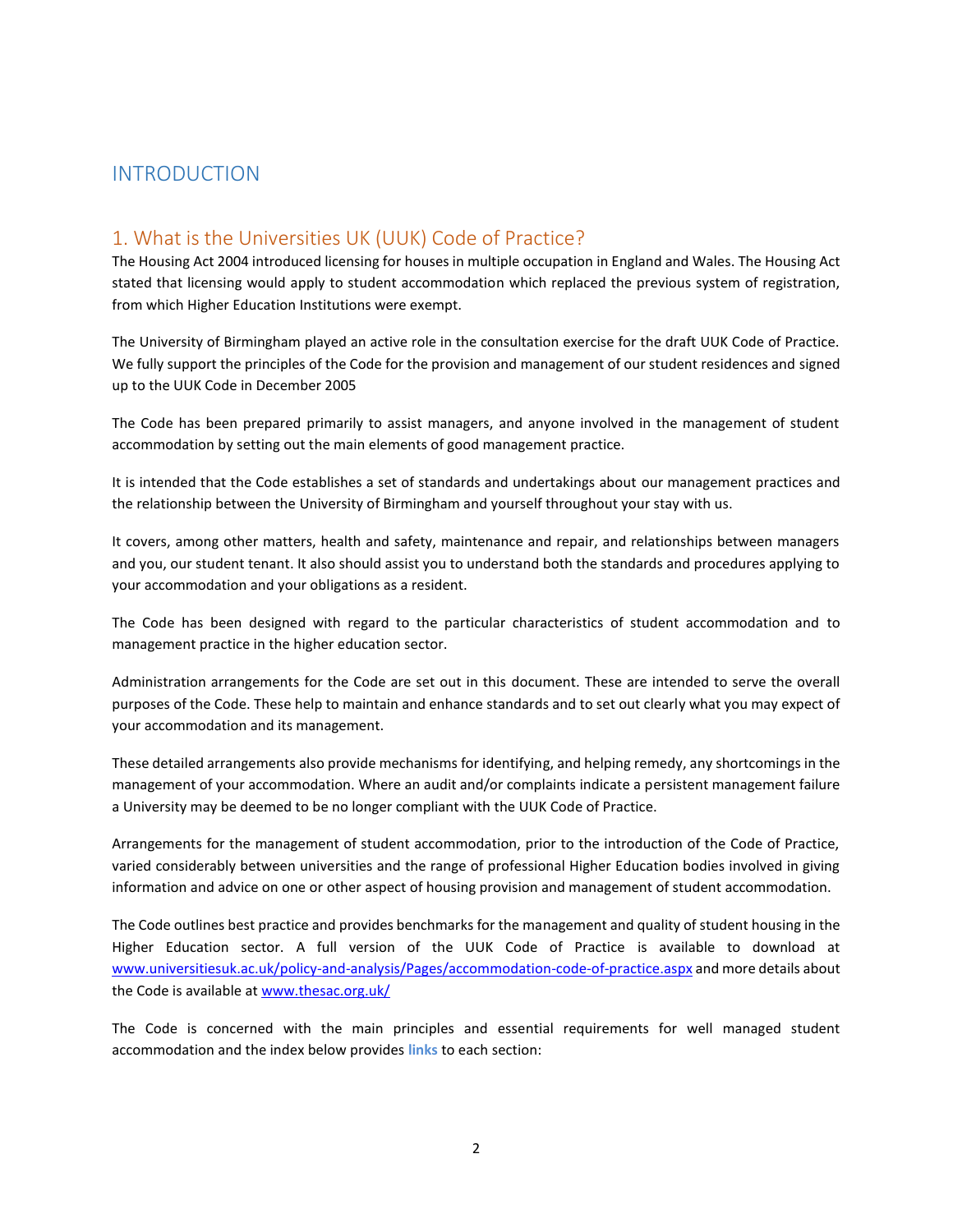- 1. Introduction
- 2 [Health and Safety Standards and Procedures](#page-3-0)
- 2A [Fire Safety](#page-6-0)
- 2B [Electricity and Gas Supplies](#page-9-0)
- 2C [Security](#page-14-0)
- 2D [Kitchen and Food Hygiene](#page-16-0)
- 3 [Internet Facilities](#page-22-0)
- 4 [Maintenance and Repairs](#page-22-1)
- 5 [Environmental Quality, Energy](#page-26-0) Saving and Recycling
- 6 [Landlord and Tenant Relationship](#page-32-0)
- 7 Student Support and Student Mentor Scheme
- 8 [Anti-Social Behavior and Disciplinary Procedures](#page-40-0)

Each of the above elements are detailed under the relevant sections in this document. However, some of the information referred to may be held at your Village Reception or in the Estates Office and instructions will be provided under the relevant heading of how you can obtain this information.

If you have any queries or concerns about your accommodation then please contact the reception on your Village where staff will be more than happy to assist you.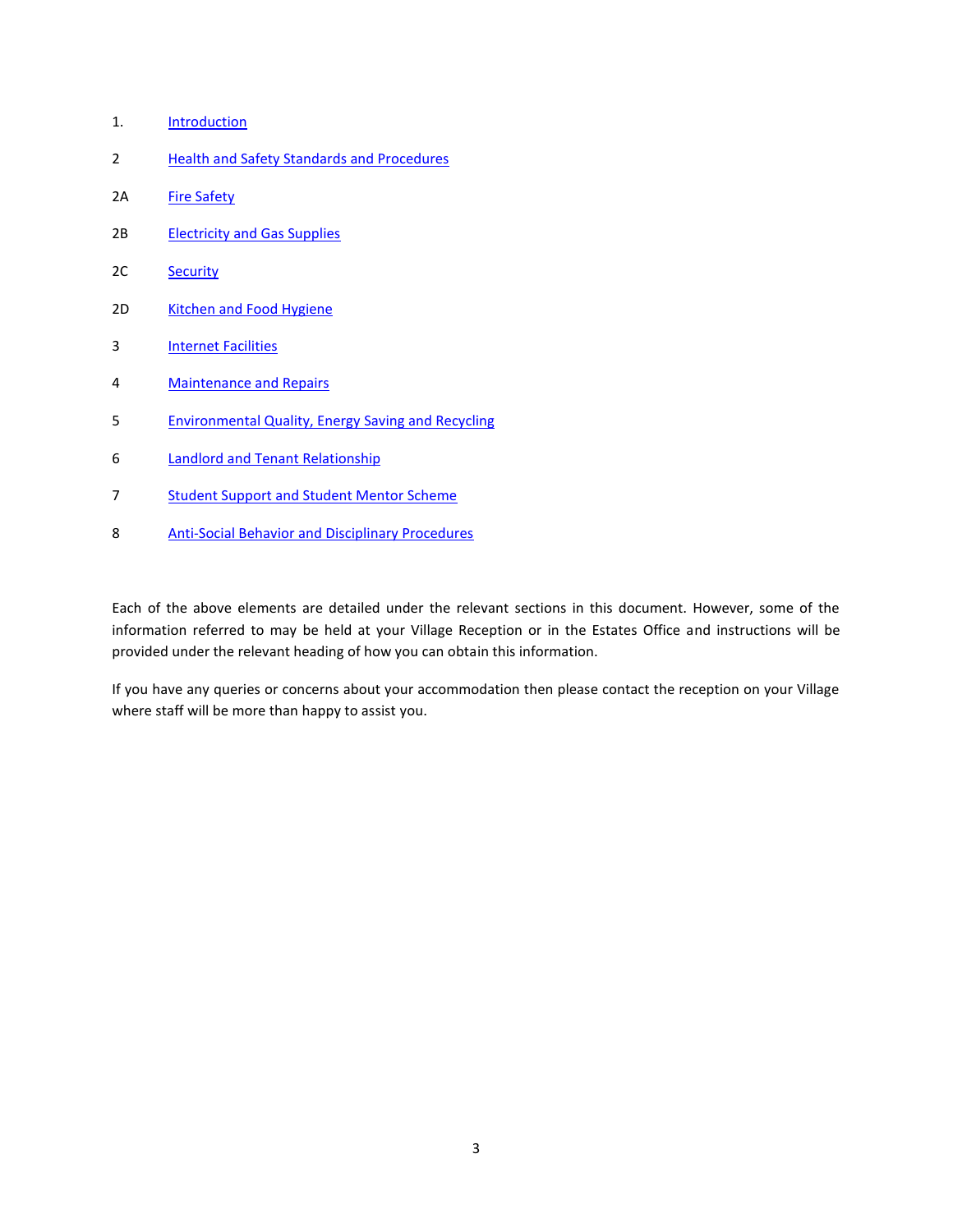## <span id="page-3-0"></span>2. Health and Safety Standards and Procedures

## General

This Statement is extracted from the University's full Health and Safety Policy Statement which also details the organisation and arrangements for implementing and monitoring the Policy. The full policy statement is available at

[https://intranet.birmingham.ac.uk/hr/documents/staff/HSU/UoB-Health-and-Safety-Policy-signed-27-1-2020](https://intranet.birmingham.ac.uk/hr/documents/staff/HSU/UoB-Health-and-Safety-Policy-signed-27-1-2020-master.pdf) [master.pdf](https://intranet.birmingham.ac.uk/hr/documents/staff/HSU/UoB-Health-and-Safety-Policy-signed-27-1-2020-master.pdf)

You are required to conduct yourself responsibly and in a safe manner that is compatible with the health, safety and wellbeing of your fellow residents and the buildings in which you live. It is an offence in law to interfere with or misuse anything provided in the interests of health and safety, including fire detection systems, fire alarms and firefighting equipment.

The University will take disciplinary action against any resident found to be endangering the welfare of other resident's or members of the University Community. A copy of the University Health and Safety Policy V 1.0 - 27th January 2020 can be viewed at:

[https://intranet.birmingham.ac.uk/hr/documents/staff/HSU/UoB-Health-and-Safety-Policy-signed-27-1-2020](https://intranet.birmingham.ac.uk/hr/documents/staff/HSU/UoB-Health-and-Safety-Policy-signed-27-1-2020-master.pdf) [master.pdf](https://intranet.birmingham.ac.uk/hr/documents/staff/HSU/UoB-Health-and-Safety-Policy-signed-27-1-2020-master.pdf)

## 2.1 Policy Statement

- **1.** The University of Birmingham, as an employer, is committed to providing and maintaining a healthy and safe working environment for all its employees, students and any other people who may be affected by its activities. The overall responsibility for ensuring implementation of this policy lies with the University of Birmingham; that is the University Council and the Vice-Chancellor as its Chief Executive.
- **2.** This statement applies to all premises and activities within the control of the University. The University has made detailed arrangements for implementing this policy outlined in a further section of the Policy entitled, Organisation and Arrangements.
- **3.** In order to achieve this aim the University has the following key objectives:
	- as a minimum, to comply with requirements of relevant legislation;
	- to identify hazards (the potential for harm), assess risks (the likelihood of that harm being realised) and manage those risks;
	- to ensure that employees, students and others are adequately informed of the identified risks and where appropriate receive instruction, training and supervision;
	- to consult with employees' representatives on health and safety matters;
	- to make arrangements for co-ordination and co-operation with other employers where:

University employees or students share premises, facilities or activities with persons working in other organisations;

persons from other organisations are working in University controlled activities;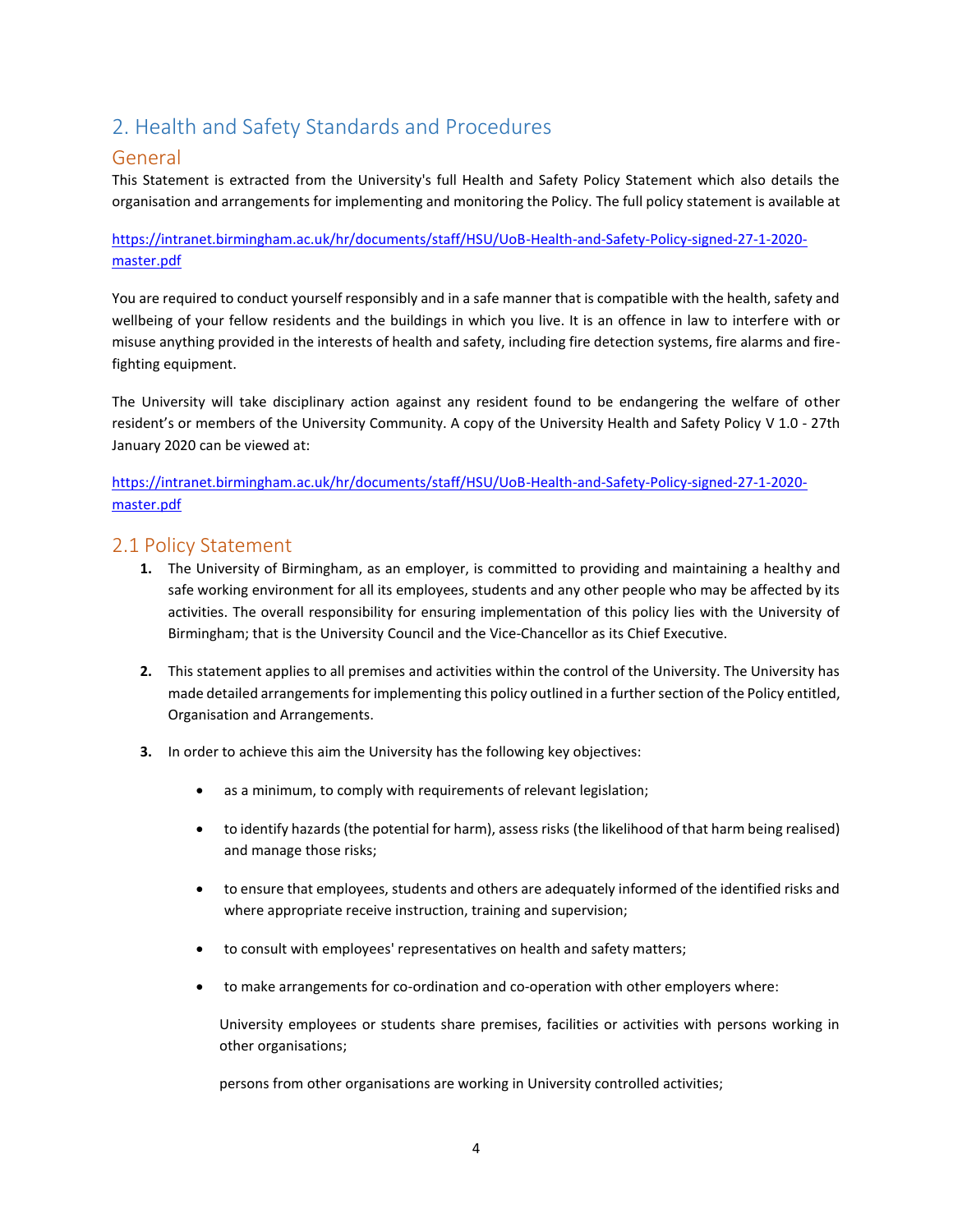- to safeguard the environment from the effects of the University's activities;
- to monitor and review the effectiveness of the University's arrangements and where appropriate to implement improvements.
- to ensure that the demands of activities do not exceed the capabilities of staff or students to carry out the work without risk to themselves or others.
- **4.** The Heads of Budget Centre are responsible for ensuring compliance with University Health and Safety Policy within their area of control. Heads of Budget Centres are required to produce annual health and safety action plans summarising key objectives and timescales.
- **5.** The University will actively monitor the performance of Budget Centres in the management of risks under their control and the implementation of Budget Centre health and safety action plans.
- **6.** Whilst the University accepts the main responsibility for implementation of this policy individuals have an important role in co-operating with those responsible to ensure a healthy and safe working environment. Individuals are required to abide by rules and requirements made under the authority of this policy.

Vice-Chancellor

## 2.2 Risk register

The University Health and Safety Policy require Heads of Budget Centre to ensure that risk assessments are carried out for all activities under their control.

"Heads of Budget Centre must ensure that risk assessments are carried out for all activities under their control as required by current University Policies and that appropriate action is taken to eliminate or control the risks identified."

Once a risk assessment has been completed the documentation is kept in a local Risk Register located in the Village reception which is available to view by appointment. If you have concerns regarding risk assessments please contact a member of staff at the Vale reception.

## 2.3 Emergencies including first aid or calling for the emergency services IN THE EVENT OF AN EMERGENCY ON THE CAMPUS

(In the case of FIRE sound the alarm first)

### IMMEDIATELY, TELEPHONE SECURITY CONTROL ON

## **44444**

OR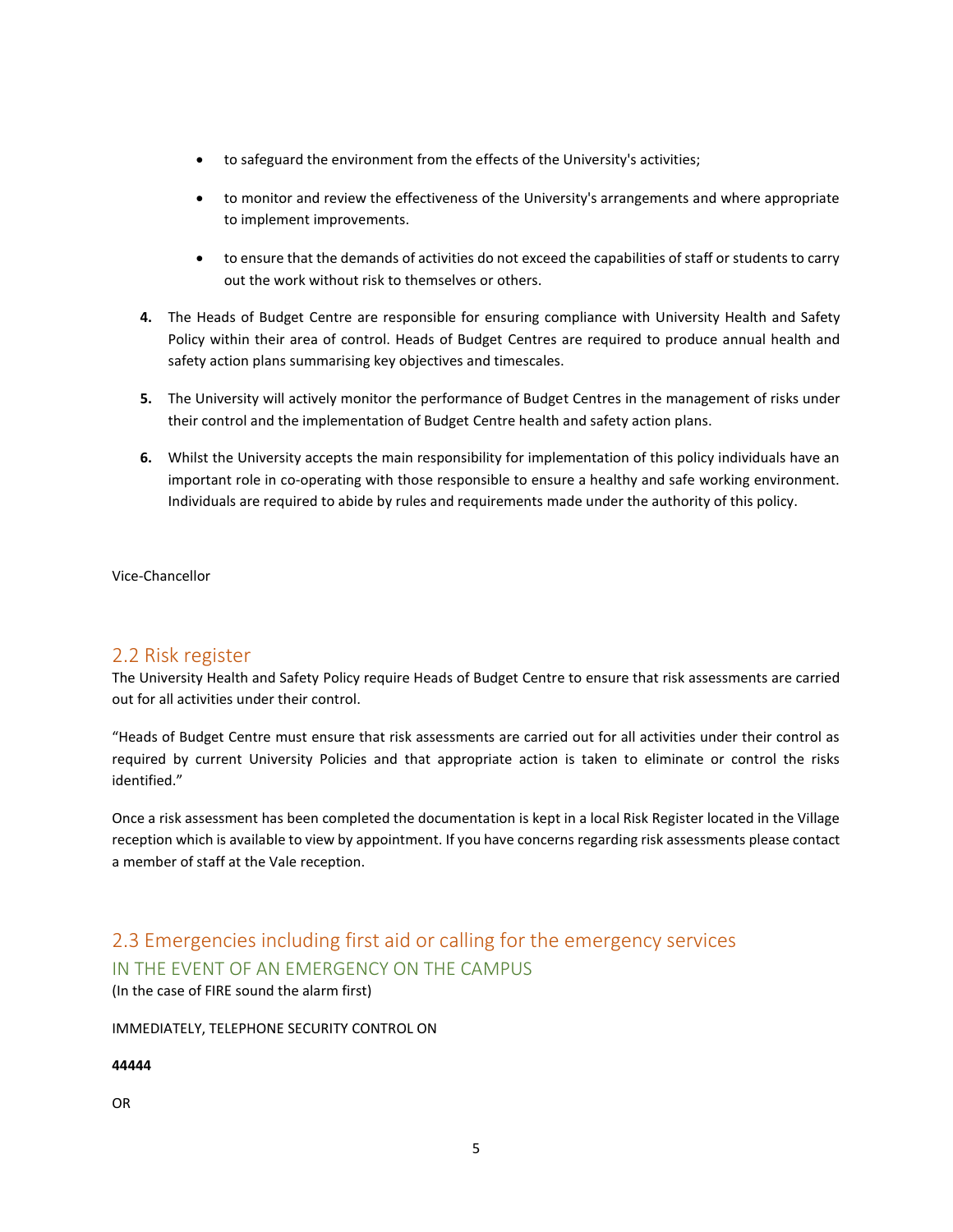Use one of the Emergency Phones linked to Security Control

Do not telephone the Emergency Services direct. This will be done by

Security Control

IN THE EVENT OF AN EMERGENCY OFF THE CAMPUS (In the case of FIRE sound the alarm first)

IMMEDIATELY, TELEPHONE THE EMERGENCY SERVICES ON

999

AS SOON AS POSSIBLE, TELEPHONE SECURITY CONTROL ON

**0121 414-4444**

Emergencies include: FIRE, ACCIDENT, ILLNESS, POLICE ASSISTANCE, BOMB

THREATS, UNSAFE BUILDINGS, ETC.

### Emergency phones locations:

- 1. Elms Road on the corner of the ACS Building
- 2. South West Campus, Terrace Huts, Sportex Building
- 3. South Car Park, first floor pedestrian exit, at the rear of the Guild of Students Building
- 4. University Square, outside Arts Building main entrance

(Press button and speak direct to Security Control)

## EMERGENCY ACTION (ACCIDENTS AND ILLNESS) MAIN CAMPUS *In the event of MAJOR ACCIDENT/ILLNESS*

- 1. Check safety do not put yourself at risk
- 2. Maintain clear airway
- 3. Summon Help see First Aiders listed below Or Dial 0121 414 4444 Security
- 4. Control bleeding
- 5. Move the casualty as little as possible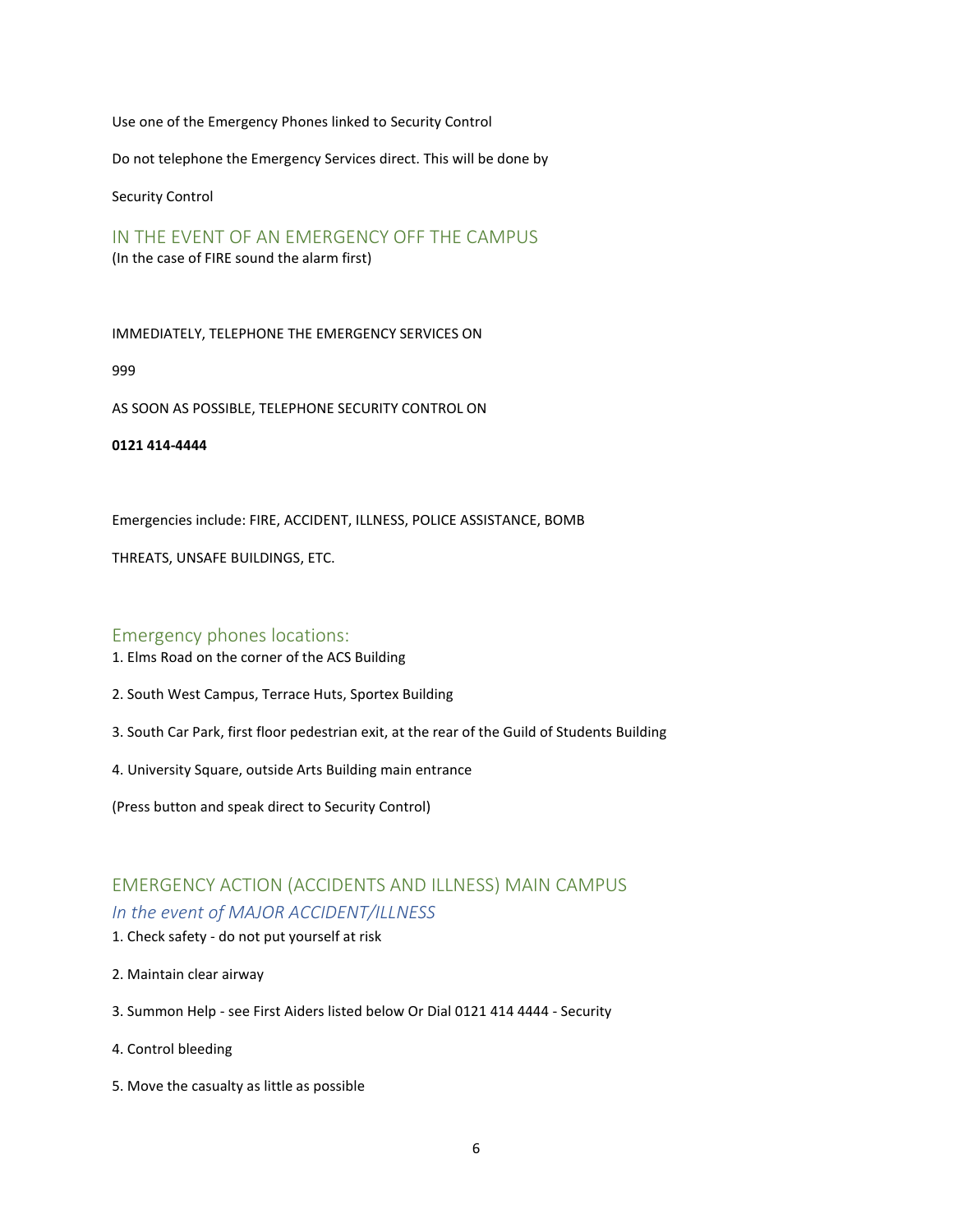## LOCAL HOSPITAL

### **Queen Elizabeth Hospital**

Mindelsohn Way Edgbaston Birmingham B15 2WB

### **0121 627 2000**

If you sustain any minor injury, the correct procedure is for you to see an appointed First Aider in order that appropriate action can be taken and the necessary records made.

A list of First Aiders is available at the Vale reception.

## <span id="page-6-0"></span>2A. Fire Safety

## 2.4. Prevention

### ALWAYS:

- REPORT ANY BLEEPING DETECTORS TO RECEPTION IMMEDIATELY
- REPORT FIRES OR USE OF EQUIPMENT IMMEDIATELY TO RECEPTION
- REPORT SMOKE OR HEAT ALARM ACTIVATION IMMEDIATELY TO RECEPTION
- MAKE SURE YOU USE THE EXTRACTOR FAN WHENEVER YOU ARE COOKING

### NEVER

- COVER DETECTORS
- LEAVE COOKING UNATTENDED
- REMOVE THE BATTERY FROM THE DETECTORS
- MISUSE OF FIRE FIGHTING EQUIPMENT OR TAMPERING WITH FIRE ALARMS will put **yourself and others at RISK**– **disciplinary action may be taken as detailed in Section 4 a of your Accommodation Contract**
- CLOSE THE GRILL DOOR WHEN IN USE
- USE FOIL IN GRILL PAN
- LEAVE FAT or OIL IN GRILL PAN AFTER USE
- PROP OPEN FIRE DOORS WITHIN FLAT
- USE CANDLES IN YOUR ACCOMMODATION
- STORE FLAMMABLE MATERIAL OR LIQUIDS IN THE FLAT
- USE HALOGEN DESK LAMPS

Please note, there will be charges applicable for the abuse of fire regulations, e.g. for covering up a smoke or heat detector, propping open fire doors or leaving cooking unattended.

[www.direct.gov.uk/en/HomeandCommunity/InYourHome/FireSafety/index.htm](http://www.direct.gov.uk/en/HomeandCommunity/InYourHome/FireSafety/index.htm)

## 2.5 Fire detection and alarm

Your flat has a combination of heat detectors in the bedroom and kitchen as well as smoke alarms in the kitchen.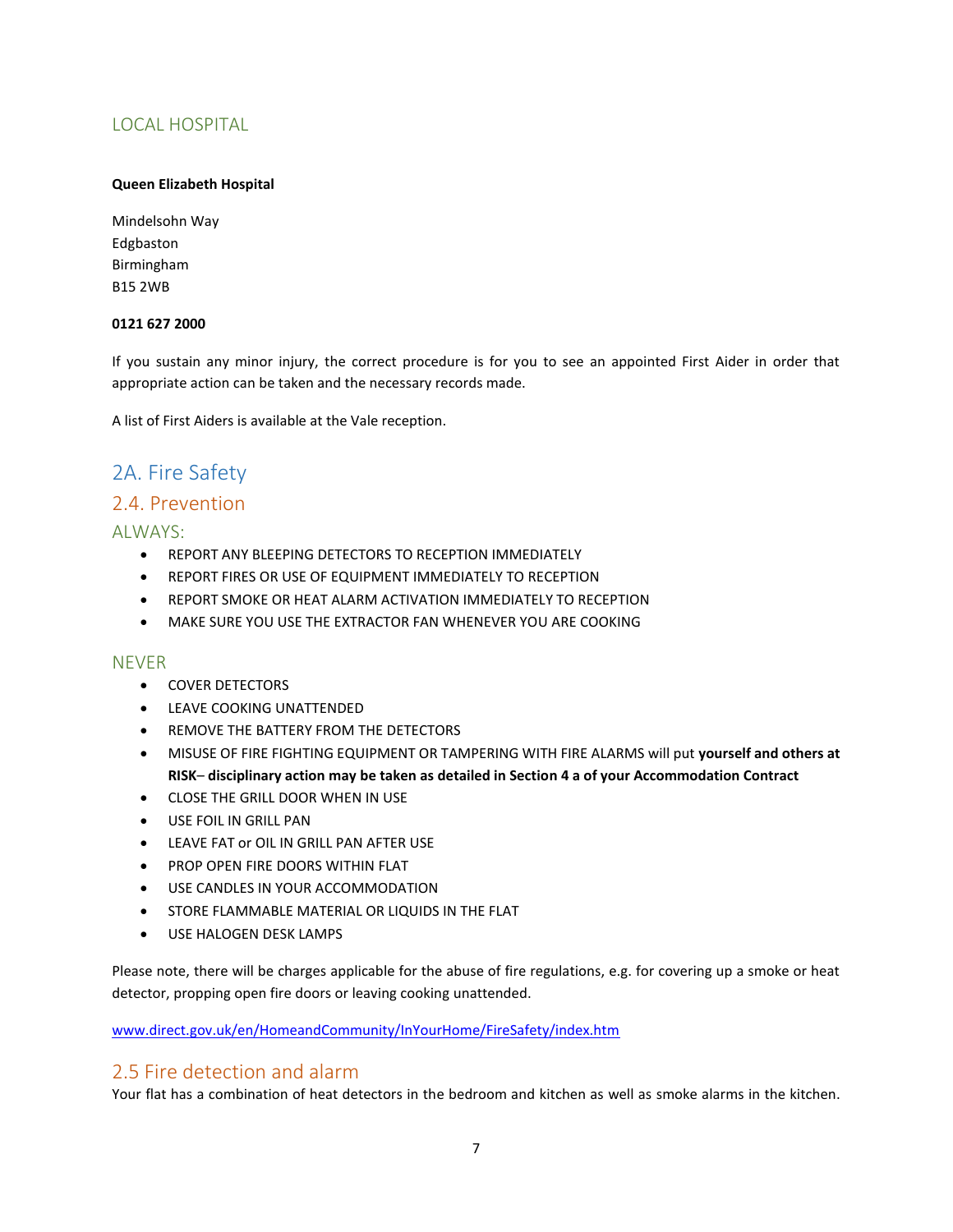The hallway only has a smoke alarm. These are mains operated, backed up by a battery in case of power failure. The alarms are linked which means if one alarm goes off it will activate all the alarms in your flat

**2.6** Fire alarms, fire-fighting equipment, emergency lighting, emergency secondary power supplies, fire door integrity and door release mechanisms are regularly checked and tested in accordance with the appropriate British Standard. A record of these checks is maintained by the University's Estates Office.

A sprinkler system is installed in Chamberlain Tower only and a fire sprinkler system is an active fire protection measure. False activation has potential to cause significant water damage to the building fabric, contents and personal possessions which will cause inconvenience to residents and may lead to disciplinary measures.

### **ALWAYS TREAT AN ALARM ACTIVATION AS A POTENTIAL FIRE AND NOT A FALSE ALARM IT COULD SAVE YOUR LIFE!**

If your flat alarm is activated by a fire or any other reason always contact a member of Vale site staff on reception.

### ACTION IN THE EVENT OF A FIRE

- 1. RAISE THE ALARM BY SHOUTING FIRE
- 2. DIAL 44444 on the telephone in the hallway and give details to Security
- 3. REPORT incident to the Vale site staff immediately
- 4. ATTEMPT to extinguish the fire with the appliances available (**BUT DO NOT PUT YOURSELF AT RISK)**

#### 5. **EVACUATE THE FLAT**

#### **DO NOT USE THE LIFTS TO EVACUATE THE BUILDING**

Do not tamper with the fire alarm break glass, only use this to acknowledge a real fire.

For more details on what to do in an emergency, emergency action in relation to accidents and illness on main campus go to

<https://intranet.birmingham.ac.uk/has/Emergency-Planning-and-Management/Emergency-planning.aspx>

### TESTING REGIME

The following are regularly tested to the appropriate British Standard by the Estates Office

- Emergency lighting
- Emergency secondary power supplies, such as battery back-up systems
- Fire door integrity including closures
- Automatic door release system
- Emergency escape ironmongery, such as push bars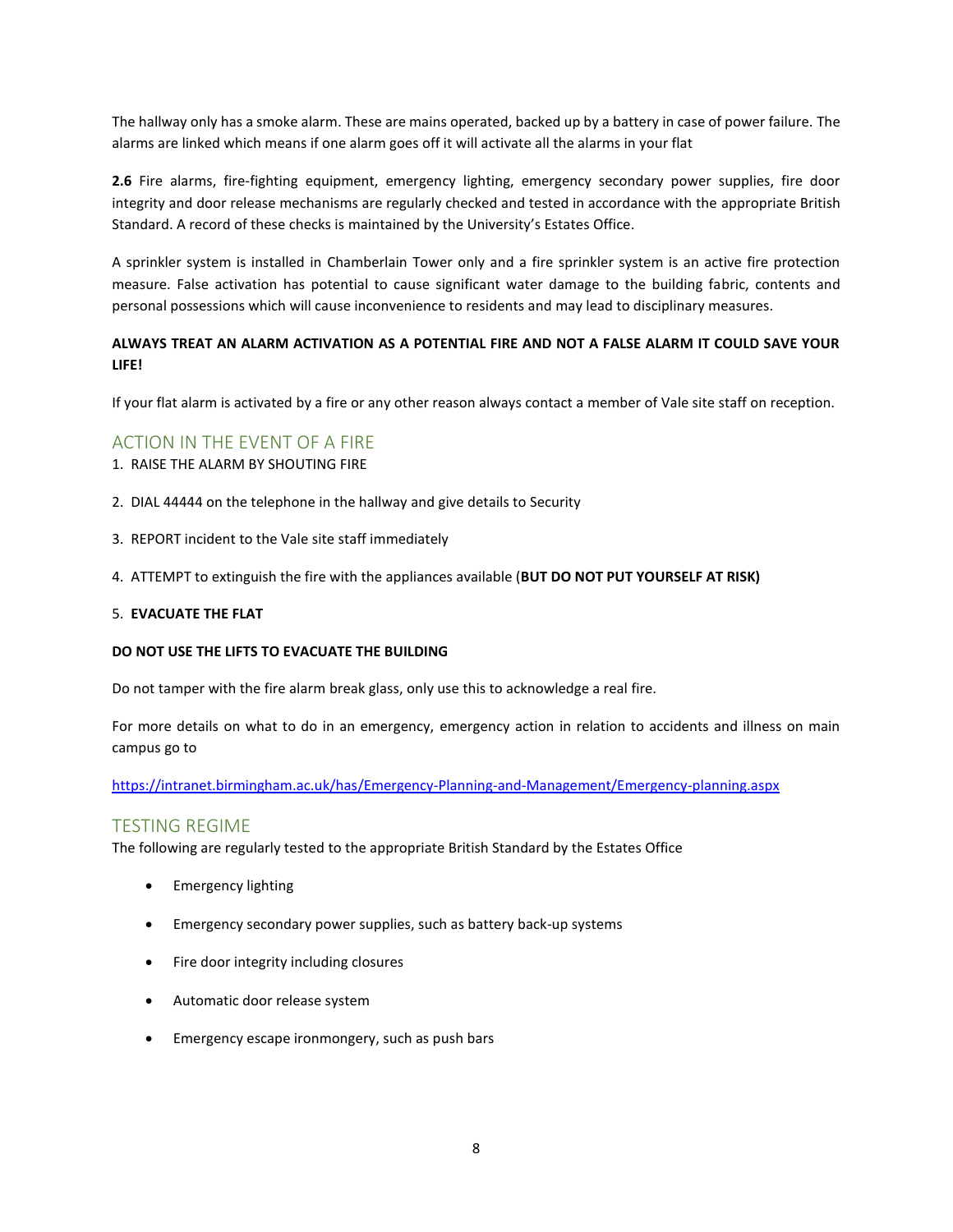## 2. 7. and 2. 8. ESCAPE

## *RULES FOR EVACUATION*

Fire safety is covered in your accommodation pass. It is your responsibility to ensure that you have read and understood this important topic. Weekly fire alarm tests are carried out across Chamberlain. If you do not understand any issues relating fire safety please enquire at the Reception.

To evacuate your flat at Chamberlain you must leave via the **ENTRANCE** door. Proceed down the stairwell (if you are not on the ground floor) and go to the assembly point. Your assembly point is written on the blue sticker on the back of your bedroom door.

**DO NOT USE THE LIFTS TO EVACUATE THE BUILDING** – The lifts will automatically close and will proceed to floor level 0, where they will open and remain open until the fire alarm is reset. Only the fire brigade can operate the lifts during activation.

It is important that the corridors and stairwells are kept clear of rubbish or obstructions at all times, safe egress will be monitored regularly by staff.

Deliberate obstruction by rubbish or other items will be seen as a major breach of Health and Safety regulations and disciplinary action may follow

### *YOUR RESPONSIBILITIES*

Fire safety is covered in your accommodation pass. It is your responsibility to ensure that you have read and understood this important topic. Weekly fire alarm tests are carried out across Chamberlain. If you do not understand any issues relating fire safety please enquire at the Reception.

### *ACTION TO TAKE ON HEARING THE ALARM*

- **1.** leave the building by the shortest and safest route
- **2.** Go to the assembly point which is displayed on the Fire Notice located on the bedroom door. (please familiarize yourself with the location)

#### **THE PARKING AREA NEAR THE SITE OFFICE**

- **3.** DO NOT STOP TO COLLECT BELONGINGS
- **4.** DO NOT RE-ENTER THE FLAT
- **5.** Follow the instructions of the staff on duty

### *OUR RESPONSIBILITIES*

Vale site staff will, provided these duties do not endanger their own safety

- **1.** Supervise the evacuation and report details of the incident to the University Security Control
- **2.** Stop re-entry to the flat until the Fire Service arrive
- **3.** Ensure that the Fire Service have vehicular access onto the site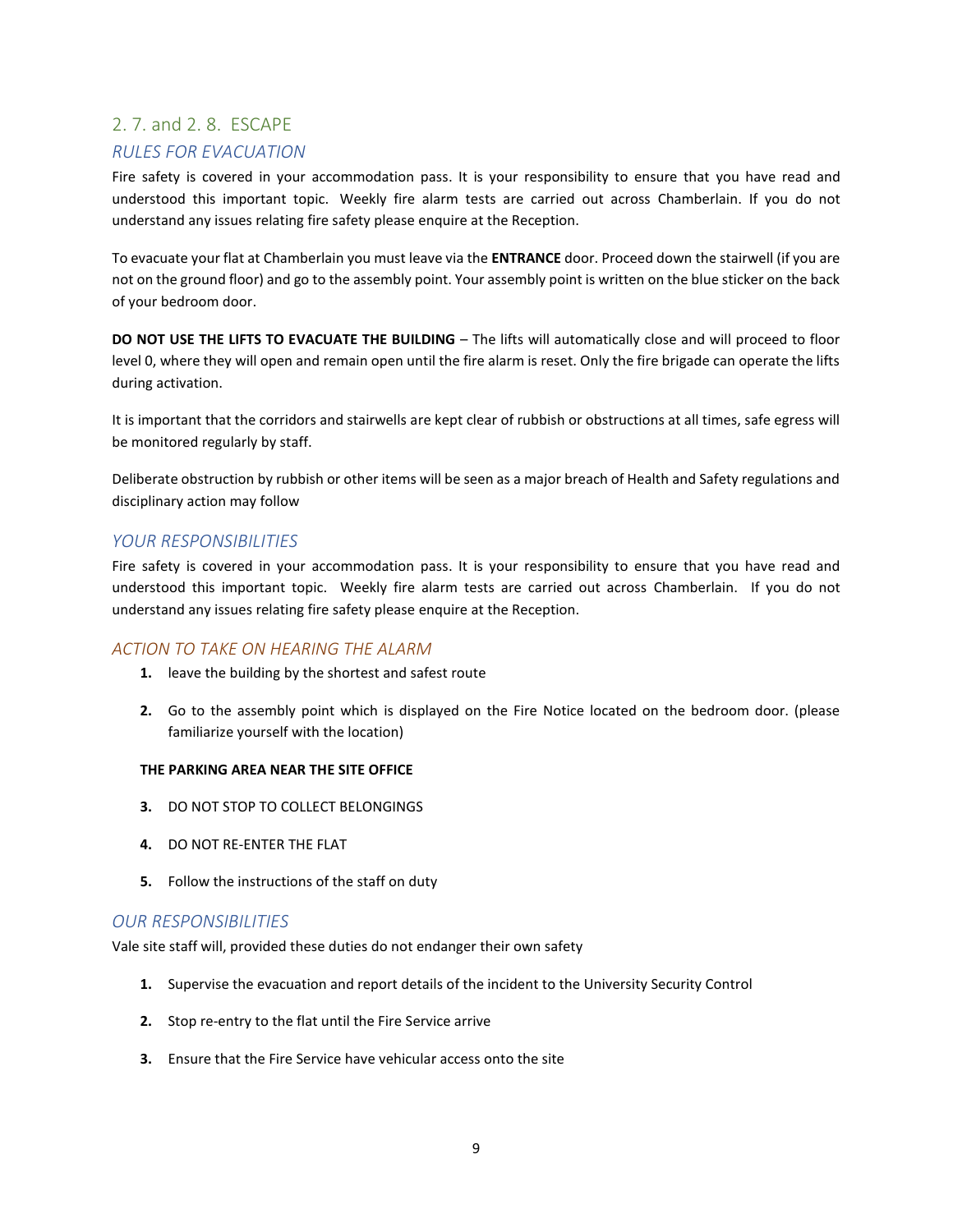## 2.9. Personal evacuation plans

Residents are encouraged to disclose details of any disability which may affect their ability to complete a safe evacuation in an emergency and thus require assistance from Village staff. We would encourage you to advise us of any relevant disability to enable staff to prepare a personal emergency evacuation plan (PEEP) for you.

#### **Why would you need a personal emergency evacuation plan?**

A Personal Emergency Evacuation Plan (PEEP) is designed to ensure the health and safety of yourself should an emergency situation arise that requires building evacuation (e.g. fire alarm activation, bomb threat).

This plan is usually unique to yourself and stipulates the actions you will need to take and any requirements that staff will need to be aware of should an emergency arise. It will cover all buildings you are likely to occupy whilst in the accommodation. If this is something you would like to discuss in confidence please contact the Village reception staff

## <span id="page-9-0"></span>2. B. ELECTRICITY AND GAS SUPPLIES

## 2.10 General

Chamberlain has an electricity supply only, please be aware UK STANDARD VOLTAGE IS 230v 50HZ

Except in the case of emergencies or essential maintenance works electrical supply will be maintained without interruption.

## 2.12 Gas Installations

All gas supplies, distribution pipe work and gas fired appliances comply with the relevant gas safety regulations.

The hot water and heating supplies are supplied from a central hot water and heating system. The temperature of the heating within the room is controlled via a thermostatic radiator valve on the radiator in your study bedroom

## 2.14 Control of Gas Boilers for the provision of heating and hot water

The hot water and heating supplies are supplied from a central hot water and heating system (CHP). The temperature of the heating within the room is controlled via a thermostatic radiator valve on the radiator. There is no thermostat for the flat, the heating automatically comes on in relation to the external air temperature.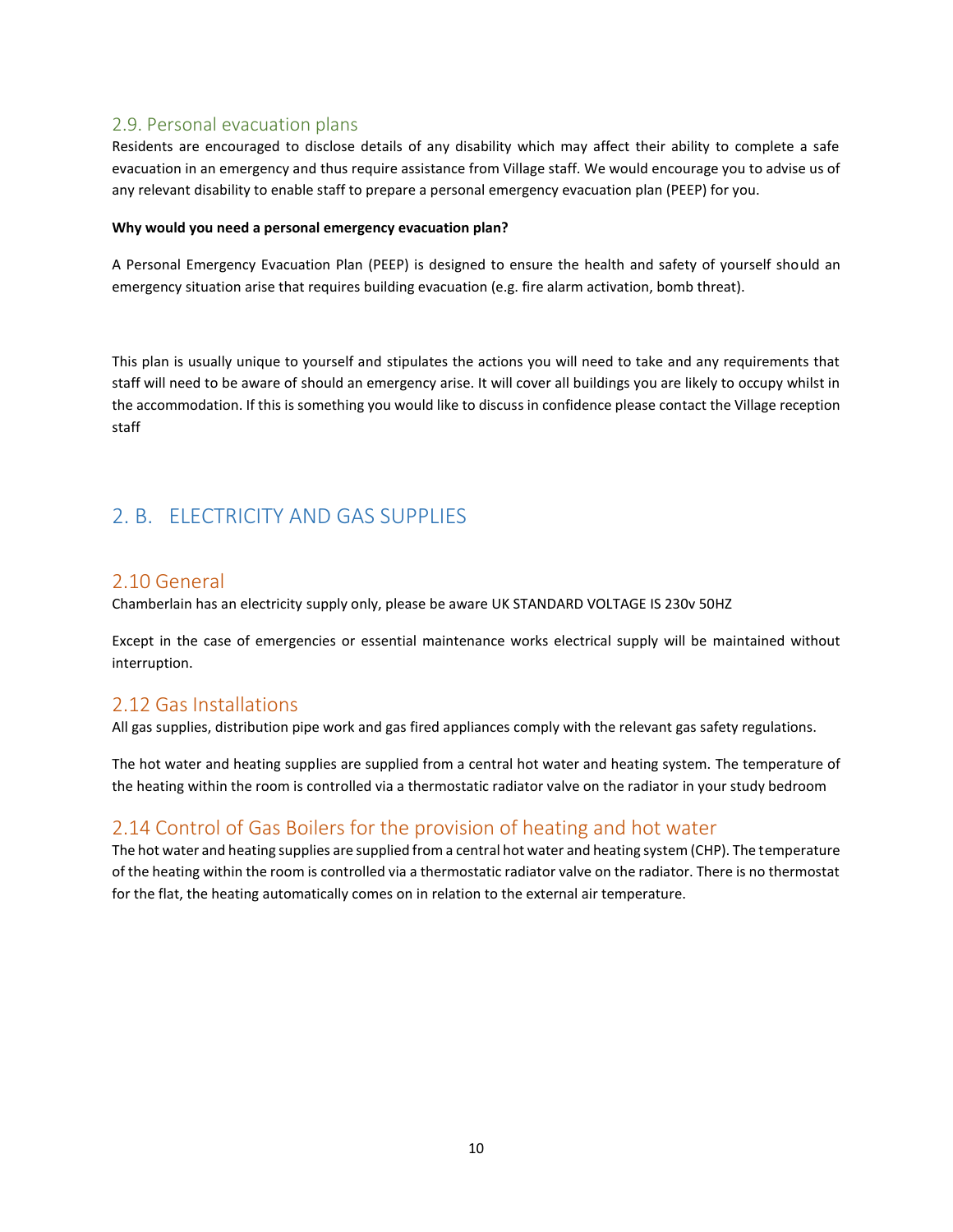*Thermostatic Radiator Valve (TRV) operation:*



To adjust the heating temperature, turn TRV (adjustable valve on your radiator:  $0 =$  low and  $5 =$  high.

Thermostatic Radiator Valve instructions are placed adjacent to your radiator. If you experience any problems in operating the valve, please contact Vale Reception.

If you have any concerns about your heating or hot water system please contact Vale staff who will be more than happy to assist you.

The heating will not come on unless the outside temperature is below 18c/64.4F

## 2.15 Electrical Installations

### Guidelines

Do not use any appliance rated at any other voltage especially 110V as this is a serious Health and Safety risk and may result in disciplinary proceedings

You must check that your own electrical appliances are made to British Standard and are wired correctly. Seek advice from Village staff if you are unsure. The University reserves the right to remove any unsafe or faulty electrical appliances found in your Accommodation. Students can reclaim these from the Village Manager when they move out of the Accommodation.

When using personal electrical equipment i.e. Kettles, Toasters, Hairdryers etc… Please make sure that you follow the guidelines below:

• All personal electrical equipment must be serviceable - this includes connecting cables and plugs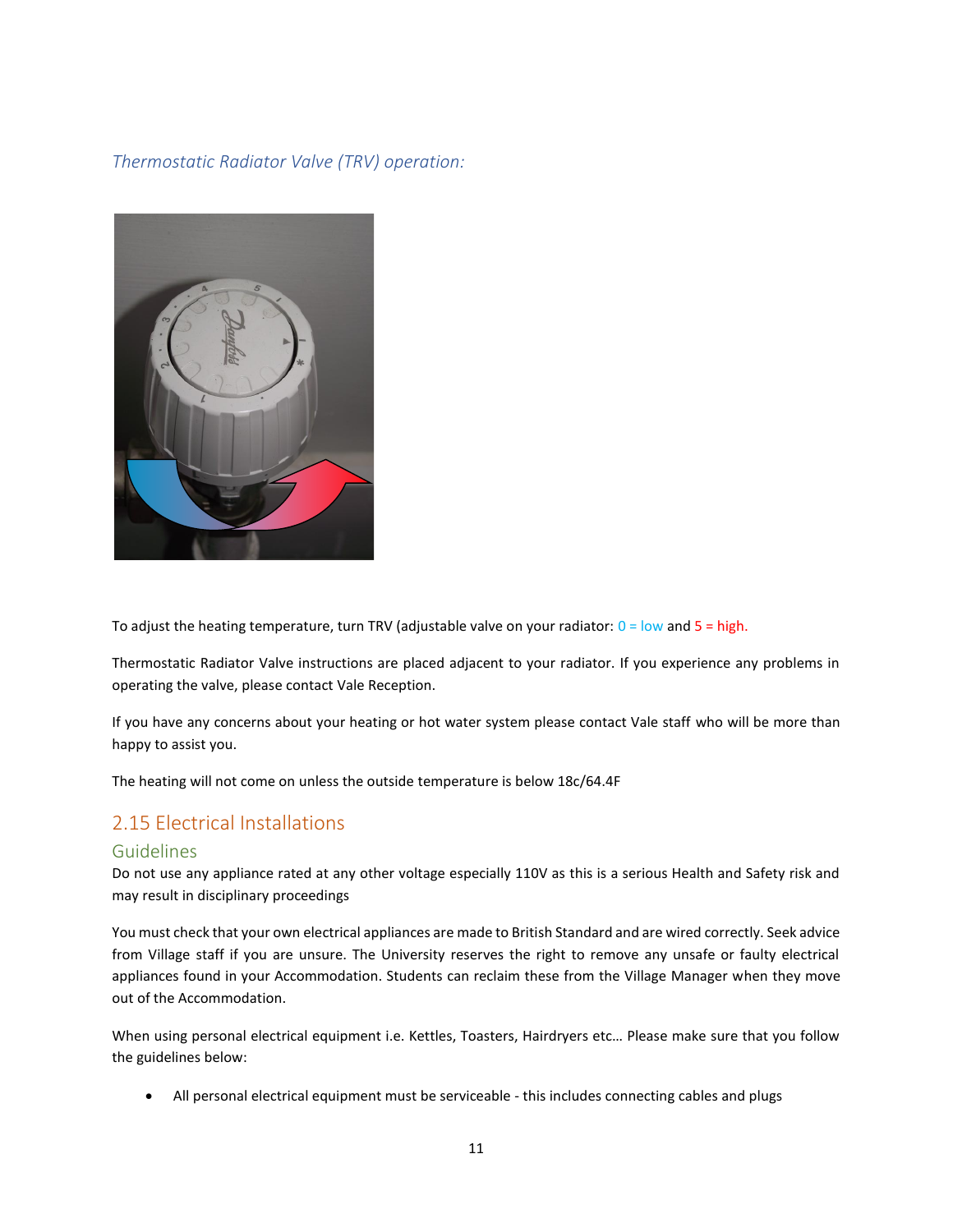- Additional forms of heating should not be used over and above the heating provided within your accommodation
- The use of halogen lamps is **not** permitted under the terms and conditions of your Accommodation contract.
- Plugs must be wired in the correct manner and fused according to the manufacturer's instructions.
- One plug must supply one appliance only.
- Cables must not trail across the floor. If extension leads or long cables are used, these must be placed neatly so as not to cause a trip hazard.
- **DO NOT** place containers of liquid near electrical equipment.
- Report any broken/faulty electrical sockets to reception immediately.
- You are responsible for any electrical equipment you bring into your flat. The University takes **NO RESPONSIBILITY** for damage or injury caused by personal equipment in your Accommodation.

To make sure that the electric circuits to your flat do not **'TRIP OUT'** i.e.: switch off, please comply with the following:

- Do not use more than one rice cooker at the same time
- Do not use voltage adaptors purchased overseas
- Do not use a light bulb with a wattage in excess of 60 watts
- Do not use dirty appliances

We advise you DO NOT buy re-conditioned electrical items without having a Portable Appliance Test (PAT) carried out and displaying the appropriate certification on it.

## 2.16 Electrical safety certificates

All electrical installations within Student Accommodation are inspected and tested in accordance with the IEE Regulations, currently at least every 5 years, and the results are recorded in an appropriate register held by the Estates Office.

## General Information relating to UK electrical power supply

UK standard plugs have three rectangular pins that form a triangle. British Standard BS 1363 requires use of a threewire grounded and fused plug for all connections to the power mains (including Class II, two-wire appliances). UK power outlets incorporate shutters on line and neutral contacts to prevent someone from pushing a foreign object into the socket, such as a 2 pin plug.

Almost everywhere else in the world a spur main system is used. In this system each wall socket, or group of sockets, has a fuse at the main switchboard whereas the plug has none. So if you use a foreign appliance in the UK, you must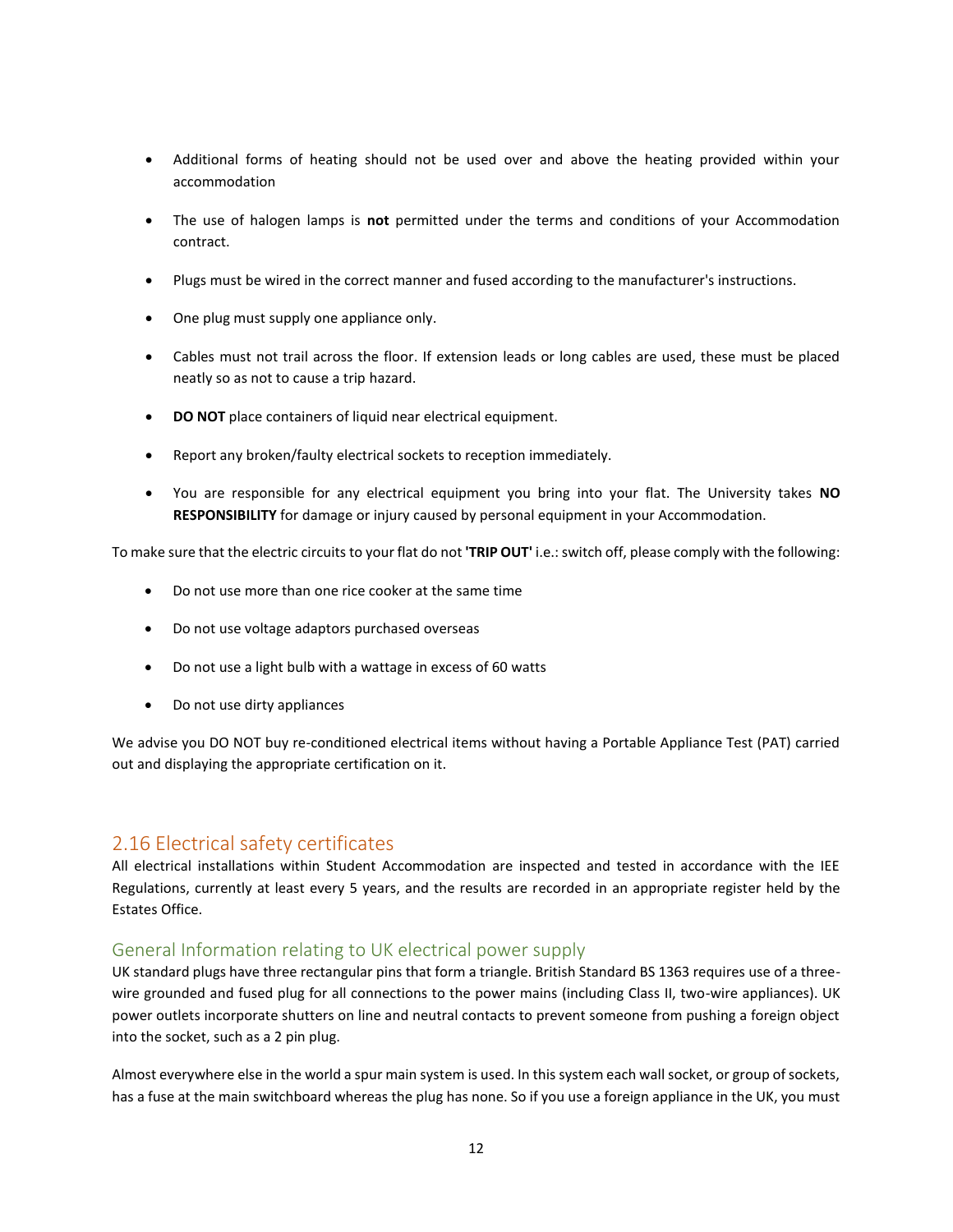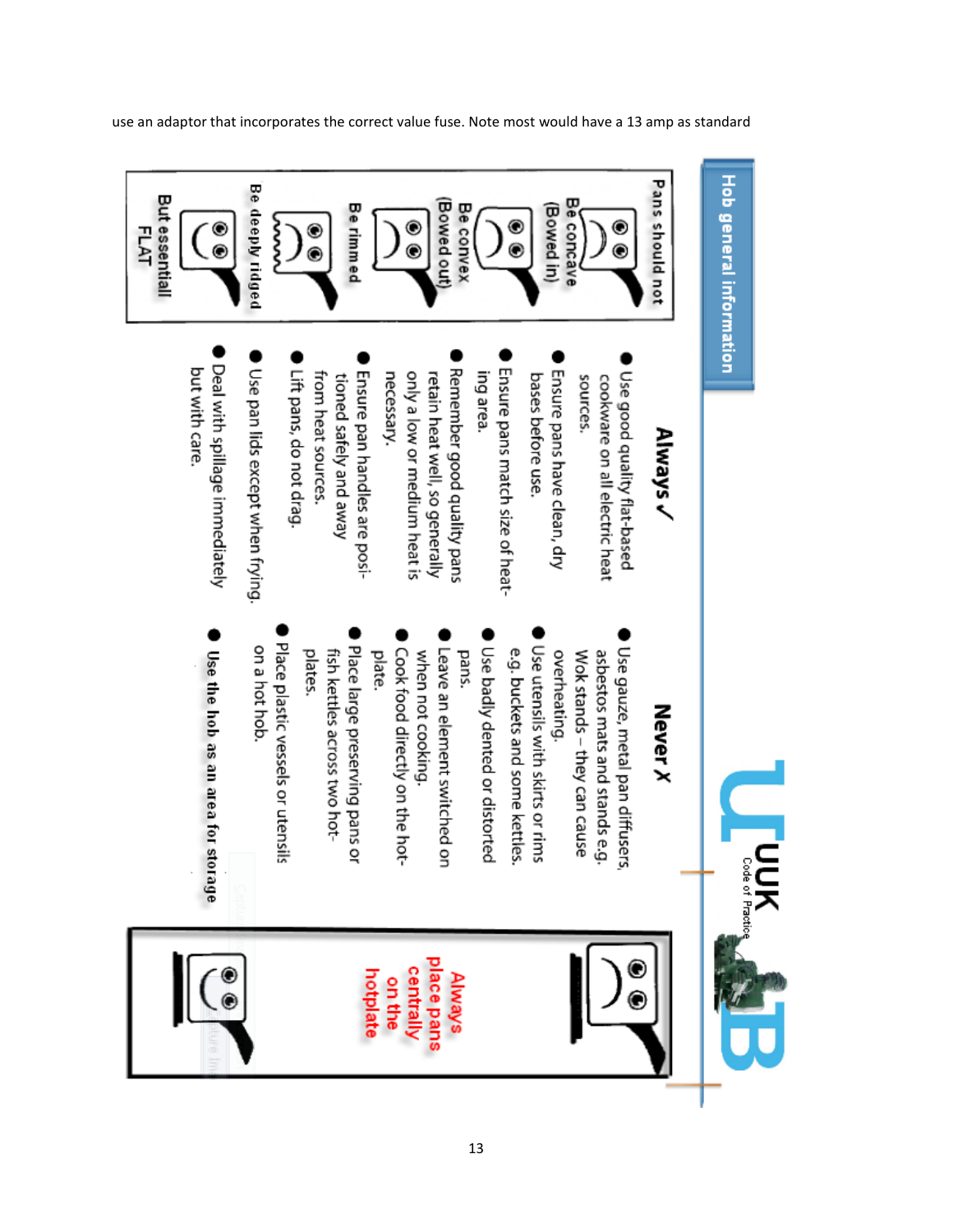## 2.18 Portable Appliance Testing (PAT) What is PAT?

Portable Appliance Testing requires that aall portable appliances with a mains plug need to be tested to ensure that they are safe and fit for purpose. Appliances include, but are not restricted to, the following examples:

- Computers, monitors and peripherals requiring mains power
- Audio and telephone equipment requiring mains power
- Kettles, microwave ovens and other kitchen appliances
- Vacuum cleaners
- Extension leads

Any portable appliances supplied by, or used in the premises by University staff, are inspected and maintained in accordance with the University's Electrical Safety Policy. This can be viewed at

#### <https://intranet.birmingham.ac.uk/hr/wellbeing/worksafe/topics/electrical.aspx>

**2.19** It is a requirement that you should keep your Accommodation clean and tidy so as to provide reasonably safe environment for all staff who may have to enter your Accommodation, as detailed in Clause 5 b in your Accommodation contract

**2.20** Clause 3 b of your Accommodation contract details the procedure for dealing with any potentially dangerous personal electric equipment in your Accommodation.

## 2.21 Water Supplies

### General

All bedrooms and kitchen areas are supplied with separate hot and cold running water to appropriately marked taps. The cold water supply is drinkable in all rooms both kitchen and study (en suite). It is advised if you have been away from your residence for more than a few days that you turn on the cold water supply and let it run for a little while before use.

If any supply is deemed to be undrinkable this will be clearly marked as such.

### 2.22 Waste water

All waste water is removed via an appropriate trapped connection to the sewerage system.

### 2.23 Water hygiene

All hot and cold water supplies are maintained in accordance with current Health and Safety executive guidelines.

Anti-Legionella work, cleaning of shower heads and testing water temperatures is regularly undertaken as part of a planned maintenance programme by the Estates Office in accordance with HSE and statutory public health requirements.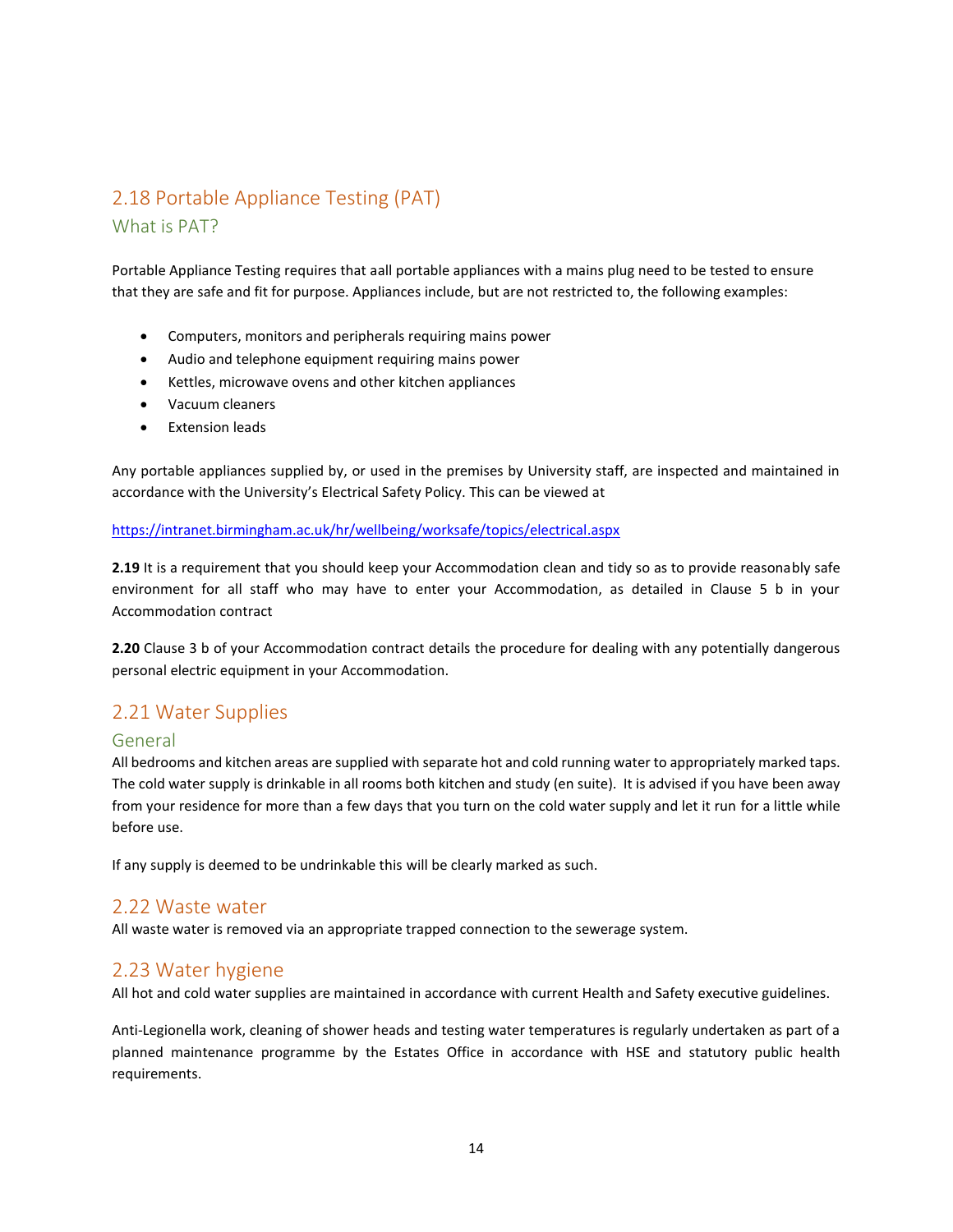## 2.24 Lighting

Lighting is provided in accordance with the Chartered Institute of Building Service Engineers (CIBSE) recommendations. If you have any queries regarding lighting levels please contact reception who will try to resolve any concerns you may have.

## <span id="page-14-0"></span>2C. Security

## 2.25 Building and room security

A CCTV system is installed at the Vale with cameras positioned around the site to give full coverage of the boundaries and landscaped areas. Images are recorded continuously. Please notify a member of staff if you have any concerns regarding security.

The entrance door to your flat locks automatically. **DO NOT PROP THIS DOOR OPEN**. Always lock all doors before leaving the flat. Staff will contact residents if doors are found open and will secure the door if no occupant is in the flat.

## 2.26 All ground and first floor windows to your flat are lockable.

Staff at the Vale try to ensure that the site is as safe as possible, however, although there is a member of staff on reception 24 hours a day, it is the responsibility of every resident to follow the above recommendations to help maintain a safe environment for residents**.** 

The Vale respects your privacy and 24hrs notice will be given to residents whenever possible regarding access to study rooms (Exceptions in emergency situations or when other residents may face Health and safety issues or suspected criminal activity). A log is kept of room access dependent on the circumstances, if you think someone has entered your room without authority please contact reception immediately.

You have signed for a flat/bedroom key card. This is your responsibility and must not be passed on to friends or visitors. Always keep the doors locked and your key card with you. Lost/mislaid key cards will result in cancellation of the card and a new card will have to be issued at a cost of £20.

**The entrance door to your flat locks automatically when you close the door behind** you but you do need to lock your study bedroom door when you leave your flat.

**Help us to keep the Vale a safe and secure environment for all residents and staff.**

## 2.27 Security Personnel

University security staff are identifiable by their corporate uniform and all wear University ID badges. All security staff have been vetted by the current and relevant legislation.

## Campus Security

Security Control Room Tel: 0121 414 3000 from your mobile or e-mail: securitycontrol@contacts.bham.ac.uk

Emergencies Tel: 0121 414 4444 from your mobile (or **44444** from the telephone in your hallway)

### *Location*

University Security are based in the Security Centre, which is situated between Aston Webb 'B' Block and the Great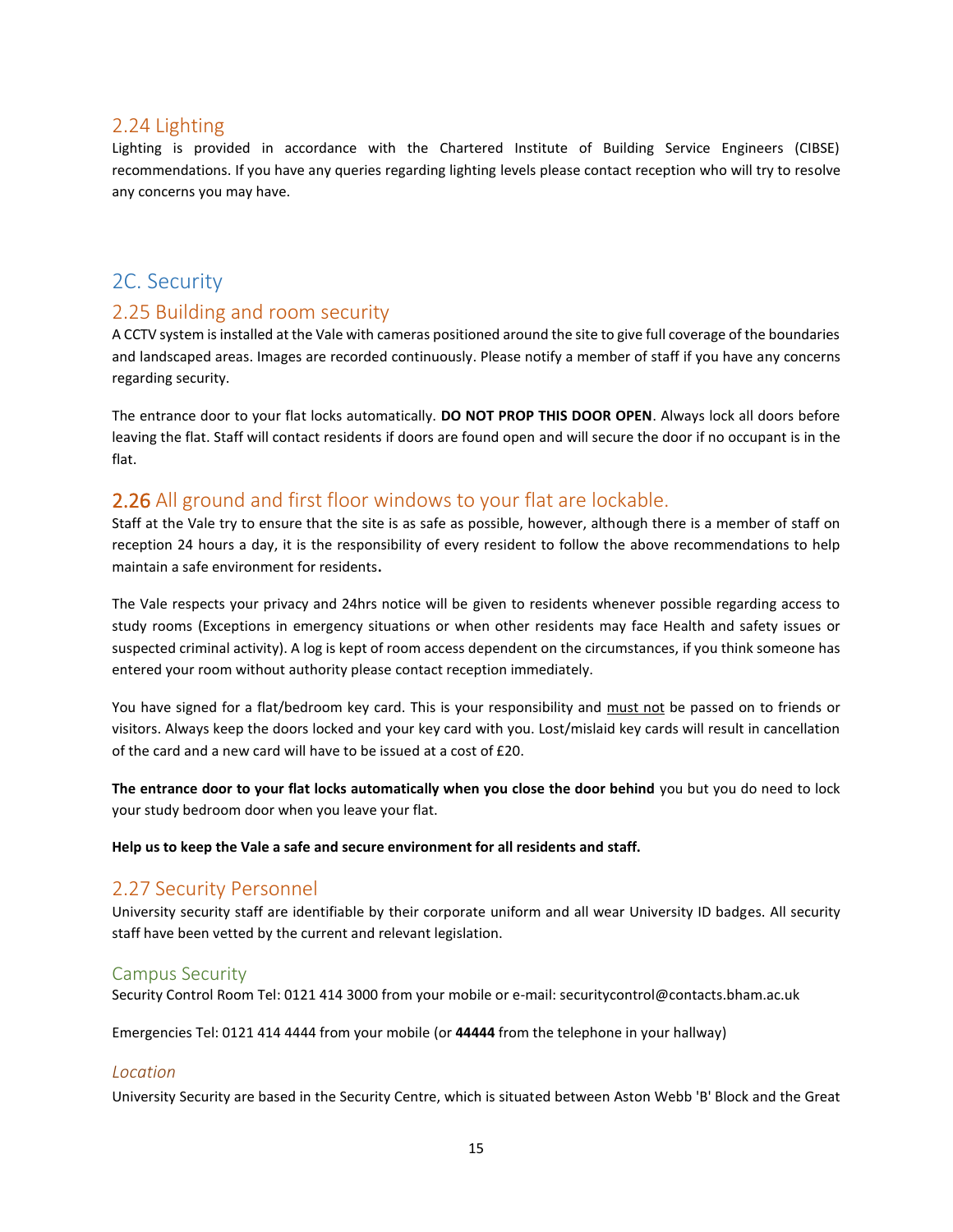Hall (building number R3 on the campus map) and can be reached either from the Aston Webb semi-circle lower ground floor or directly off the ring road.

## Security policy

Security will almost always be the first public face of the University of Birmingham that a visitor will see. Therefore, the Section works to the principle of providing a welcoming, friendly and helpful service to visitors and others entering the campus.

Security provides the first line of protection for the people, the buildings and the land of the University. It encompasses all aspects of the University's day to day business on and off site.

Security maintain a 24-hour, 365 days a year presence throughout the Edgbaston and Selly Oak campuses, all main student residences and some non-residential outlying properties. Security provides this coverage through 5 teams working a continuous shift system, in contact with their base via radio.

For more information relating to University Security please go to

<https://intranet.birmingham.ac.uk/has/security/Security.aspx>

### *Security Plan*

For information on safety on campus and details of the University's Emergency Management Plan please go to:

[www.birmingham.ac.uk/community/university-campus/security/index.aspx](http://www.birmingham.ac.uk/community/university-campus/security/index.aspx)

<https://intranet.birmingham.ac.uk/has/Emergency-Planning-and-Management/Emergency-planning.aspx>

## 2.29 Closed Circuit Television (CCTV) Policy and guidance

The University has installed CCTV in the Vale where images are recorded continuously for security purposes. **You must not tamper with this apparatus**.

The University complies with current government standards regarding CCTV use and under the provisions of the Data Protection Act 1998, if you wish to see an image(s) of yourself you need to submit a "subject access request" in writing to the Information Compliance Manager in Legal Services.

The Information Compliance Manager will decide whether the image(s) is/are still in existence and whether to release the image(s). There is currently a charge of £10 for this service and you should include a payment for £10 payable to "The University of Birmingham" with your "subject access request".

A copy of the University's Data Protection Policy is available at

[www.birmingham.ac.uk/university/governance/policies-regs/data-protection.aspx](http://www.birmingham.ac.uk/university/governance/policies-regs/data-protection.aspx)

A copy of the University's Codes of Practice, including CCTV Code of Practice

[www.birmingham.ac.uk/university/governance/policies-regs/codes-practice.aspx](http://www.birmingham.ac.uk/university/governance/policies-regs/codes-practice.aspx)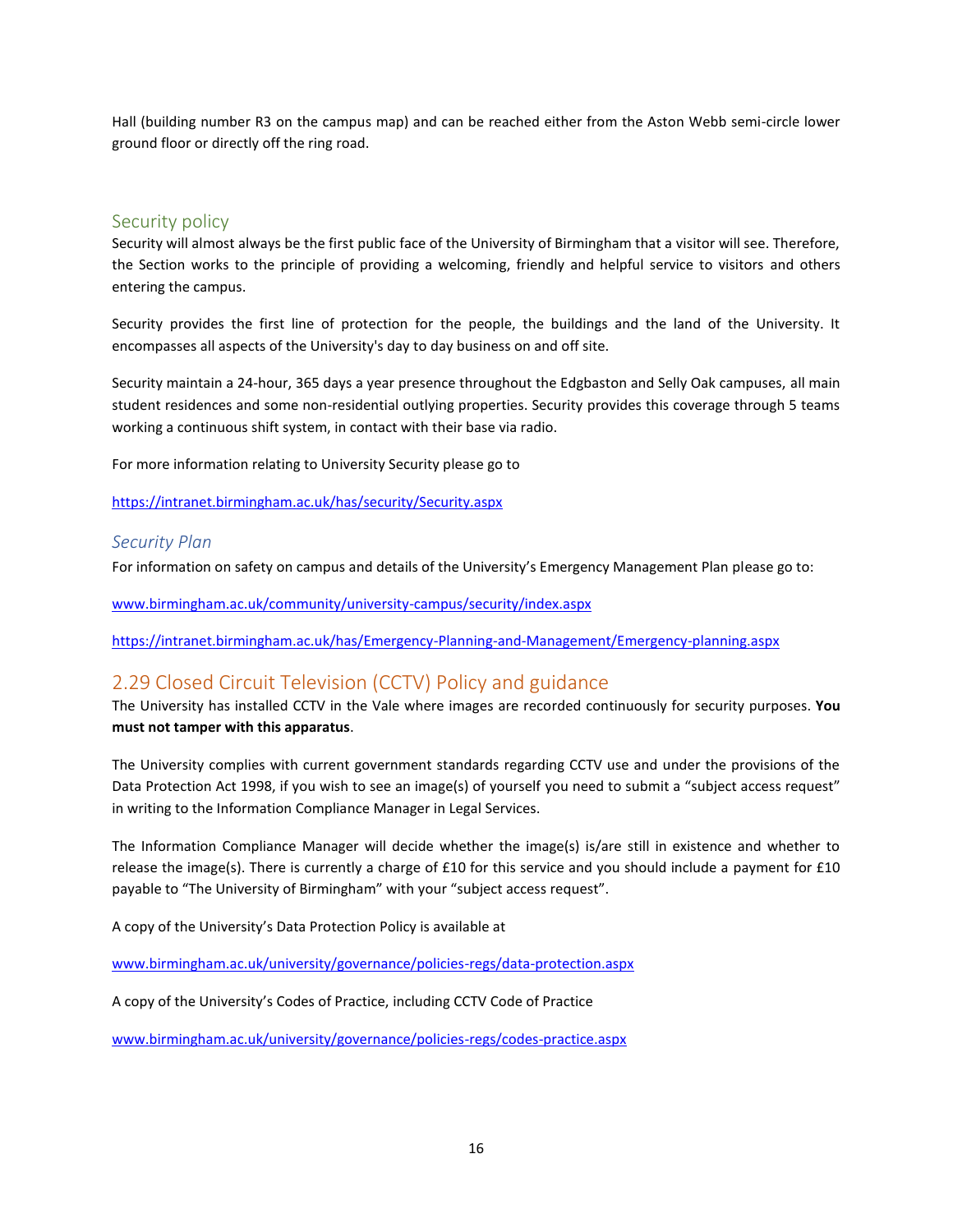# <span id="page-16-0"></span>2D. Kitchen facilities, food storage, washing facilities, furnishings, cleaning routines and other matters 2.30 Kitchen and food hygiene advice

The facilities within your kitchen should be maintained in good order and repair with all equipment supplied in working order. If when you move in you find that any item is defective or missing please record this on the Inventory Form which has been left in your room and return to the Village reception within 48 hours of moving in.

If you cannot find the form please go to [www.birmingham.ac.uk/study/accommodation/Our-Services/Contracts-](http://www.birmingham.ac.uk/study/accommodation/Our-Services/Contracts-Inventories-and-Facilities.aspx)[Inventories-and-Facilities.aspx](http://www.birmingham.ac.uk/study/accommodation/Our-Services/Contracts-Inventories-and-Facilities.aspx) and download a copy or call into the Village reception for another copy.

## Washing your hands is important

Some germs can stay alive on our hands for up to three hours and in that time they

can be spread to all the things you touch - including food and other people. So wash

your hands regularly throughout the day and especially at these times. Remember germs spread more easily if hands are wet

## Always wash your hands before

- Preparing food
- **Eating**

### Always wash between:

• Handling raw foods (meat, fish, poultry and eggs) and touching any other food or kitchen utensils

### Always wash after:

- Handling raw foods, particularly meat, fish, and poultry
- Going to the toilet
- Touching refuse/waste bins
- Coughing or sneezing, especially if you are unwell

The number of germs on fingertips doubles after using the toilet

# KITCHEN & COMMUNAL LOUNGE AREA COOKER & EXTRACTOR

## *HOT PLATE (top)*

- When cooking, do not leave food unattended, stay in kitchen
- After cooking, clean away any spillages removing any grease with a cloth or scourer and cream cleanser and rinse with a damp cloth
- Do not leave the cooker top dirty for the next person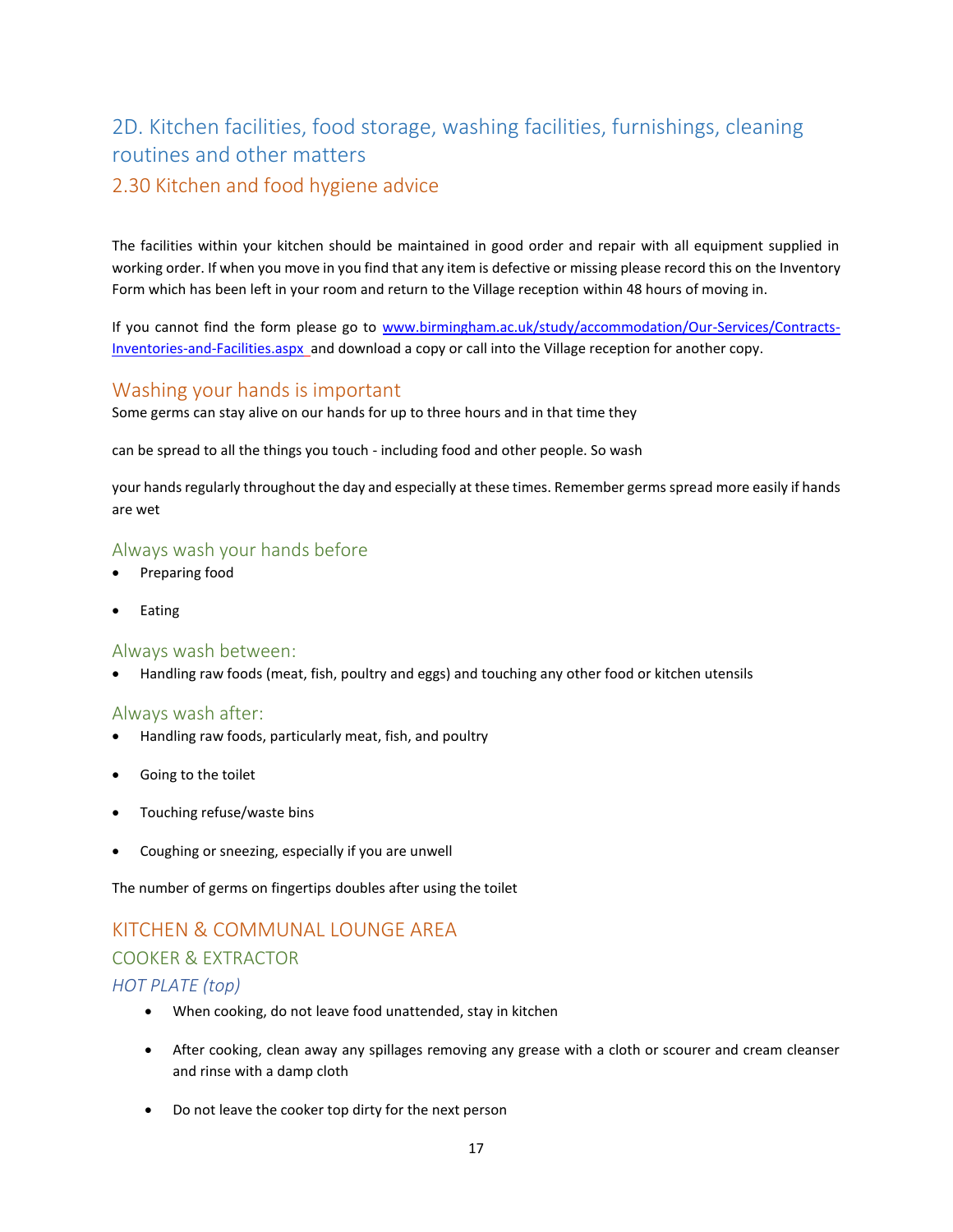• Switch cooker off after use to prevent the risk of fire and save energy

## *GRILL (middle)*

- Do Not shut grill door when in use
- Do not use aluminium foil in the grill pan
- Clean the grill pan in hot soapy water to remove grease after use (excess fat or oil can catch fire)

## *OVEN (bottom)*

• Never cook food on the metal racks in the oven without using an ovenproof dish,

plate or tray

• Clean all spillages after use with a cloth or scourer and cream cleaner and rinse with a damp cloth

## *EXTRACTOR (over cooker)*

Do not let grease or fat build up; clean regularly with warm water and cream cleanser and cloth

## MICROWAVE

- Do not use any metal container or aluminium foil inside when cooking.
- Clean all spillages after use with a cloth

### FRIDGE/FREEZER

- Do not over fill fridge or freezer with food
- Throw away unwanted or out of date food regularly
- Defrost regularly, preferably at least once every term, which will ensure the appliance works efficiently to keep your food correctly chilled/frozen.
- Clean up any spillages inside and out with a cloth

## VACUUM CLEANER MOP & BUCKET

- **DO NOT** use a vacuum cleaner to clean up any liquid spillages (use a mop & bucket)
- Use a vacuum cleaner on all carpeted areas
- Remember to empty the vacuum cleaner bag regularly (see reception for replacement bags)
- Use a mop & bucket to clean vinyl flooring in the bathroom & kitchen

### WORK SURFACES AND SINK AREA

- After preparing meals, wipe all surfaces clean
- **DO NOT** leave worktops, dining table dirty for the next person
- **DO NOT put HOT** pans straight on to worktops, dining table or window sills (damages will be charged for)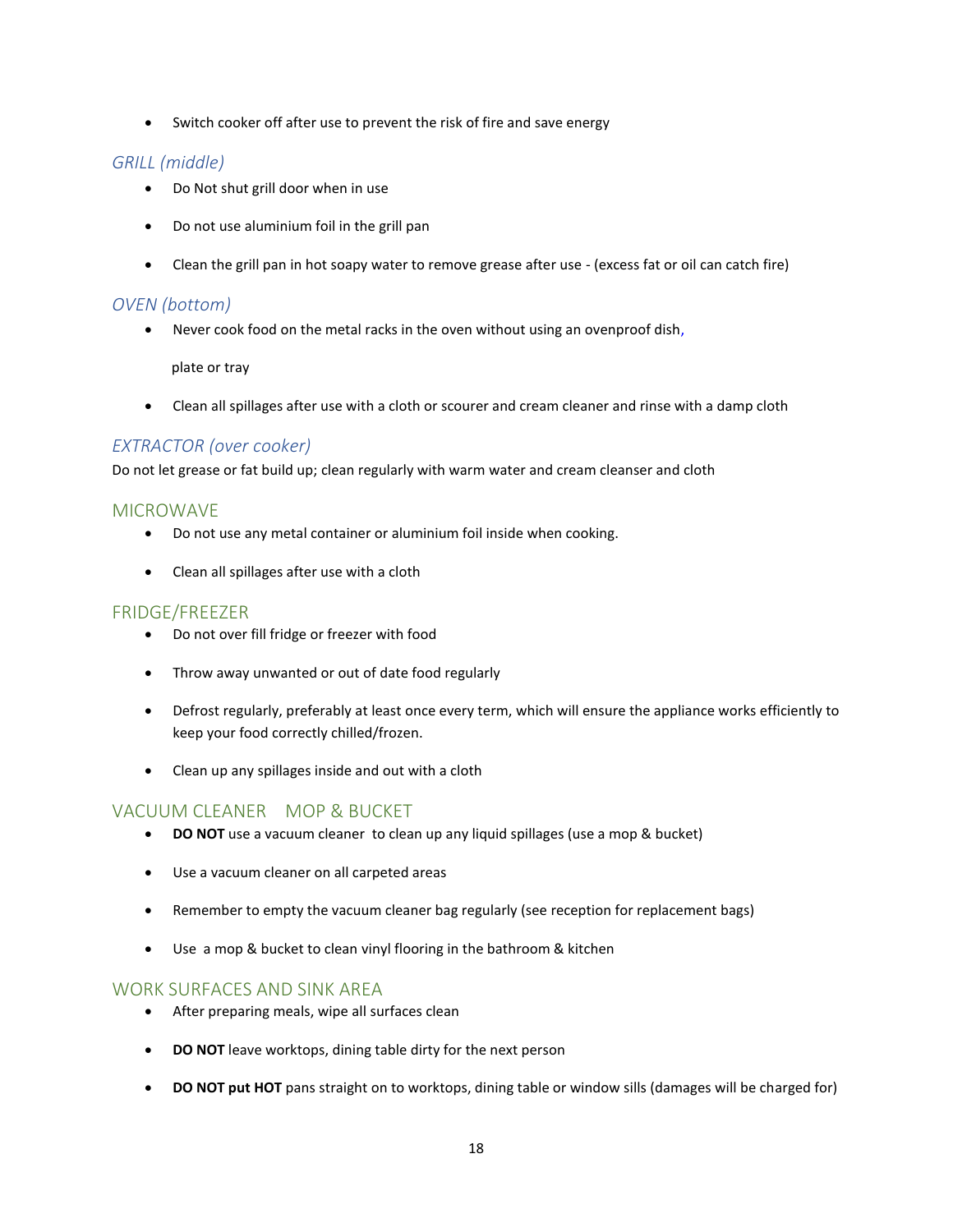- Use rice cookers away from under wall cupboards, steam can cause damage to the cupboards
- Wash all crockery items after use, using washing up liquid, dry and put away in cupboards provided
- **DO NOT** pour grease, fat or food (rice & noodles) into the sink
- **DO NOT** leave sink, drainer, worktops cluttered with bottles, pans, jars

#### REFUSE BINS

- Always use a black bin liner in the kitchen refuse bin and keep the lid down to reduce smells
- Throw all waste food in refuse bin
- Empty refuse bin when full and place in external bins provided on site
- Use the correct bins and recycle whenever possible

Wash bin inside and out after removing rubbish to sanitise

Remember that rotting food waste will smell and cause germs. Remove from the kitchen regularly

#### **REMEMBER: BE CONSIDERATE TO YOUR FLATMATES**

## 2.31 Food Storage

Cold storage (fridge and freezer) is provided in your kitchen with each resident having access to one shelf in both the fridge and the freezer.

### Cooking on a Budget

**Shop Smart – make sure you don't buy more food than you can use, stop waste and save your money**

- Make a list and stick to it only buy what you need and resist those special offers not on your list
- Buy basic ingredients and make your own meals it is cheaper and healthier
- Say no to carrier bags Reuse your carrier bags or buy some "bags for life" and use these each time you go shopping
- Rather than all of you shopping individually why not bulk shop together as a household, it will be cheaper, offer you more variety and taking it in turns cooking means you won't have to cook for yourself every night!
- Cooking as a household will save you time and reduce the amount of energy and carbon emissions produced from cooking one large meal for everyone rather than a number of small individual meals
- If you shop together as a household it will be cheaper and more environmentally friendly if you shop on-line as a household and have the goods delivered to your door
- Shop seasonally and save on Food Miles. It is obvious that in the winter months you will pay much more for summer produce flown in from the other side of the world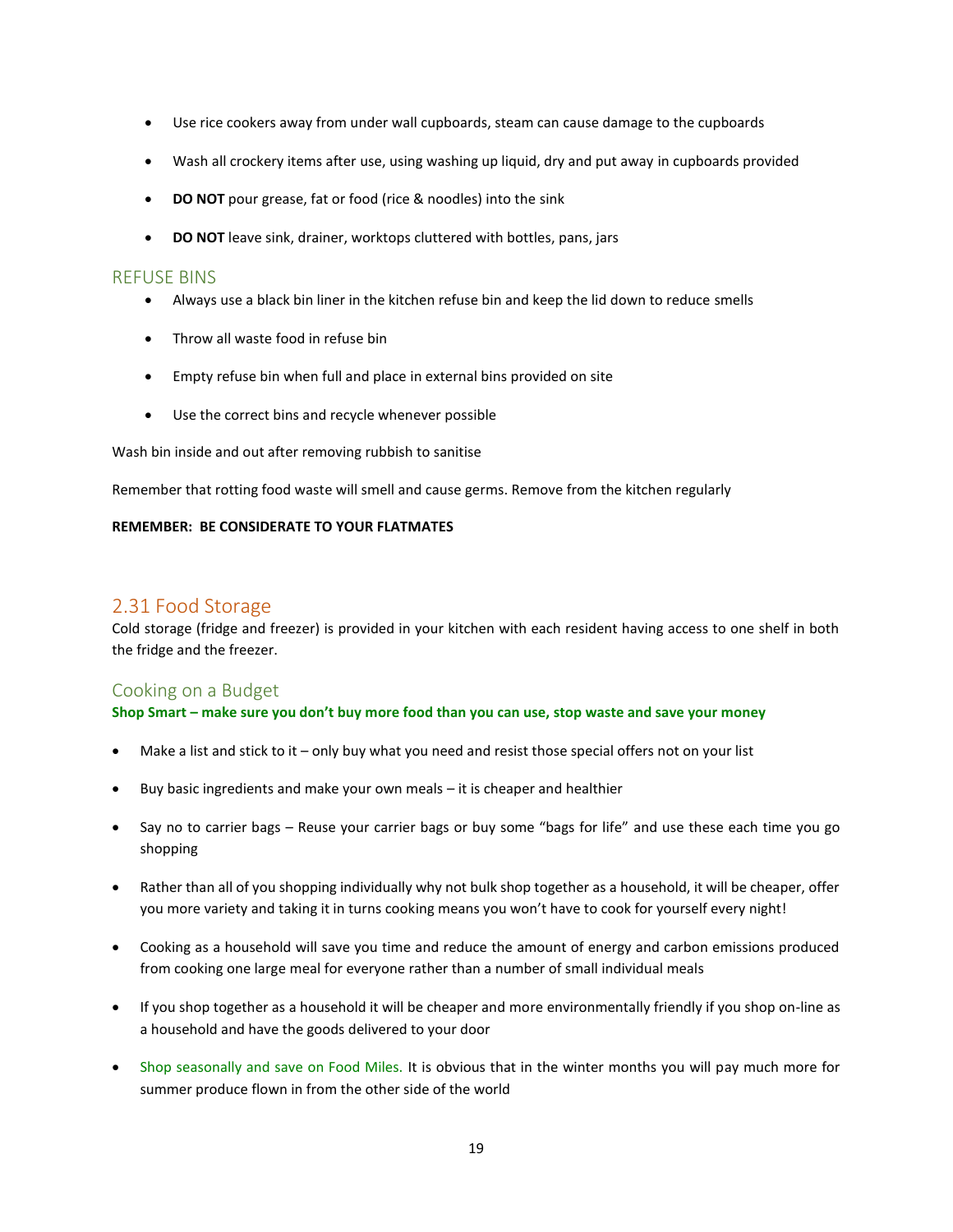• Plan your meals so you are not forced to throw away out of date food

#### **The average person in the UK throws away over £400 worth of perfectly good food each year**

## 2.32 Bathroom, Toilet and Shower areas

There are no communal bathroom or toilet facilities at Chamberlain, all accommodation is en-suite.

It is important you report any cracks in sanitary ware, or problems as soon as possible to maintain standards and prevent any Health and Safety issues developing.

## HELPFUL CLEANING TIPS

### *TOILET*

- Always flush toilet after use
- Toilet paper can be flushed down the toilet
- Clean inside the toilet with brush and toilet cleaner
- Clean toilet seat and exterior of toilet with a cloth

### *WASH HAND BASIN*

- Clean inside and out using a cloth or sponge and cream cleaner
- Clean under and around taps
- Ensure that plughole/outlet is free of hair( report to Reception if water not draining away)
- Do not throw any food away (rice/noodles) down the sink.
- Clean tiled area and any shelving and mirrors

### *SHOWER*

- Clean shower or bath with cloth or sponge and cream cleaner after use
- Remove hair from plughole/outlet regularly (report at Reception if water not draining away)
- Regularly clean flooring, using an all-purpose cleaner and a mop

#### **Please remember DO NOT use the following to clean your toilet, wash hand basin or shower**

**BLEACH WASHING UP LIQUID SOAP POWDER**

These items will NOT help clean the above areas and may cause damage

## 2.33 En suite facilities

The following items are provided within the en suite element of your bedroom: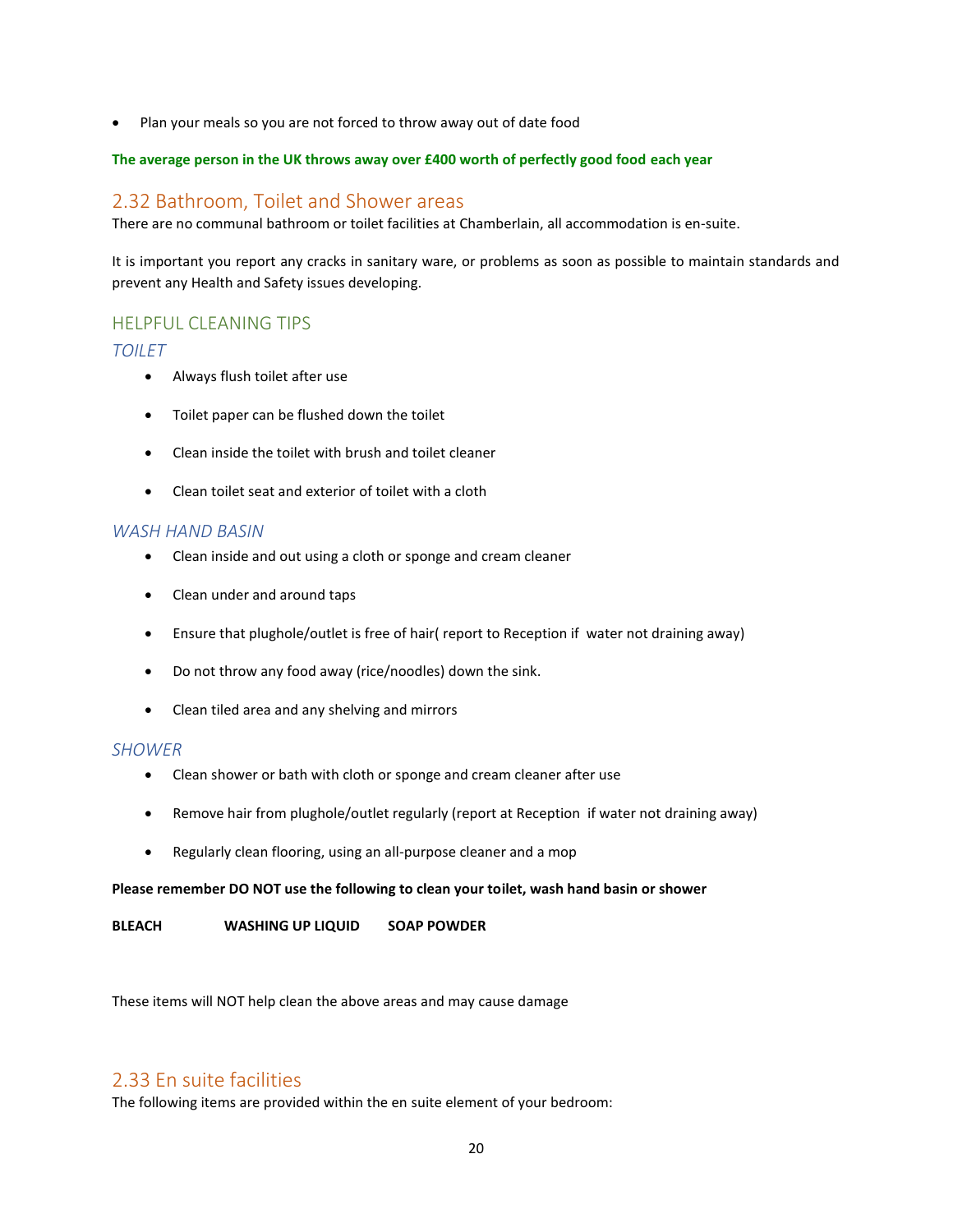- Shower Pod with a fixed head shower
- Toilet
- Sink separate hot and cold taps
- Towel rail
- Toilet roll holder
- Mirror
- Shelf

## Shower Controls

## *SHOWER CONTROL INSTRUCTIONS*

- 1. Turn on/off flow control lever anti clockwise until desired flow is achieved.
- 2. Adjust temperature anti clockwise for warmer and clockwise for cooler water temperature.

Shower control instructions are also provided on the back of your bedroom door.

## 2.34 Furnishing quality

When you move into your accommodation it should be clean and in good repair if you are not satisfied with the condition of your room or kitchen area, please indicate your concerns or defects on the Inventory Form or contact reception immediately

All study bedrooms are equipped with the following

- Bed (Bedding is not included)
- Wardrobe
- Desk and chair
- Notice board
- Bookshelf
- Chest of drawers
- WIFI (connection to the high speed campus network)
- Cookers, microwave, fridges and freezer are provided.

## 2.35 Cleaning

### Your responsibilities

You are responsible for cleaning your own room/en-suite, and have joint responsibility for the kitchen/hallway.

We recommend you agree with your flat mates a cleaning Rota for removal of rubbish, cleaning cooker etc… as soon as possible after you move in

Always use a black bin liner in the kitchen refuse bin. (Not supplied)

Remember to clean and tidy up when you have used the kitchen as others have to use it too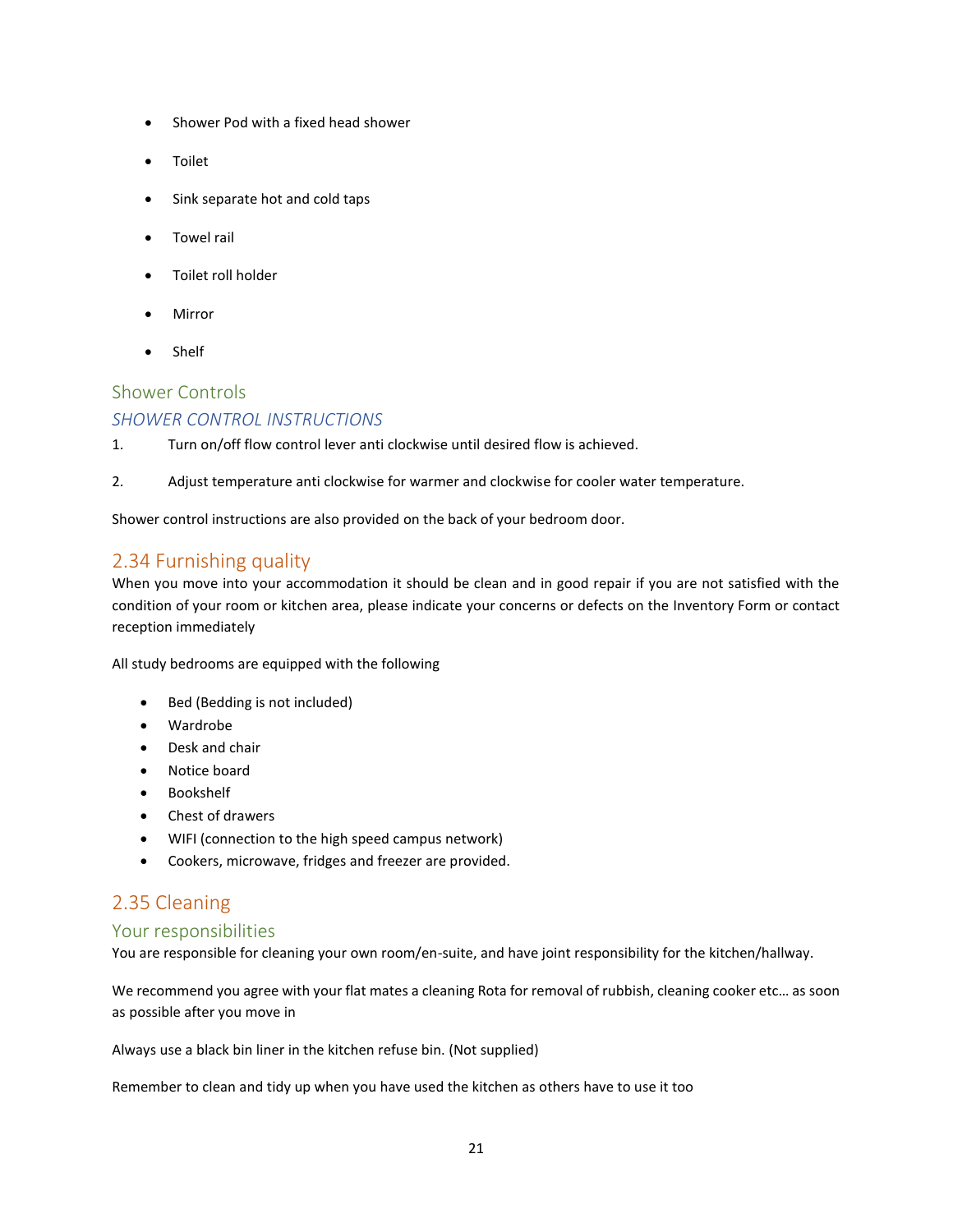If standards of cleanliness are repeatedly unacceptable, contract cleaners may be brought in and residents recharged for the cleaning work.

Replacement vacuum cleaner bags are available from the Vale reception.

### Our responsibilities

The stairwells are cleaned weekly

The launderettes and social space are cleaned daily

Full service level agreement requirements regarding what and how the common areas and launderettes are cleaned is available at the reception for viewing.

If you are not satisfied with the standard of cleanliness or experience any problems please report them to reception immediately.

## 2.36 Laundry facilities

We have 4 launderettes, one at the base of the tower in Chamberlain, one at the Hub at Shackleton, one at Maple Bank and one at Tennis Court. Specific details regarding charges and how to operate the machines are provided in each launderette.

**DO NOT OVERLOAD** the machines they will not work and refunds cannot be given.

The launderettes are checked and cleaned by site staff. If you are not satisfied with the standard of cleanliness or experience any problems please report them to Reception immediately.

## 2.37 Energy

Included within your residence fees is an allowance to cover the average cost of providing utility services (gas, where applicable, electricity and water) to your Accommodation for the Accommodation Period based on the previous year's expenditure for your residence.

We would ask you to be sensible with regard to your usage of these essential services to help reduce the impact on the environment and to help the University keep its carbon emissions and energy costs to a minimum.

You should try to help us conserve energy and these resources or not use these services in a wasteful manner. We also reserve the right to make an additional charge to reflect a fair and reasonable proportion of the additional cost of utilities used in your Residence during the Accommodation Period over and above the allowance we already made within your residence fees.

Should we have to make such an additional charge we will give you notice of the amount and a reasonable amount of time to pay together with a breakdown of the increased utility charges that the University is trying to recover a fair and reasonable proportion of.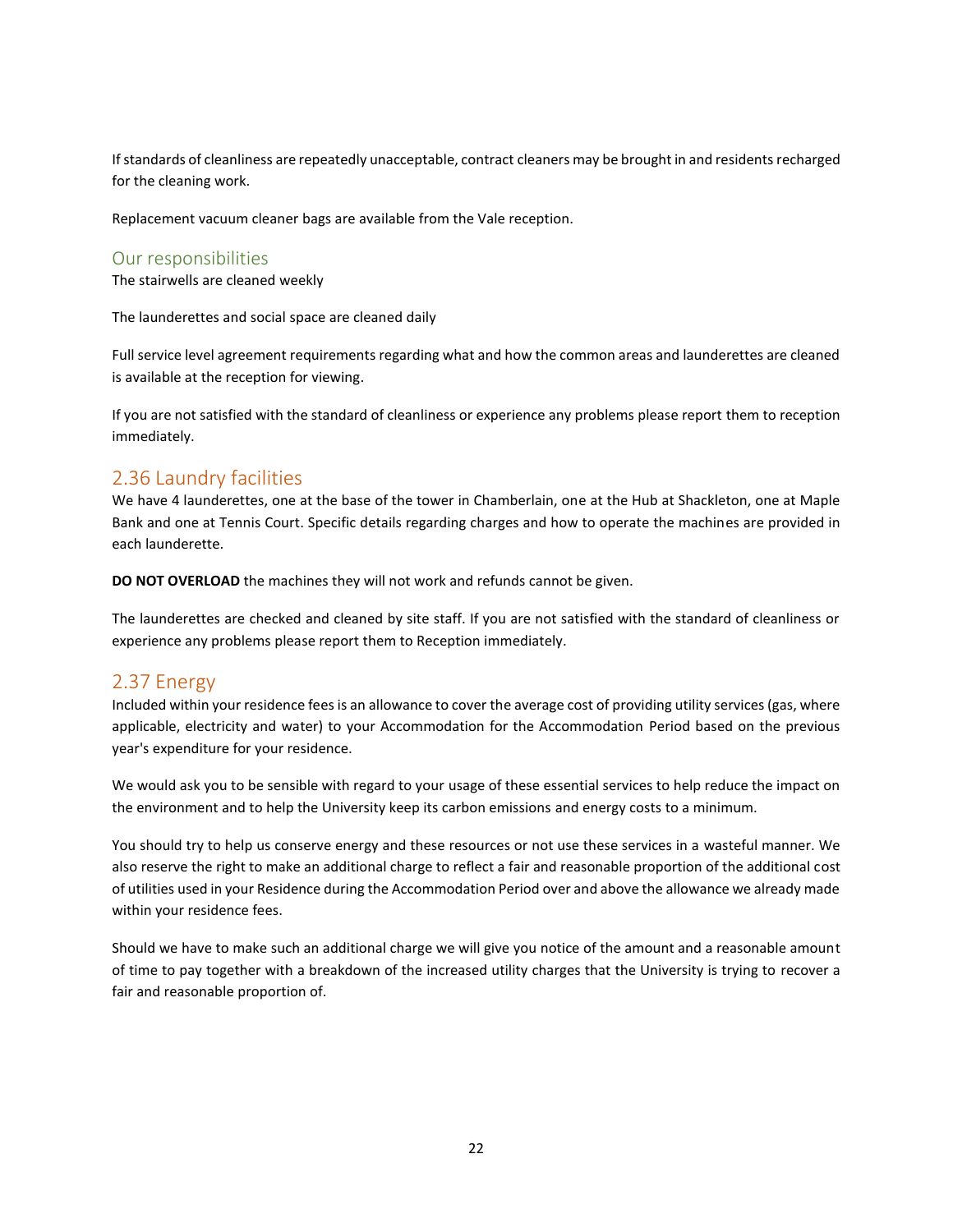## 2.38 Post and Mail

## Your address:

## *Flat Number*

- Flats 1 to 72, Chamberlain, 37A Church Road, Birmingham, B15 3AS
- Flats 73 to 85, Chamberlain, 37B Church Road, Birmingham, B15 3AT
- Flats 86 to 95, Chamberlain, 37C Church Road, Birmingham, B15 3AT
- Flats 96 to 108, Chamberlain, 37D Church Road, Birmingham, B15 3AT
- Flats 109 to 118, Chamberlain, 37E Church Road, Birmingham, B15 3AT
- Flats 119 to 131, Chamberlain, 37F Church Road, Birmingham, B15 3AT
- Flats 132 to 141, Chamberlain, 37G Church Road, Birmingham, B15 3AT

Letters, including registered letters and packages will be delivered by Royal Mail or courier service directly to your flat.

We cannot accept parcels or letters on your behalf, if they are received at the Vale reception they will be given back to the postman/courier.

If a courier is delivering a parcel you must make arrangements to be present as the reception team at the Vale will not take in parcels.

When you leave Chamberlain at the end of the contract period, you need to ensure that your mail is redirected to your new address. Information on this and an application form are available from reception.

## <span id="page-22-0"></span>3. Internet facilities

ASK4 provide Vale residents with full wireless broadband access to the internet.

To connect to the internet, please follow the instructions below

For information on the services supplied by ASK4 including essential pre-arrival information, please visit by clicking the image



Or download the Ask4 App<https://support.ask4.com/other/download-the-ask4-app/>

To contact **ASK4** with pre-arrival queries or assistance when you move in, call the support team on 0114 303 3232. Alternatively, text 'help me' to 07797 800 545 to receive a call back or email **support@ask4.com** 

## <span id="page-22-1"></span>4. Maintenance and Repair Regimes

## 4.1 Approved contractors

Where the University is directly responsible for repairs and maintenance these will be carried out by appropriately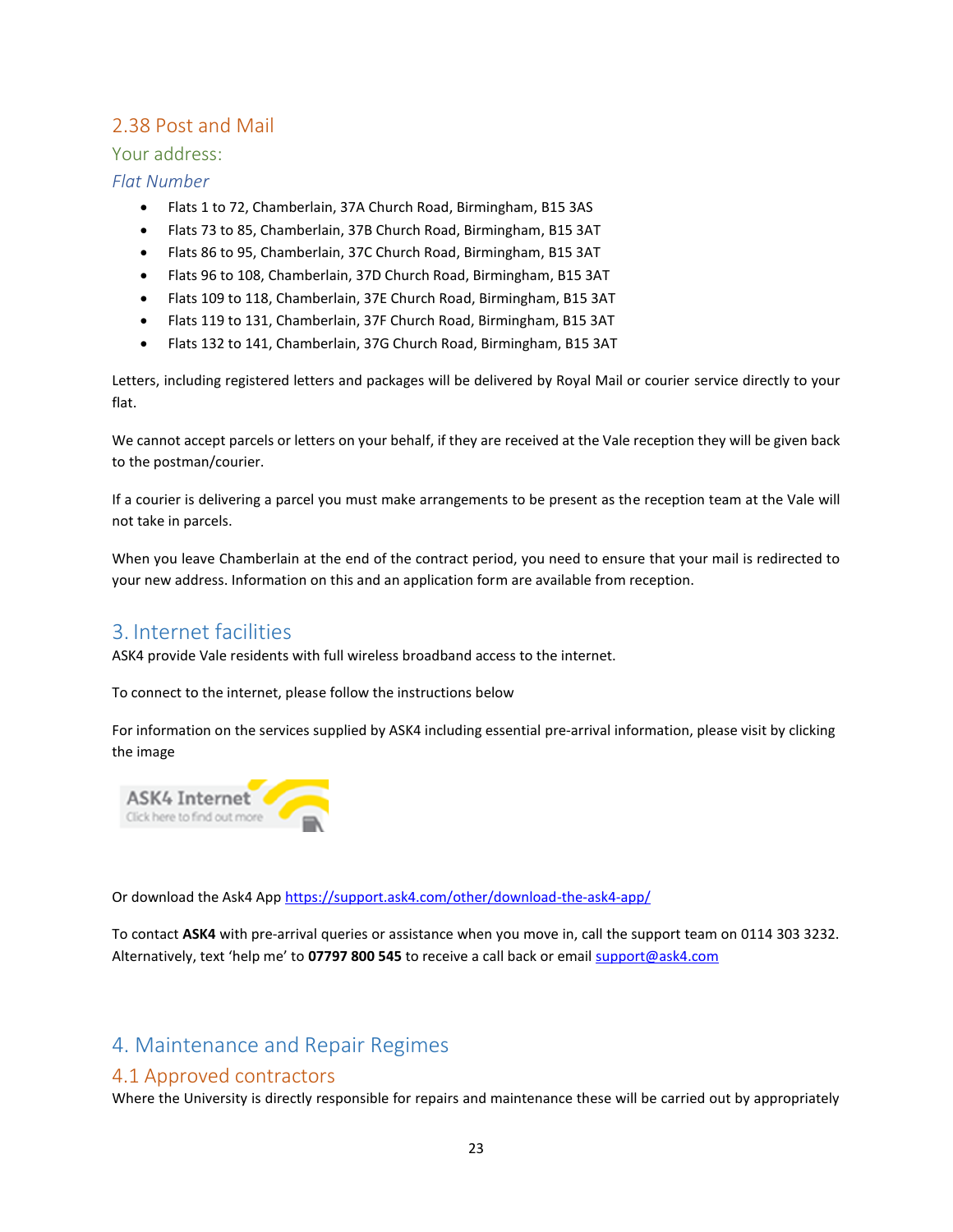identified University employed staff or external contractors from the University's approved list held by the Estates **Office** 

#### 4.2 Repair response times

When you report a fault, it will be given a priority, which is based on the seriousness of the problem, as follows:

#### **Priority 1 Emergency: Response immediate**

Works if not carried out immediately will endanger the health and or welfare of staff, students, public etc.

**Examples:** Failure of an essential service e.g. electricity, heating, emergency lighting to public areas, severe water leak or no lighting in whole flat - Immediate response

#### **Priority 2 Urgent: Response Within 24 hours**

Urgent or essential work which does not present an immediate threat as above, but which if not attended to within a 24 hour period could, or result in a call-out outside normal hours.

**Examples**: No heating or hot water to specific areas, blocked storm or foul drains, no lighting to specific areas

#### **Priority 3 Response within 5 Working Days**

Work if not carried out within 5 working days could result in the quality of the service provided, further deterioration or additional costs or inconvenience

**Examples:** Overflowing external gutters, shower waste draining slowly or toilet seat loose or no power at socket, door re-hanging

#### **Priority 4 Response Within 10 Working Days**

Work of a non-urgent nature that can be planned in advance

**Examples:** General plastering, tiling or replace cooker extractor bulb and most planned maintenance items

#### **Priority 5 Response As Agreed With Users**

Work on a defect which has been programmed for a date in the future because access may not be available or awaiting parts

**Examples**: Internal decoration programmed in to a planned maintenance schedule

Work on a defect which has been programmed for a date in the future because access may not be available or awaiting parts

**Examples**: Internal decoration programmed in to a planned maintenance schedule

Please note the priorities above assume there is no urgent Health and Safety issue involved.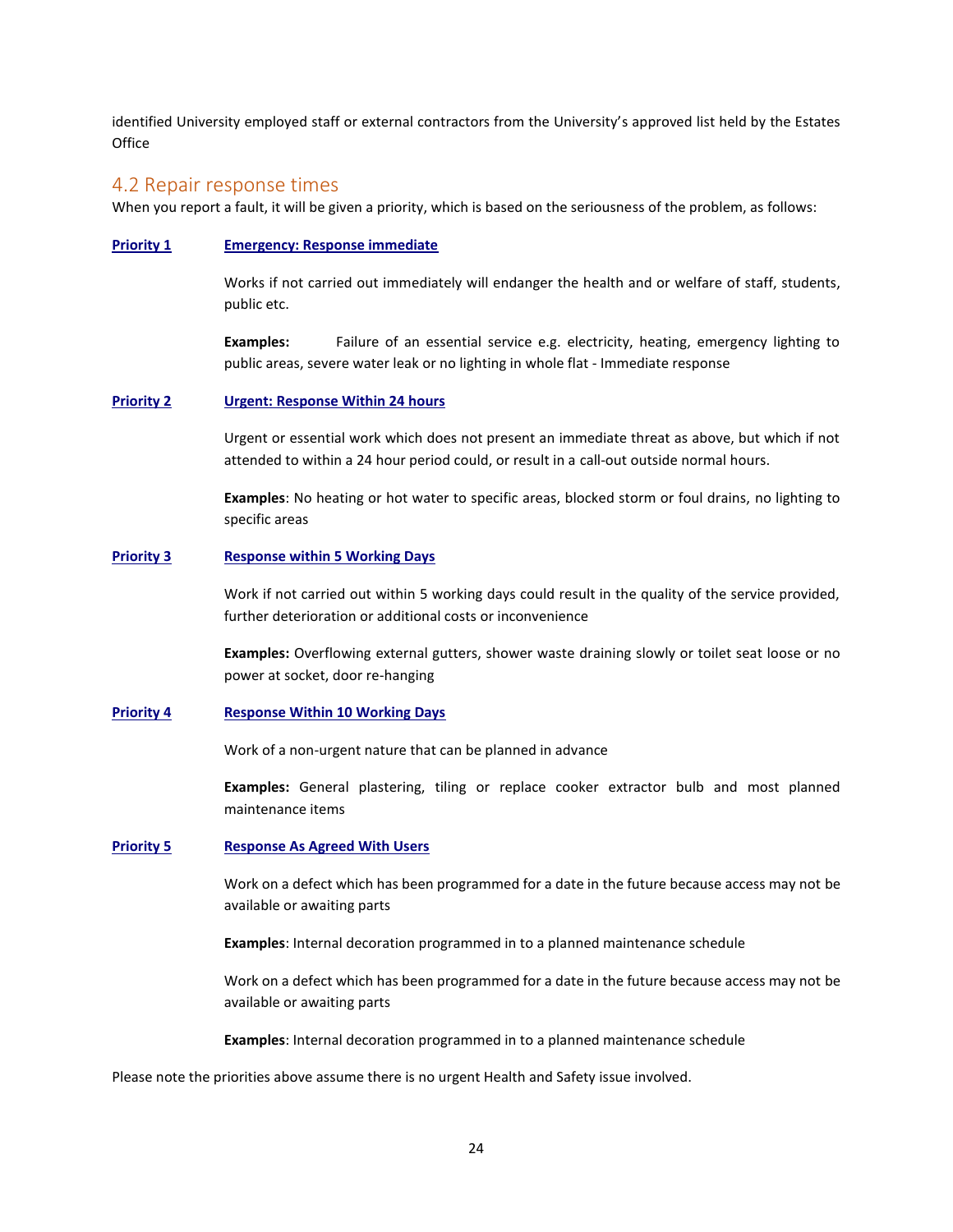## 4.3 Reporting repairs

Please report any faults or damage immediately to reception, either by phone, in person or through the Accommodation Portal. Remember to make a note of the job number this will be required if you wish to raise a query regarding the repair.

Although 90% of repairs are carried out by either Chamberlain staff or Estates staff on occasions it may be necessary to pass the work on to an outside contractor if specific skills are required. This may delay response times, however, you will be informed if this is the case. If you have any concerns regarding timescales please contact reception.

When an outside contractor is required they will be supervised whilst in your Accommodation.

Please do not authorize any contractors to do repairs without written permission from the Village Manager or you may be held responsible for paying the bill. If additional damage is caused to the Accommodation due to failure to report defects and repairs promptly, additional charges may be incurred for which you might be held responsible

Repairs can be carried out when you are not in your room with your permission. Please make it clear to Reception if you do not want repairs to be carried out when you are not in your room.

### Pest Control

If you have any concerns regarding pests in or outside of your accommodation please report these to the Reception and a specialist contractor will be instructed to attend to deal with appropriate treatment. The contractor will attend to investigate within 24 hours of the report being received and will carry out appropriate treatment for the pest or infestation.

### Planned maintenance

Testing of fire detection equipment and emergency lighting are carried out most weeks on a Wednesday, Thursday and Friday. Cleaning shower heads and testing water temperatures, as part of the University's anti Legionella work, is carried out on a regular basis.

You will be notified by post at least 24 hours before any planned maintenance work takes place.

Some repair work identified by staff will be carried out to rooms and flats during the year.

### General Repair Information



DO NOT REMOVE THIS NOTICE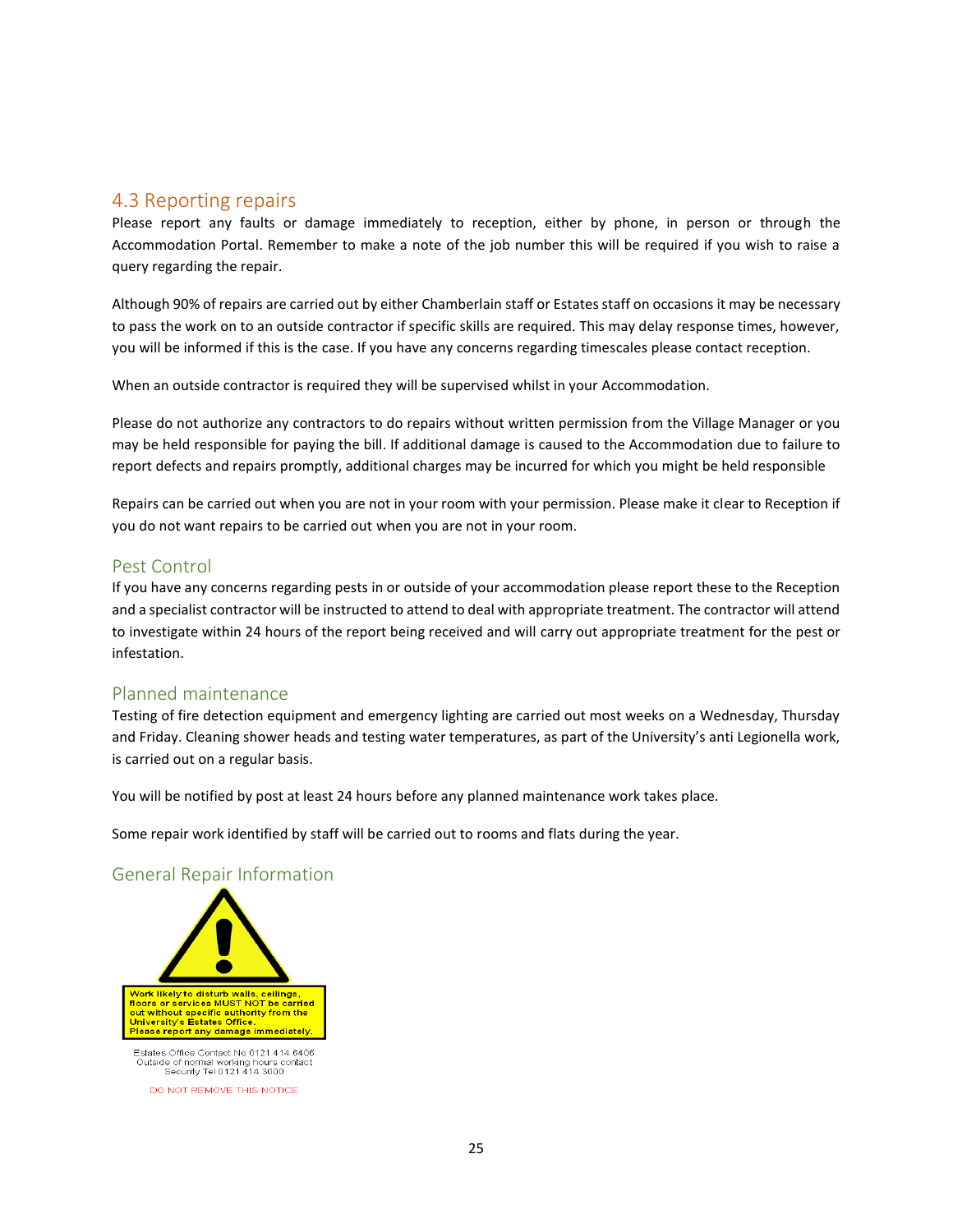You may notice the above label in your flat or in buildings on the Edgbaston and Selly Oak campuses. The purpose of the labels is to advise any contractors who need to work in these locations to contact the Estates Office to seek appropriate information and advice before commencing any maintenance or repair work.

In areas where there is a label present if you see signs of any damage to walls, ceilings or services please report this to the Village Reception immediately.

## 4.4 Construction quality

All student residences have been properly constructed, altered or refurbished and maintained in accordance with the appropriate building, planning and housing legislation current at the time of construction.

Relevant approval notices and certificates will be made available for inspection by prior arrangement by contacting your Village reception.

## 4.5 Grounds maintenance

All planting and fences around residences will be maintained to be tidy and to minimize opportunities for concealment of intruders. Principal pathways and car parks should be hard paved (or have another suitable surface)

Grounds maintenance is the responsibility of the University's Grounds and Gardens Section.

The presentation of the campus setting is down to their efforts and dedication.

Covering both campuses, outdoor sports facilities, residential sites and outstations means they manage 180 hectares of land being responsible for grass cutting, planting, pruning, tree work, litter and road sweeping. In addition to this, 8000 annual bedding plants are replaced twice per year and oversee the interior planter contract. Their activities create up to 400m<sup>3</sup> of green waste every year, which we recycle into compost.

## 4.6 Litter clearance

## Service Provision for the Landscape Maintenance provided by Grounds and Gardens *Litter Picking and Sweeping*

- a) All campus sites will be cleared of litter utilising a manual and mechanical means. All areas will be serviced and cleared in a priority order and the operators will also be responsible for the emptying of litterbins as required.
- b) All areas as detailed will be serviced on a daily/weekly schedule and the majority of this work will be completed during early mornings.
- c) All sites are constantly monitored on a daily basis.
- d) Any problems associated with the cleanliness of any external areas within the grounds should be reported to the office for the appropriate action. Details that may be required are description of problem and location.

If you have concerns regarding litter or rubbish accumulation, please contact the reception.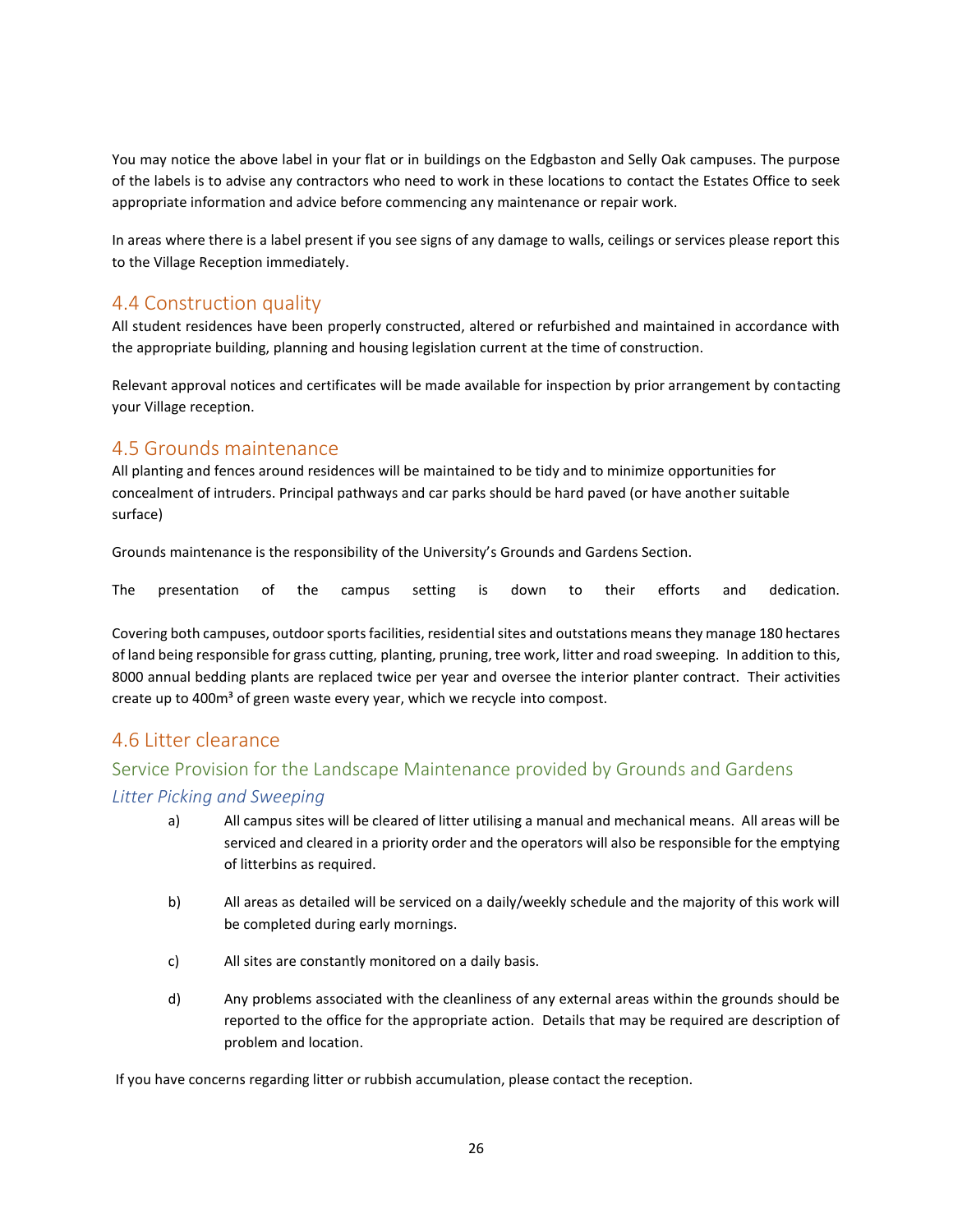## 4.7 Snow and ice clearance policy (Campus)

For information on the snow and ice clearance policy please see below:

## Gritting, Salting and Snow Clearing

- a) We will provide a comprehensive gritting and salting service during periods of inclement weather; this will be actioned as required over all campus sites. Snow clearing will also be carried out in addition to the above as required utilising manual and mechanical means by direct labour and all contractors.
- b) All areas as detailed will be serviced on a prioritised schedule and the majority of this work will be completed during early mornings, while still reactive to prevalent weather conditions. Priority will be given to main routes to campus for emergency access, vehicles and pedestrians
- c) All areas will be monitored on a daily basis to ensure that the priority order is maintained and that all additional requests for assistance are serviced.

Any problems associated with the clearance of external areas should be reported to the office for the appropriate action.

## <span id="page-26-0"></span>5. Environmental Quality

## 5.1 Energy efficiency

We aim to ensure that your accommodation is suitably heated, ventilated and supplied with hot water and power, the cost of which is included within your residence fees based upon previous year's consumption.

The consumption of energy within the residences accounts for a fifth of the university's total carbon footprint the impact of which has been reduce by a programme of upgrading the building stock, specify energy reduction projects, action by residences and supplying specific buildings with heat and power from onsite generation schemes.

This has resulted in emissions per bed space reducing by 25% since 2005/2006 and will decrease further over the coming years (see further details below).

We would ask you to be sensible with regard to your usage of these essential services to help reduce the impact on the environment and to help the University keep its carbon emissions and energy costs to a minimum.

We do ask that you are prudent with your use of energy and do not waste an expensive (environmentally, socially and economically) resource by taking simple actions:

- Please only heat your room to the temperature required, 20°C should be plenty.
- Do not leave the windows open and the radiators on especially when you have left your room.
- Water is expensive to heat, thus only fill the kettle with the water required.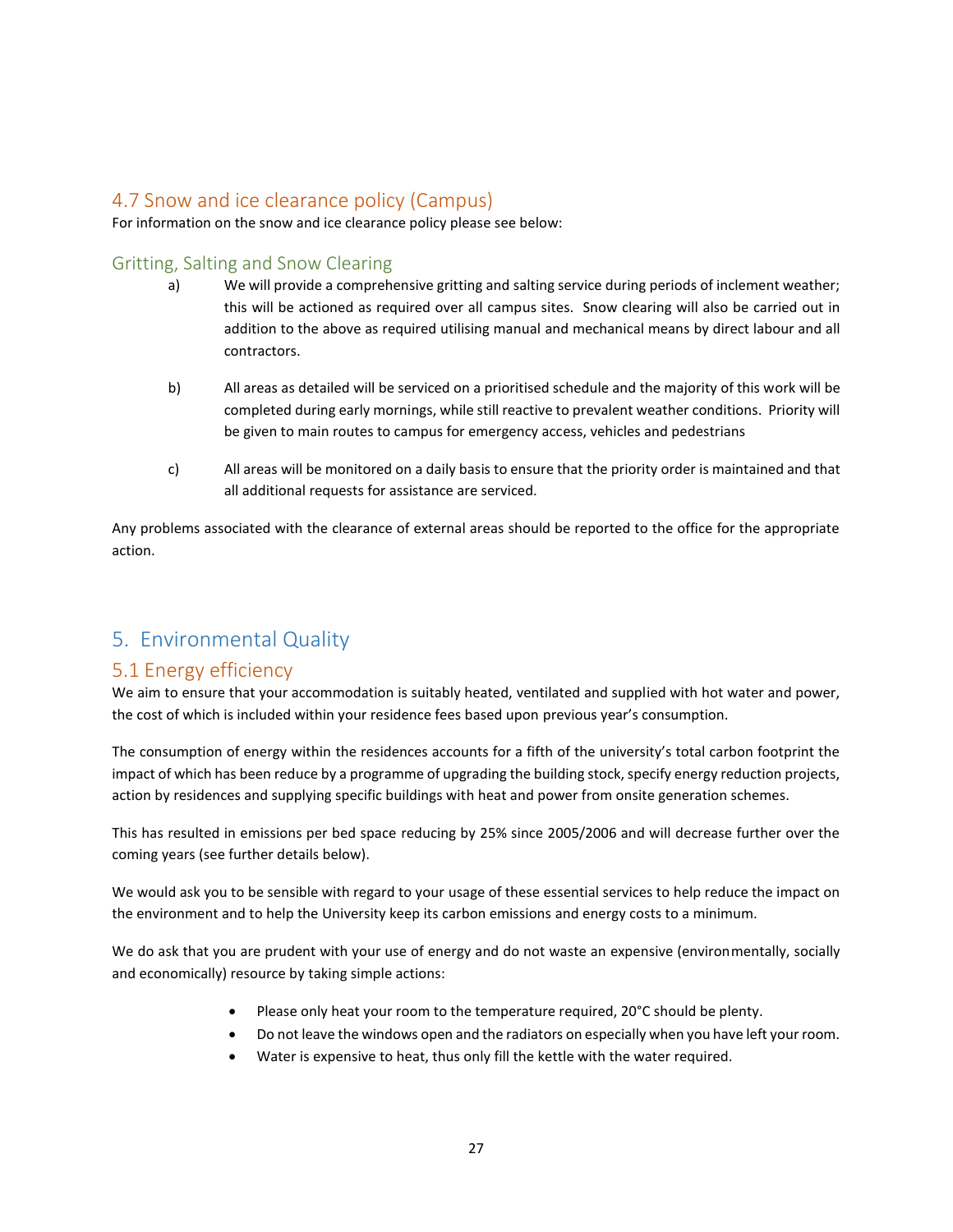For further information please contact staff on Reception or your Customer Service Manager

Adopting wise environmental behavior is part of being a global citizen and is a skill and attitude you should take into your future professional and personal life.

## Carbon Reduction in residences

There is an ongoing programme of upgrading the building stock which has seen double glazing, high efficiency condensing boilers and energy efficient appliances installed.

- A combined heat and power scheme has been installed in the Mason Energy Centre to provide heat and power
- Jarratt Hall is being refurbished in stages and the old electric heating replaced with heat supplied from the university's combined heat and power scheme, which also supplies power to the building.
- High efficiency LED lighting has been installed in a number of residences including Jarratt, Shackleton, Ashcroft, Elgar Court, and the Spinney
- Photovoltaic panels have been installed on Centre Court with funding from the Residences Association. The fiscal benefits achieved will be used to fund further green projects (additional PV units are/will be installed in the Bio Hub, new library and the Sports Centre/Swimming Pool).

## Carbon Reduction in the University

The University has committed to reducing its carbon footprint by 20% by 2020 and while close to achieving this objective today will need continued focus to accommodate expansion of activities.

By recycling and cutting the amount of energy they use, residents can help us reach this target.

For more information on the Carbon Trust go t[o www.carbontrust.com/home](http://www.carbontrust.com/home)

By recycling and cutting the amount of energy they use, residents can help us reach this target.

### **Concerned about climate change?**

#### **Want to do your bit to help cut greenhouse gas emissions?**

#### **If yes, why not start by being more energy efficient in your residence TODAY?**

In 2003 in the UK, the energy we used in our homes produced almost a third of the carbon dioxide emissions entering the atmosphere.

Carbon dioxide is one of the main contributors to the man-made 'greenhouse' effect, where by heat from the sun is trapped in the atmosphere and results in an increase in the temperature of the Earth – global warming.

**The great news is that you don't have to spend any money to help save energy and reduce carbon dioxide emissions.** Saving energy will also help reduce fuel bills - you may not pay directly for these now, but may well do in the future when gas and electricity prices are even higher!

#### **Follow these simple tips to save energy and money, now and in the future:**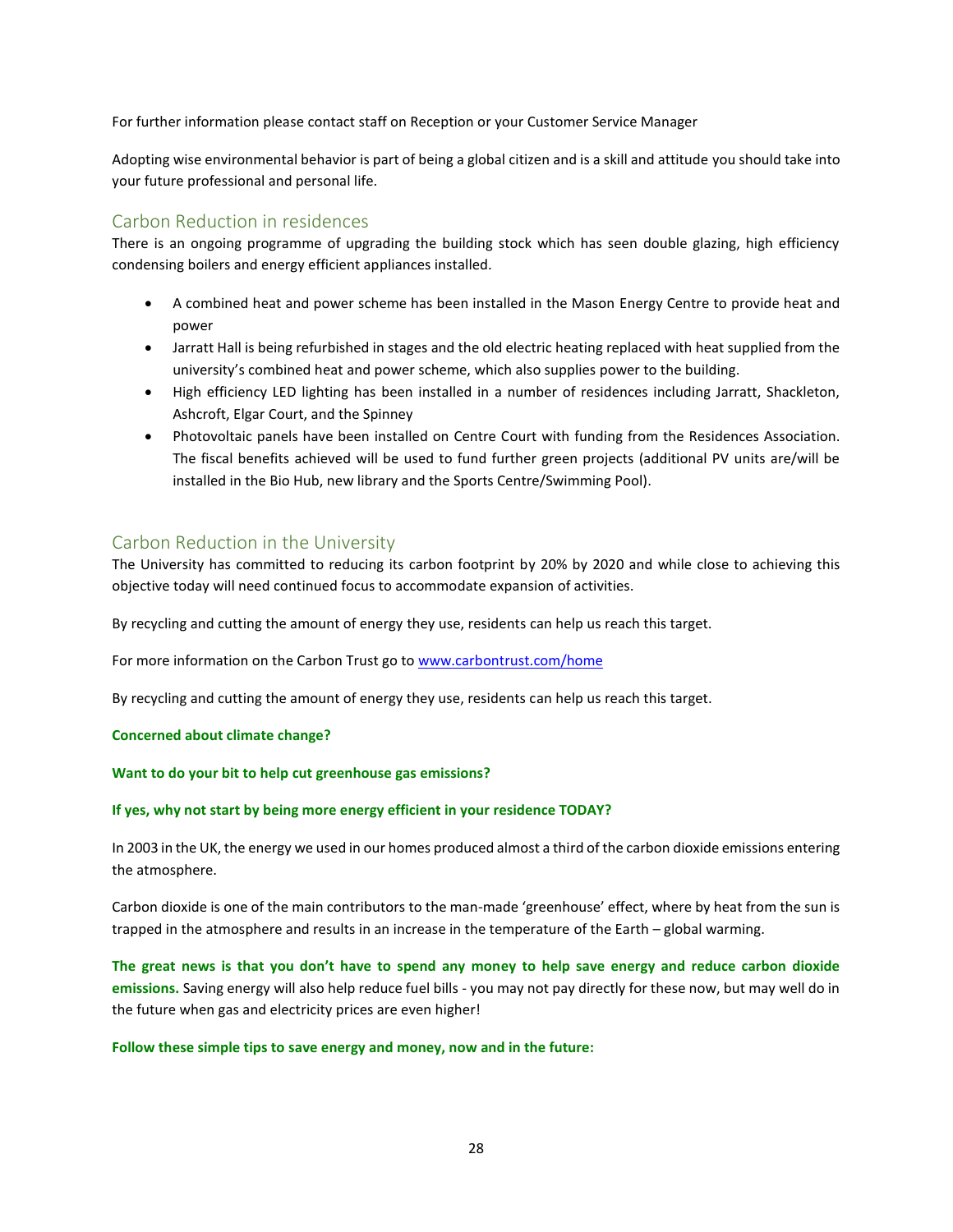• Turn electronic equipment off standby and remember not to leave cordless phones on charge unnecessarily.

More of us than ever have consumer electrical products like personal computers, DVD players, set top boxes etc. Households in the UK now spend around 10% of their electricity bill on standby power, wasting £37 each year.

Do your bit and turn your computer, television, DVD player and all other electrical products off at the wall when not in use! NB: please check the user manual first.

#### • Only heat the amount of water you really need when boiling a kettle

If we all did this instead of "filling" the kettle every time, we could save enough electricity in a year to run nearly half of the street lighting in the country!

• **Have control over your heating? Is it too warm? Turn the thermostat down by 1ºC.** 

Boilers used in home heating systems account for 60% of household carbon dioxide emissions. Where you have control over your central heating system turning the thermostat down by 1 degree will reduce energy use and help cut heating bills by up to 10%.

#### • **Don't leave fridge doors open for longer than necessary as cold air will escape**

Also avoid putting hot or warm food straight into the fridge, allow it to cool down first, and defrost your freezer regularly to keep it running efficiently and cheaply. If your freezer tends to frost up quickly, check the door seal.

#### • **Always wash a full load in your washing machine or if you can't, use a half-load or economy programme**

Use a low temperature programme, as most modern washing powders will be just as effective at lower temperatures. If you are using a tumble dryer, wring out or spin-dry really wet clothes before putting them in this will save you money, and help them dry faster.

- **Don't throw money down the drain - always put the plug in your basin or sink when running hot water**
- **Close your curtains at dusk to stop heat escaping through the windows**
- **Always turn lights off when you leave a room and adjust your curtains or blinds to let in as much light as possible during the day.**

In most homes, lighting accounts for 10 – 15% of the electricity bill and a 100W light bulb left on for just 30 minutes creates enough CO2 to fill a party balloon.

A great source of further information and advice is the energy saving trust website, go to

[www.energysavingtrust.org.uk/](http://www.energysavingtrust.org.uk/)

#### **What is the University doing about Climate Change?**

Along with many research and teaching activities aimed at solving the challenges of climate change, the University is keen everyone can play a part. Most of the University's carbon emissions are from energy production. We have our own efficient gas turbines on the main campus, which produce heat and electricity. Energy conservation can have a major impact on reducing our carbon footprint.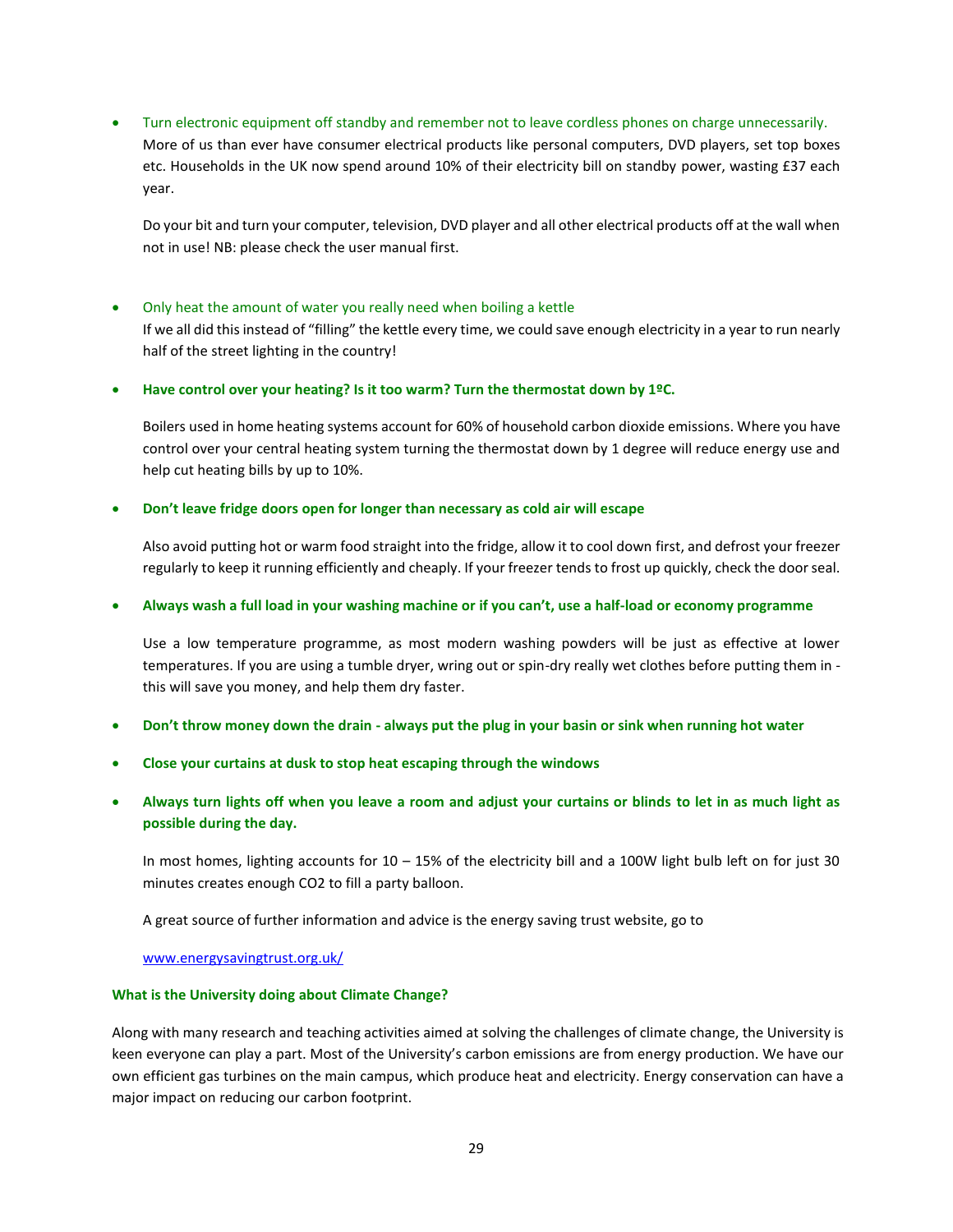The University's Carbon Management Implementation Plan, which was approved by the Vice Chancellor and senior management team, has identified various cost effective projects to reduce these emissions and give an absolute saving of 6% of the University's carbon emissions over a five year period.

#### [www.birmingham.ac.uk/university/about/environment/plans-policies.aspx](http://www.birmingham.ac.uk/university/about/environment/plans-policies.aspx)

#### **What can I do when I leave Student Accommodation?**

Carry on the good work learnt in student accommodation. You'll be responsible for the energy costs anyway.

## 5.2 Refuse collection

It is your responsibility to collect all your refuse and non-recyclable waste in black refuse sacks and place these in the dedicated bin areas at your residence.

Refuse is collected from these points on a weekly basis by Biffa Waste Services on a **Monday, Wednesday and Friday.** 

## 5.3 Recycling

Biffa Waste Services provides a range of recycling facilities on all three student Villages and we would encourage you to recycle as much as possible using the facilities provided.

#### **Mixed Recycling** is collected on **Tuesday and Friday.**

#### **Glass Recycling** is collected on **Saturday**.

The University is committed to reducing the environmental impact of all areas of its operation, including student residences.

For more information on the University and the environment please click on the links below:

The University's Environmental Policy

[www.birmingham.ac.uk/university/about/environment/plans-policies.aspx](http://www.birmingham.ac.uk/university/about/environment/plans-policies.aspx)

The University and the Environment

### [www.birmingham.ac.uk/university/about/environment/index.aspx](http://www.birmingham.ac.uk/university/about/environment/index.aspx)

In line with the University's recycling initiative, the Vale provides facilities for recycling glass bottles, aluminum cans, plastic, paper and cardboard and batteries. In addition, we work with a national charity, British Heart Foundation (BHF) and provide charity banks for you to recycle unwanted clothes, textiles, shoes and other items. Please see charity clothes bins for more detail on the items which you can recycle.

The clearly labeled recycling bins are located close to the three bin areas on site. The following list explains what can be recycled in each bin type:

### Mixed Recycling Bin for:

• Cardboard, empty plastic bottles such as water bottles and colored bottles such as bleach and milk bottles, empty food and drink cans and biscuit tins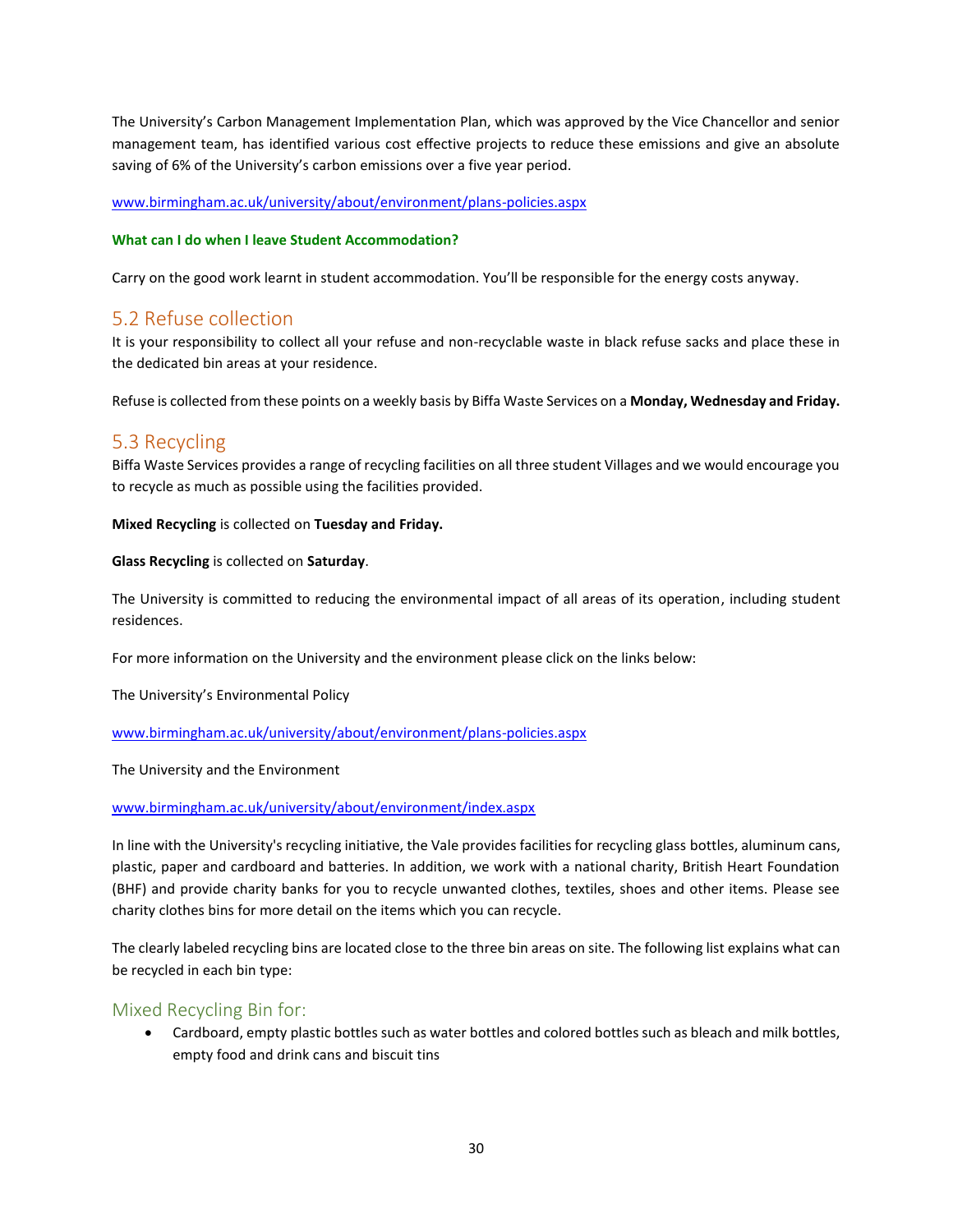## Glass Wheelie Bins for:

• All glass empty bottles and jars

## BHF Charity Bank for:

• Clothes, textiles, shoes and other unwanted items

## Battery Recycling

A battery recycling bin is located in The Vale Reception for all used domestic batteries

Each flat is provided with **2 GREG Recycling bags** to collect your paper and cardboard glass, plastic bottles and cans and take them to the recycling areas on a regular basis.

## Recycling Tips

Good luck with your move in to your new home – recycling starts here:

- Recycle or re-use the packaging you have just used to bring your personal possessions to university. Flatten those cardboard boxes and recycle them at the recycling points on your Student Village or store them in your room for reuse at the end of the academic year
- Check at reception for details of what products you can recycle
- If a glass bottle can be returned then return it. If not, then recycle it. Please try to use the bottle banks during the day to avoid disturbing our neighbours and the local community
- Choose products in packaging that you know can be recycled
- Wherever possible buy products made from recycled materials
- Avoid heavily packaged products like ready meals and convenience foods for your health and the environment. If you buy them recycle the packaging
- Purchase loose food rather than pre-packaged, it is usually cheaper and better for the environment than packaged goods
- Use an air tight plastic container for your packed lunch rather than disposable wrapping, cling film or aluminium foil
- Choose rechargeable items over disposable ones, such as batteries and cameras
- If you are buying new electrical items check their energy efficiency and choose an A rated product
- Think before you print. Read e-mails, work etc. on screen and store it electronically on your PC, only print if absolutely necessary
- Where available, set the default printing settings on your PC to double-sided or print two pages on one
- Reuse scrap paper by using the unused side and recycle the paper when finished with it. **Please be careful, shred any paper which may contain personal, financial or other confidential details and then recycle**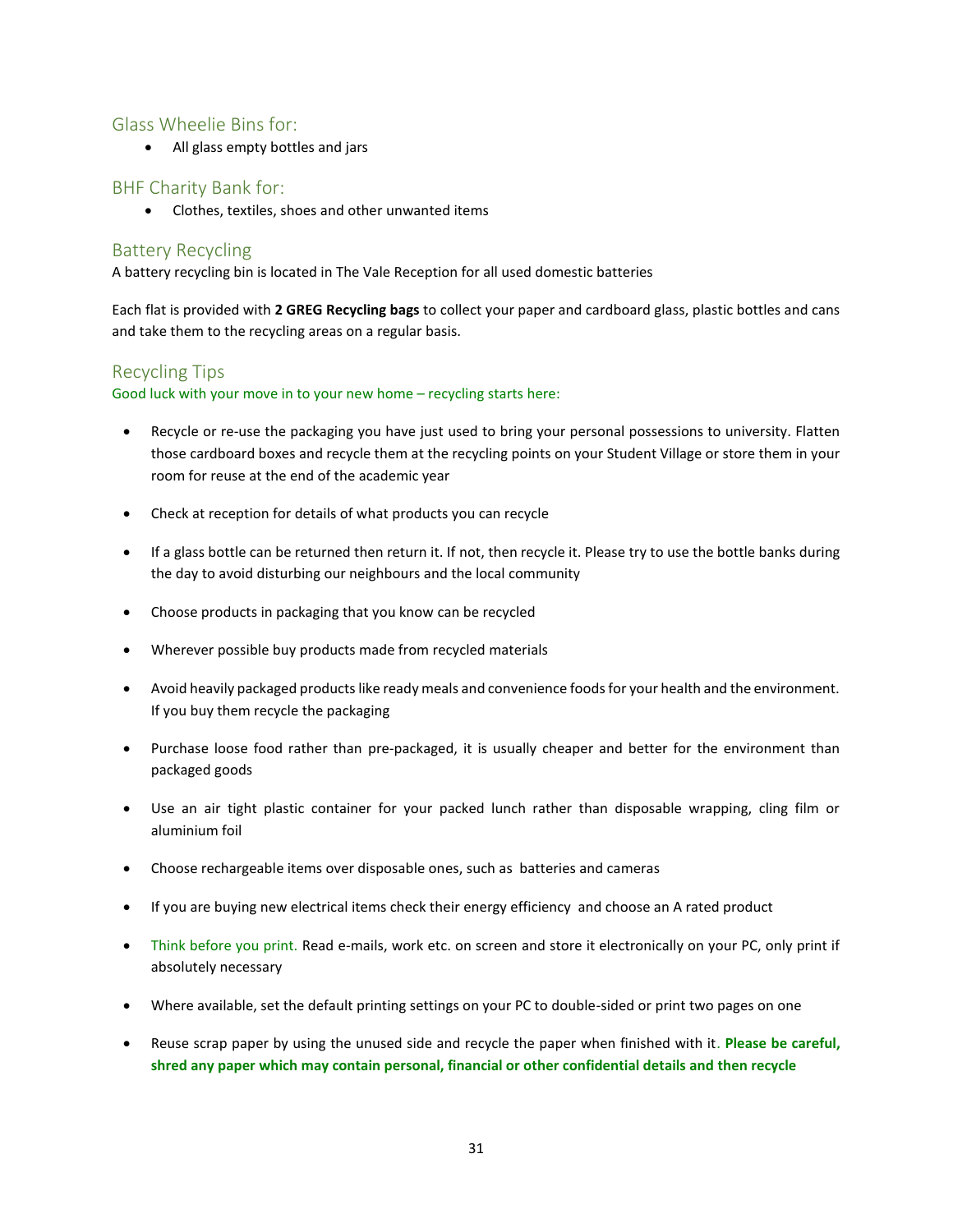- Use notebooks made from recycled paper for your lecture or tutorial notes or even better and cheaper make your own from scrap paper
- Reuse envelopes by placing sticky labels over the original address

Please help us to help the environment

#### **Do your bit - Recycle it!**

## 5.4 Car parking

The University has a very limited number of parking spaces on its residential sites and therefore you are not encouraged to bring your own vehicle.

In general terms, you are **NOT** permitted to park vehicles on any of the Villages since parking spaces are not provided for residents.

Exceptions to parking to the parking restrictions above are as follows:

- You are permitted to park on site when you are moving in or out of your accommodation, for a limited period of time to load or unload your vehicle.
- Parking permits may be authorized for the available designated parking spaces at the Vale Village and Pritchatts Park Village, but **NOT** Selly Oak Village, if there are specific medical circumstances or if it is a requirement specific to a course. For further details see Clause 10 (c) in the terms and conditions of the Online Contract for University Accommodation

[www.birmingham.ac.uk/study/accommodation/Our-Services/Contracts-Inventories-and-Facilities.aspx](http://www.birmingham.ac.uk/study/accommodation/Our-Services/Contracts-Inventories-and-Facilities.aspx)

Parking restrictions apply across the whole of the Vale village and are detailed on notices. Contraventions to the parking restrictions are closely monitored and managed by village accommodation staff and penalty charge notices may be issued.

For more information on parking and travel please go to

<https://intranet.birmingham.ac.uk/has/sustainable-travel/index.aspx>

### Cycle Storage

If you intend to use a bicycle whilst living at the Vale Village; these must be stored in a designated bike store. You will need to register your bicycle at the Vale Village reception where you will be provided with a band which will display your registration number. This must be attached to your bicycle at all times.

For general information on cycling at the University please go to:

<https://intranet.birmingham.ac.uk/collaboration/cycling/cycling-at-uob/index.aspx>

## 5.5. Good neighbor policy

Please be aware that you are living in a residential area and that residents of Edgbaston are to be shown consideration particularly at night.

Your contract with the University (Clause 10 e) clearly states:

"You must ensure that no disturbance, inconvenience, nuisance or annoyance is caused to any other resident(s) in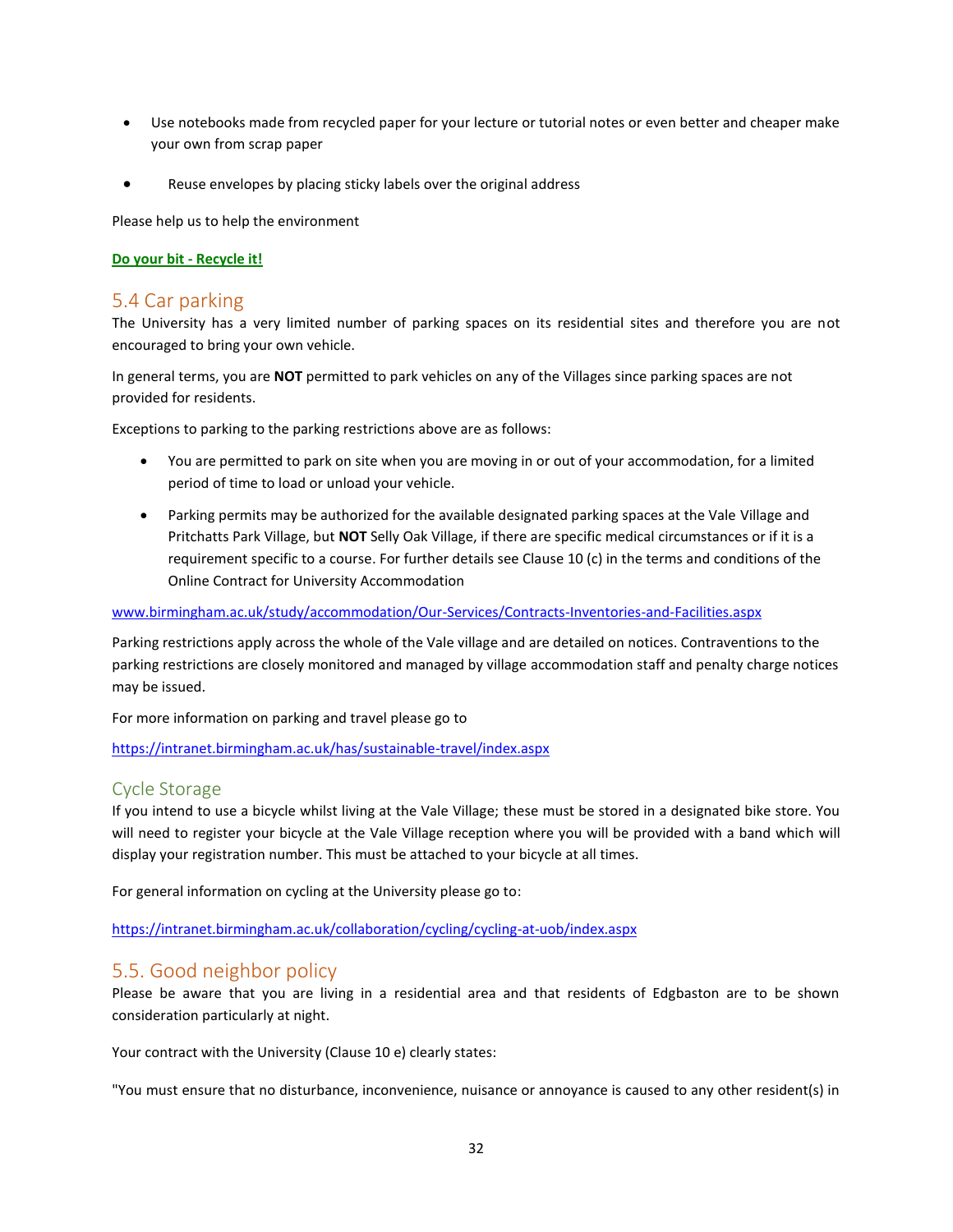the Residence or the neighboring vicinity by any form of antisocial behavior by you or your authorized guests in the Accommodation. You must keep noise to a minimum, both during the daytime but particularly at night i.e. between the hours of 11.00pm and 8.00am."

Please report any noise or disturbance issues to reception at the Vale. All information given will be logged and will be treated with strict confidence. The Vale reception is contactable 24 hours a day.

The sooner we know of a problem the sooner we can help.

Some examples of anti-social behavior include, but are not restricted to:

- Music played loud during the night (repeatedly)
- Slamming doors late at night
- Frequent noisy parties
- Groups of residents/visitors talking loudly and being noisy etc.
- Shouting/screaming

A member of staff will investigate the complaint and decide what action to take, such as requesting the music be turned off. They will also report the incident to a CSM who will investigate it further and take appropriate action if required.

Please be advised that repeated complaints which result in university security officers attending site could lead to disciplinary action or Notice to Quit your Accommodation.

## <span id="page-32-0"></span>6. Landlord and tenant relationship

## 6A. Policies and Procedures

### *Residence fees*

Below is an extract from the Accommodation contract which describes how your residence fees can be paid. The residence fee increases are discussed and agreed by representatives of Hospitality and Accommodation Services and the Guild of Students in the autumn for the following academic session as part of the Residence Fees Sub Committee.

For more information about the range of residence fees and types of accommodation go to and click on [www.birmingham.ac.uk/study/accommodation/index.aspx](http://www.birmingham.ac.uk/study/accommodation/index.aspx) and click on "Download the Living Brochure"

- You must pay your Residence Fees at the times and in the manner set out in the online contract without deduction or set-off. Further information on making payments can be found at <https://intranet.birmingham.ac.uk/finance/student-fees/index.aspx>
- You must notify the Finance Office or Living, the University's accommodation service, immediately in writing if you are in financial difficulties and unable to pay your Residence Fees on their due date outlining your difficulties and your proposals for payment.
- An offer of accommodation is accepted by you on the understanding that you will remain in the Accommodation for the full Accommodation Period. If you move out of the Accommodation before the end of the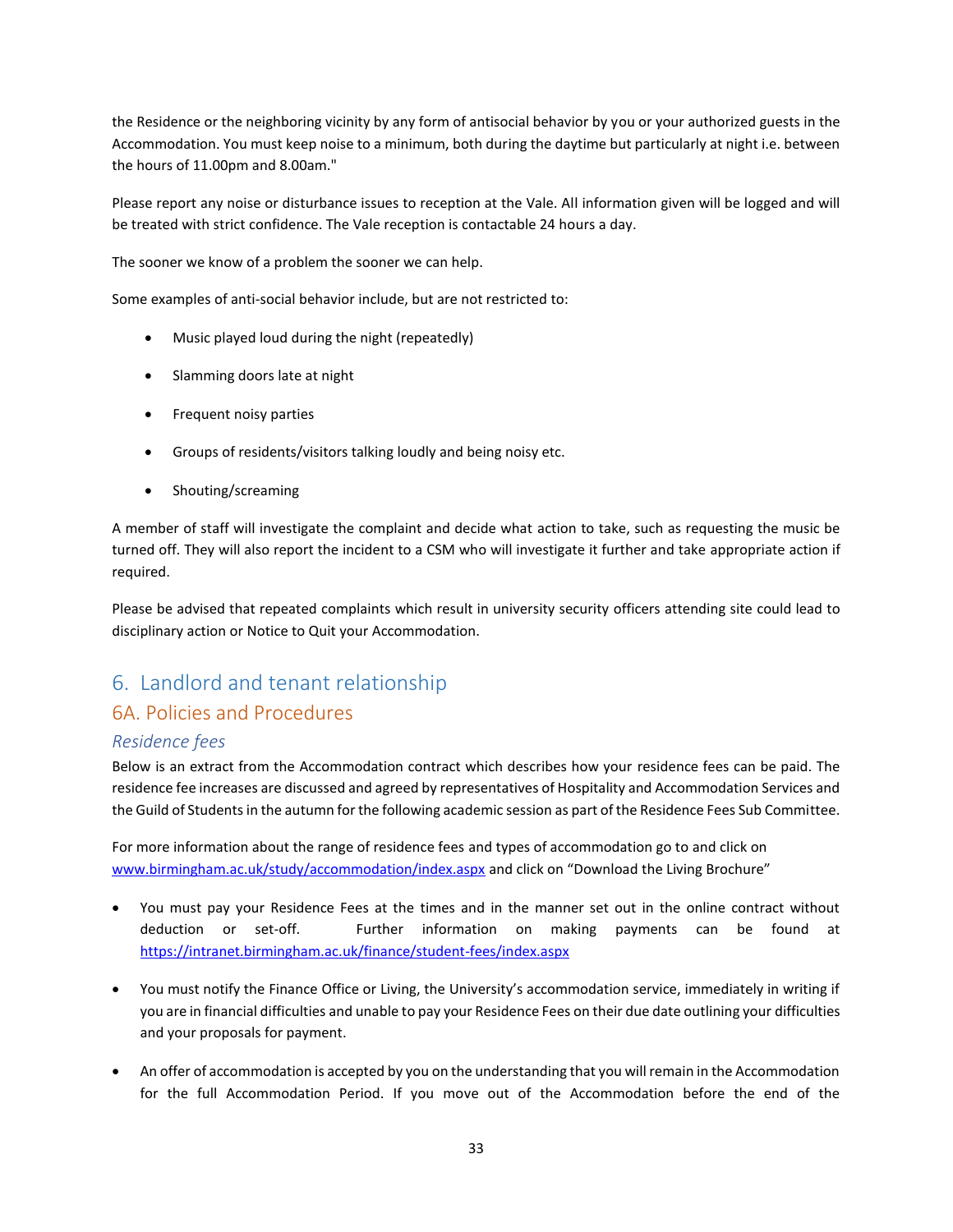Accommodation Period, you will remain responsible for the Residence Fees for the entire Accommodation Period unless you withdraw from your studies at the University of Birmingham and cease to be a registered student or, you find a student to replace you who is both acceptable to Living and is someone who is not already living in other University owned or managed accommodation. Refunds of Residence Fees are only given where the University is able to re-let the Accommodation for the remainder of the Accommodation Period

- You must clear, clean and vacate the Accommodation by no later than 10.00 am on the day the Accommodation Period. You must return any temporary key cards that have been issued to you throughout the year to the Reception and they **must not** be handed to another student. If key cards are not returned **on the day your contract ends,** you will be charged £20 plus VAT for the cost of the replacement lock.
- The University reserves the right to change the location of your Accommodation and in accepting our offer of accommodation you agree that you will move when requested from one room to another on the same site or to another Residence.

If you are a student without a mobility disability occupying a mobility adapted room you should be aware that you will be expected to move out to a standard unadapted room on the same site or to another Residence whenever the University so requires, for a student with a mobility disability, giving you at least one week's notice.

- You are permitted to request a transfer to another room on the site or to another University Residence, subject to availability.
- Please note that an application for accommodation is not an application for admission to the University as a student or vice versa.
- If you are in arrears with the payment of Residence Fees (or any other payment due and owing under this Contract) then the University reserves its rights to take both enforcement action for non-payment and also to issue a notice for you to vacate the Accommodation should it so decide necessary.

## Residence fees - Collection and methods of payment

When you accept the University's accommodation offer, you will also need to select your intended method of payment of the residence fees. Please note that once you have opted for a particular method of payment, you will not be able to change it during the Accommodation Period.

Included in your offer of accommodation and contract you will find instructions on how to accept your accommodation and make payment.

If you wish to pay your residence fees by a single payment please use one of the methods in the Payment Form, and no £550 pre-payment is required*.*

If you wish to pay your residence fees by Direct Debit you must also pay a £550 pre-payment towards your residence fees when you accept the University's offer in order to secure your accommodation. You are required to pay this online via the accommodation portal by either debit or credit card. Upon moving into your University accommodation, the £550 will be deducted from your total residence fees, and the remaining balance will be divided into equal instalments, with any odd pence being added to the first instalment. You will also need to complete and sign a credit agreement in accordance with the Consumer Credit Act 1974. This will be forwarded to you by the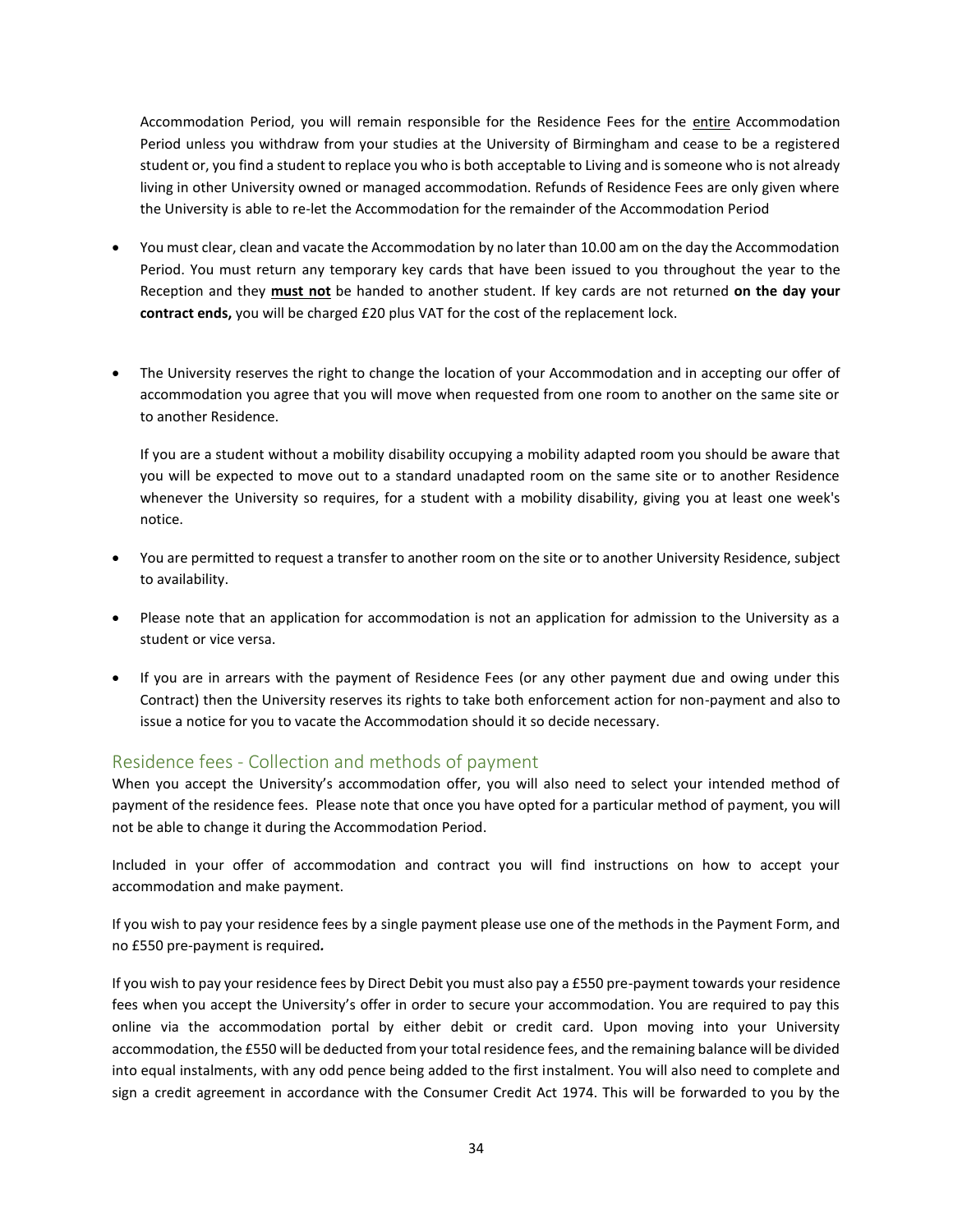Finance Office once your direct debit instruction has been processed. In the event of unpaid instalments or cheques, a reasonable administration fee of not more than £25 will be levied for each rejected entry.

If you decide not to move into the accommodation reserved for you after you have accepted the University's offer, then you must let Living know in writing immediately so that the University can try to re-let the accommodation. The University shall be entitled to deduct its reasonable administrative costs together with the amount necessary to cover residence fees for the period that the accommodation remains unlet before refunding the remaining balance held back to you.

You can access your online contract at any time by logging back into the accommodation portal. For students with paper contracts, please safely retain the "Student Copy" of the signed appendix and this contract for your future reference. You will need to show photographic identification at your residence's reception when you arrive to pick up the key card to your accommodation.

## Termination and cancellation of contract

An offer of accommodation is accepted by you on the understanding that you will remain in the Accommodation for the full Accommodation Period. If you move out of the Accommodation before the end of the Accommodation Period, you will remain responsible for the Residence Fees for the entire Accommodation Period unless you withdraw from your studies at the University of Birmingham and cease to be a registered student or, you find a student to replace you who is both acceptable to Living and is someone who is not already living in other University owned or managed accommodation. Refunds of Residence Fees are only given where the University is able to re-let the Accommodation for the remainder of the Accommodation Period

## Transfers and Relocation

You are permitted to request a transfer to another room on the site or to another University Residence, subject to availability.

The University reserves the right to change the location of your Accommodation and in accepting our offer of accommodation you agree that you will move when requested from one room to another on the same site or to another Residence.

If you are a student without a mobility disability occupying a mobility adapted room you should be aware that you will be expected to move out to a standard unadapted room on the same site or to another Residence whenever the University so requires, for a student with a mobility disability, giving you at least one week's notice.

## **Complaints**

We aim to provide you with a high quality service and we take a positive approach to all complaints received and view them as feedback from our customers. Complaints provide Student Accommodation with valuable information that allows us to assess our standards and performance in order to review our policy and procedures to improve service delivery.

A complaint can be summarized as an expression of dissatisfaction with the standard of service or a lack of action that affects those customers using the service.

If you would like to make a complaint please go to [www.birmingham.ac.uk/study/accommodation/Essential-](http://www.birmingham.ac.uk/study/accommodation/Essential-Information/Codeofpractice.aspx)[Information/Codeofpractice.aspx](http://www.birmingham.ac.uk/study/accommodation/Essential-Information/Codeofpractice.aspx) and click the feedback and complaint form, complete and submit online.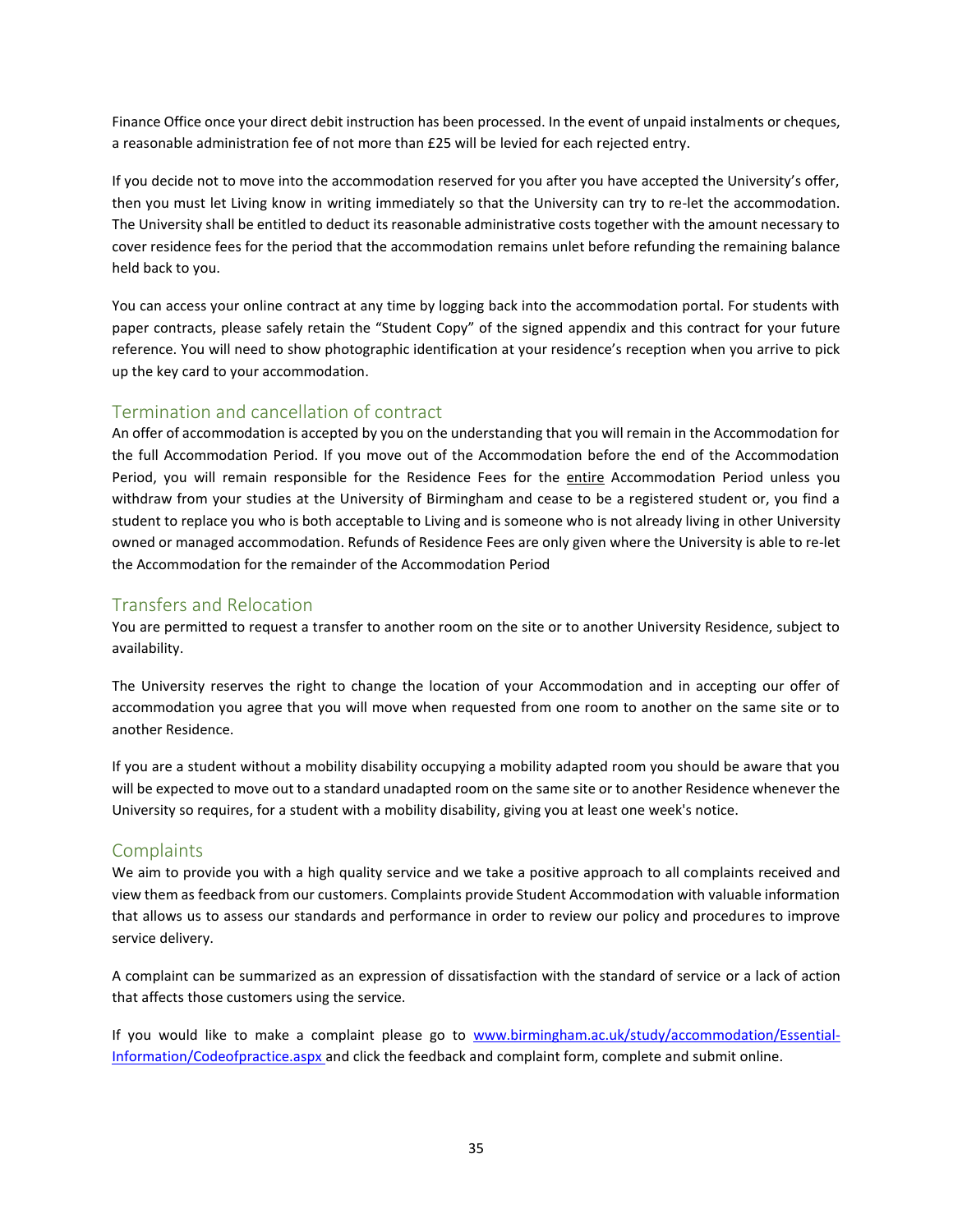## Concerns, Comments and Suggestions

If you would like to contact us to raise a concern, make a comment or suggestion rather than lodging a complaint we would be keen to hear from you.

Please go to [www.birmingham.ac.uk/study/accommodation/Our-Services/Accommodation-Feedback.aspx](http://www.birmingham.ac.uk/study/accommodation/Our-Services/Accommodation-Feedback.aspx) and click the feedback and complaint form, complete and submit online.

### Inventory Form

If when you move in you find that any item is defective or missing please record this on the Inventory Form which has been left in your room and return to the Village reception within 48 hours of moving in.

If you cannot find the form we left in your room please go to [www.birmingham.ac.uk/study/accommodation/Our-](http://www.birmingham.ac.uk/study/accommodation/Our-Services/Contracts-Inventories-and-Facilities.aspx)[Services/Contracts-Inventories-and-Facilities.aspx](http://www.birmingham.ac.uk/study/accommodation/Our-Services/Contracts-Inventories-and-Facilities.aspx) and download another copy or call into the Village reception for another copy.

## Access to bedrooms

The University reserves the right to enter and search your Accommodation with the consent of the Village Manager or equivalent, in the interests of safety, health or the maintenance of law and order or to carry out essential repairs or maintenance.

If access is required to your Accommodation you will be given at least 24 hours' notice in advance.

## *Forgotten your key card*

A member of staff will allow access upon request and verification of occupant by showing your University ID Card. However, please note that repeated frequent requests may be subject to a charge.

## *Lost or damaged key cards*

Please report these to Reception immediately where you will be asked to fill in a 'Key card Replacement Form'. The cost of a replacement key card is £20 and can be obtained from the Vale Reception and will only be issued after payment is received.

Please note, if a lock is damaged and needs to be changed, a charge for the replacement of the lock will be made.

## *Returning key cards*

Please return your key card to reception where they will be signed in. We do not recommend that you leave your key card with friends to return as charges will be made for late or non-return of key cards.

## Rules on visitors and guests

Due to current government guidance you are not required to have any guest staying overnight within University accommodation – we will continue to monitor government guidance as this changes and communicate any changes to you. Social interactions within your flat should be limited to a group of no more than two households and you should continue to socially isolate from anyone you do not live with.

## 6B Communication between Management and student

So that prospective students may make informed decisions on their choice of accommodation we provide clear and accurate information on student accommodation covering the following key areas:

• Eligibility to apply for University accommodation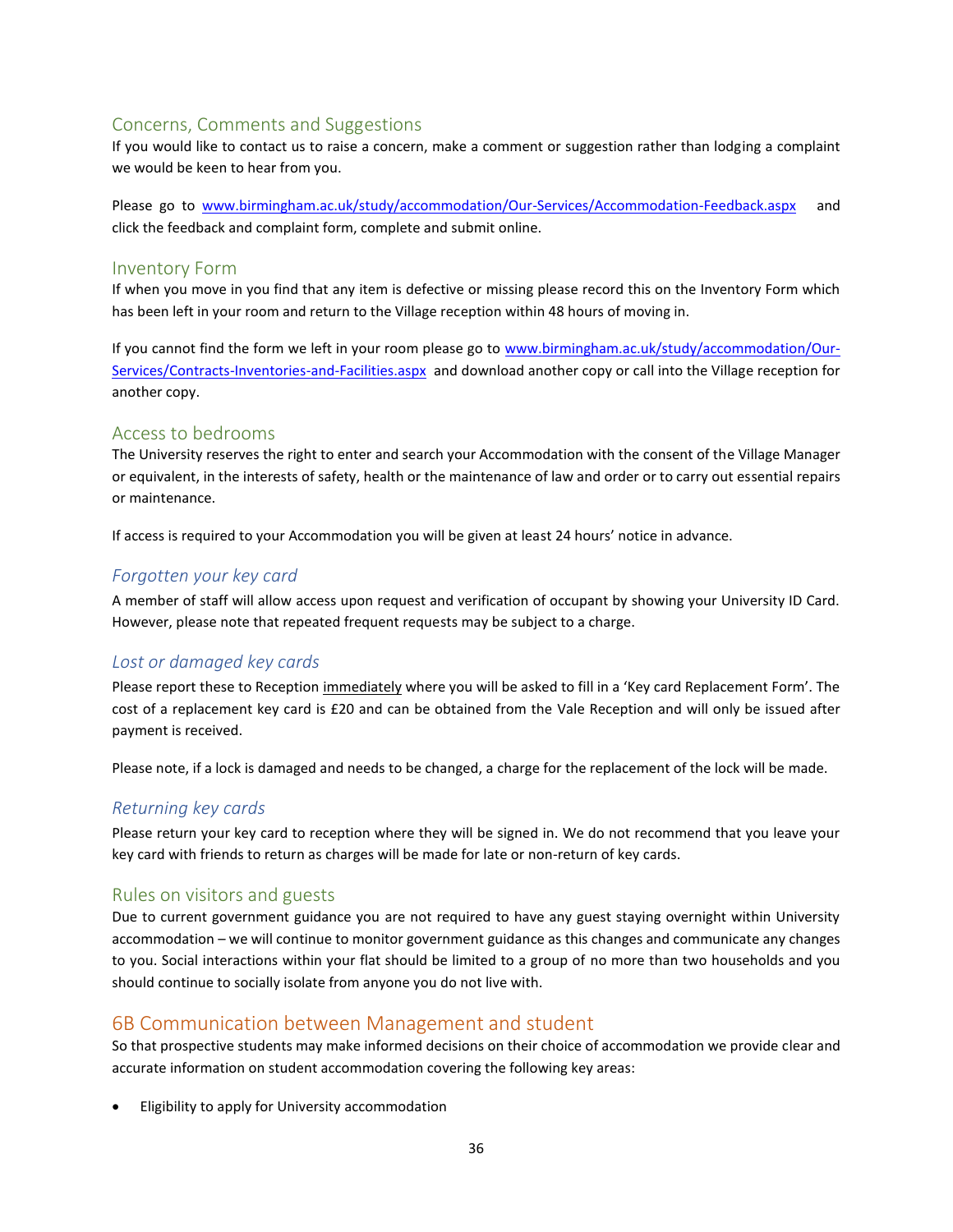- Application forms appropriate to the type(s) of accommodation available and an on-line application facility
- The application process for residential accommodation
- Charges applicable to each room type and payment terms
- Length of the contract period for each residence
- Contract terms and conditions for University accommodation
- Details on the use of cars and the provision of car parking and cycle storage

These details and more are available on the Student Accommodation web site at

[www.birmingham.ac.uk/study/accommodation/Our-Services/Contracts-Inventories-and-Facilities.aspx](http://www.birmingham.ac.uk/study/accommodation/Our-Services/Contracts-Inventories-and-Facilities.aspx)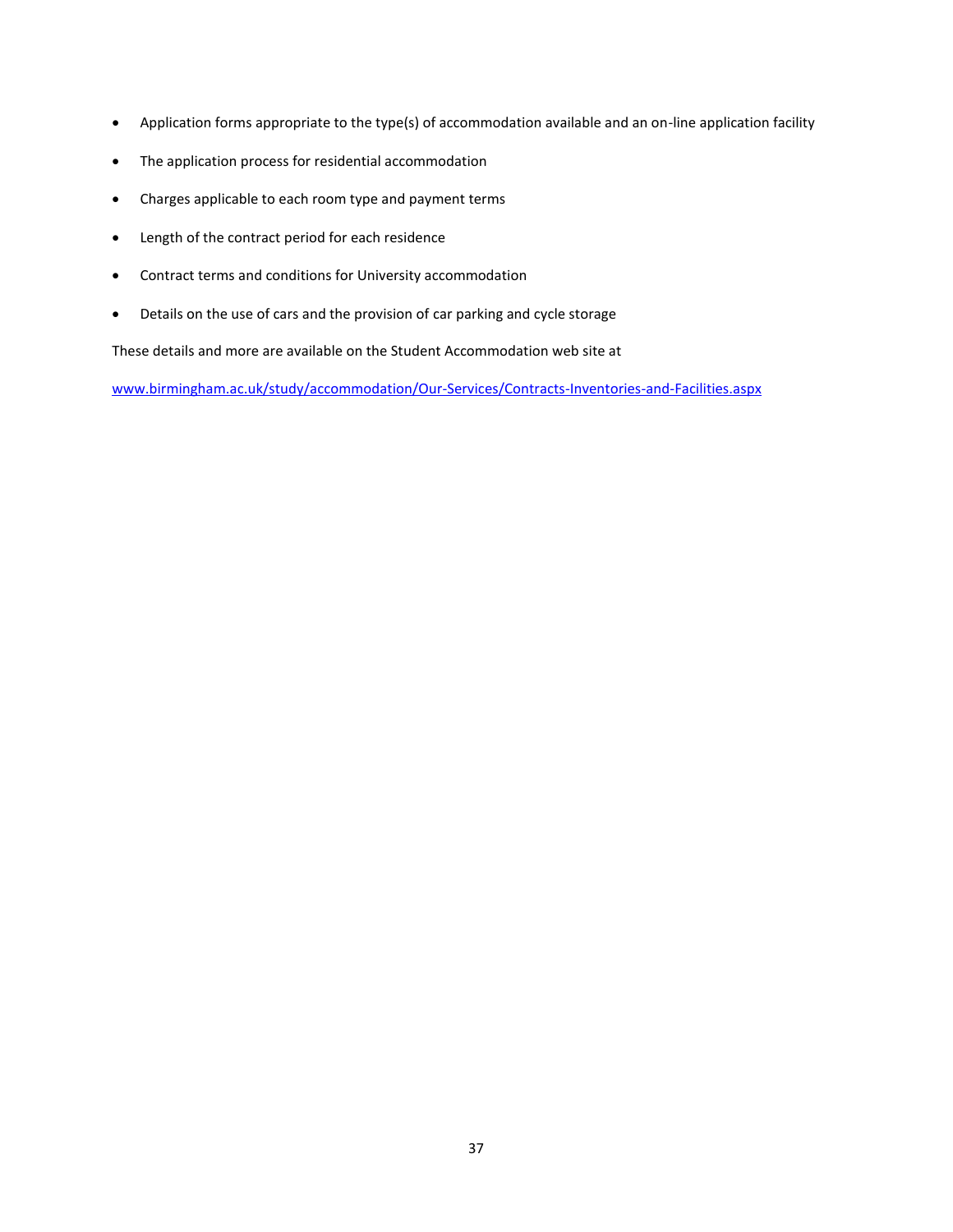

## 6.1 Management Structure and Contact Details

| <b>Chamberlain</b>                                                                                                                   | <b>Contact</b> |
|--------------------------------------------------------------------------------------------------------------------------------------|----------------|
| The Team, who provide a 24 hour service 365 days per<br>year from the Hub at Shackleton, can be contacted on<br>the following number | 0121 415 8520  |

### 6.2 Insurance

The University will not be liable for injury or the loss of, or damage, to any personal property in University accommodation except in cases of negligence on its part. Personal possessions insurance cover is provided within your residence fees. You are required to familiarize yourself with the cover provided by the insurer (as set out in their documentation supplied to you) and to arrange for additional cover, where required, yourself. Please note that cover is only provided for the Accommodation Period. You should report non-receipt of the relevant insurance documentation to Living and the documentation will be forwarded to you.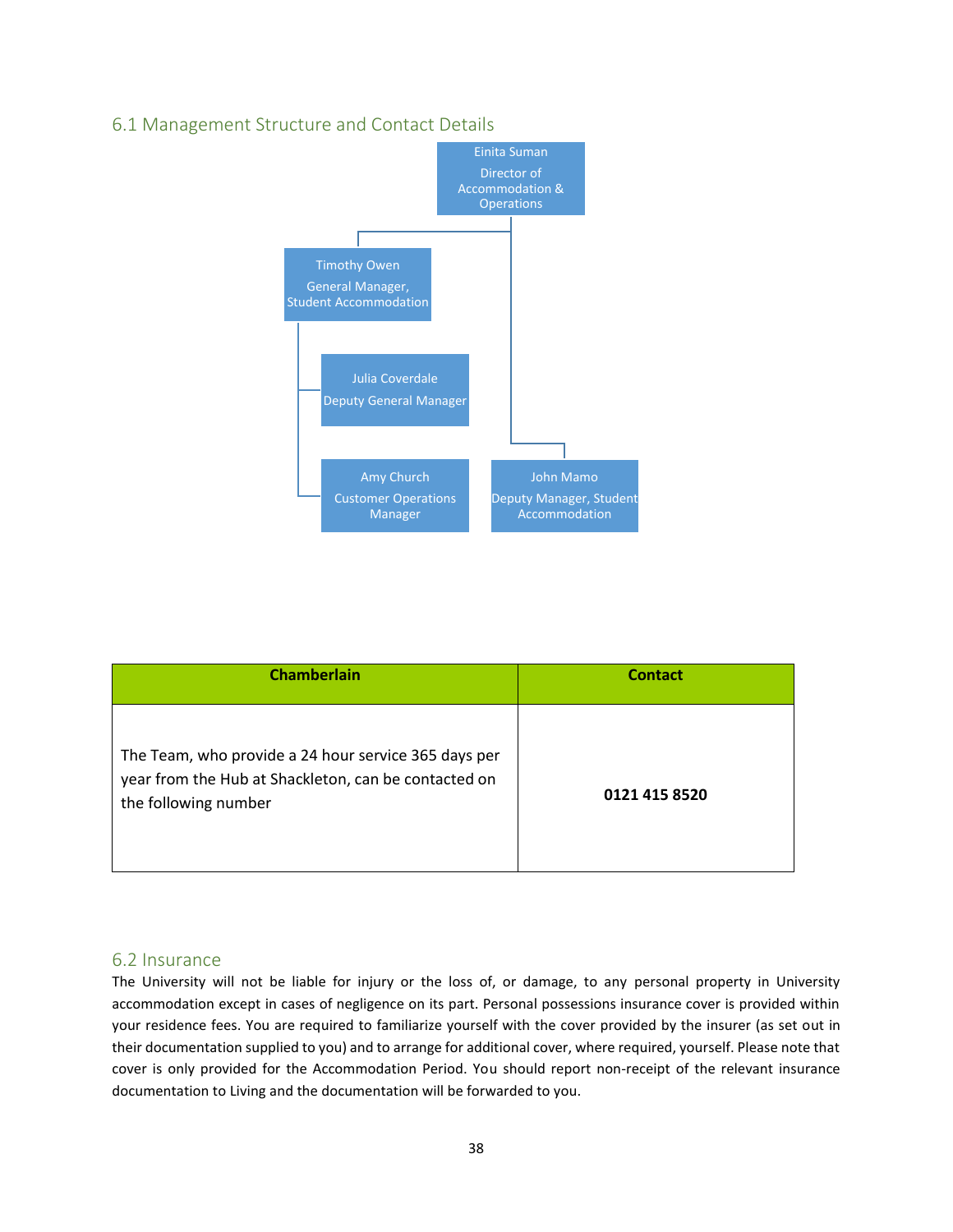The personal possessions insurance which is included in your residence fee is core cover insurance with Endsleigh Insurance. This provides core cover including desktop and laptop computers in your room. Insurance cover is only provided for the accommodation contract period which applies to your Accommodation.

For further details regarding what core insurance cover is provided and whether you wish to extend the cover please go to

[www.endsleigh.co.uk/student/your-student-cover/?HHRef=HH1151](http://www.endsleigh.co.uk/student/your-student-cover/?HHRef=HH1151)

## 6C Contractual relationship

## 6.3 Accommodation contract

You will have received your Accommodation contract with your offer which you should have signed and returned to Living This is a legally binding contract which sets out the University's obligations and your obligations as a resident. You are advised to read these terms and conditions carefully so that you are aware of the contractual relationship between the University and yourself. If you have any queries regarding the terms and conditions please contact Living.

A copy of the Accommodation contract is available at

### [www.birmingham.ac.uk/study/accommodation/Our-Services/Contracts-Inventories-and-Facilities.aspx](http://www.birmingham.ac.uk/study/accommodation/Our-Services/Contracts-Inventories-and-Facilities.aspx)

The Accommodation contract sets out the terms and conditions of occupation and the relationship between yourself and the University of Birmingham. As part of this relationship we are legally obliged to observe your privacy under the Data Protection Act 1998.

Under the terms of this Act we are not allowed to share with a third party any of your personal information or details unless you sign a Disclosure of Information Form giving your permission for us to do so. If we are contacted by a third party, including your parent(s) we will explain this and send them a Disclosure of Information Form to send to you to complete and return to the Village reception or Living.

This 3rd Party Disclosure Form is available to download at

[www.birmingham.ac.uk/study/accommodation/contact-us.aspx](http://www.birmingham.ac.uk/study/accommodation/contact-us.aspx)

## 7. Student Support

## Welfare

## Student Mentor Scheme

The Student Mentor Scheme provides advice and guidance to all students whilst living in University accommodation. The Scheme can help with a variety of areas including:

- Shared living and accommodation related matters
- Academic issues
- Budgeting
- General wellbeing whilst living and studying at the University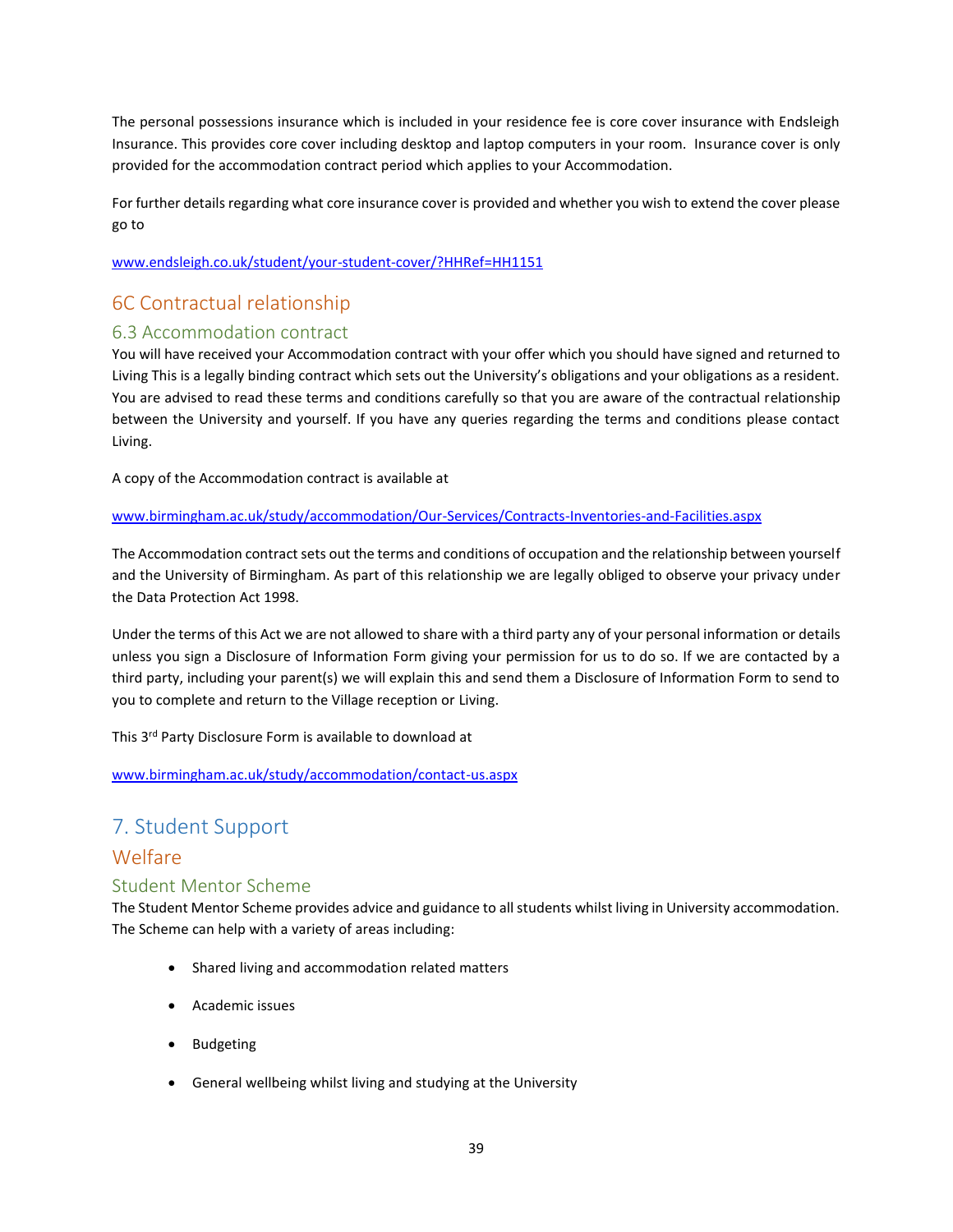The scheme offers a variety of services to students throughout the academic year. This includes individual mentoring support, workshops, mediation to help students work through any flat problems and help when students decide to move into a house after their first year. In addition, students will receive useful information to help tackle important issues.

The Student Mentor Scheme also provides Welcome Team which will assist students upon arrival with moving into University accommodation and who will conduct flat welcome meetings during Welcome Week. They will also run a number of events and activities to help students settle into their time at University.

Students can access the service by email, telephone or social media to have a chat or arrange a virtual 1-2-1 appointment with a Student Mentor.

Tel: 0121 415 8568

Email: [mentorwelfare@guild.bham.ac.uk](mailto:mentorwelfare@guild.bham.ac.uk)

Web site: [www.guildofstudents.com/support/studentmentors](http://www.guildofstudents.com/support/studentmentors)

Facebook:<https://www.facebook.com/studentmentorscheme>

#### Instagram: studentmentors

The Student Mentor Office opening hours are Mon-Fri 16:00 – 20:00 during term time for online or phone support. Outside of these times students can contact their site staff/receptions for assistance. The Student Mentor Scheme can be accessed by students living in any University accommodation.

Mentors do not deal with repairs, lost keys or discipline matters of any kind. If you live in a residence the site staff will be able to assist you with these problems.

The Mentor Scheme Student Support Team are constantly seeking feedback to improve the service and would welcome any comments using the contact details above.

### Student Support

The University provides a wide range of support for its students. All students can expect to receive general support in developing their personal and academic potential from tutorial staff in their respective Schools / Departments.

For more information on Student Support go to [www.as.bham.ac.uk/support/](http://www.as.bham.ac.uk/support/) 

The Guild of Students also have a range of support and other services available for more information please go to [www.guildofstudents.com](http://www.guildofstudents.com/)

### Health

The University expects that you will register with a local general medical practitioner (GP) during your time at University. This is very important to ensure prompt treatment is available to you should you require it. This is in line with Department of Health guidance, which states that you should register with a GP near to where you spend the majority of the year. Your home town doctor will see you as a temporary resident during vacation periods if necessary.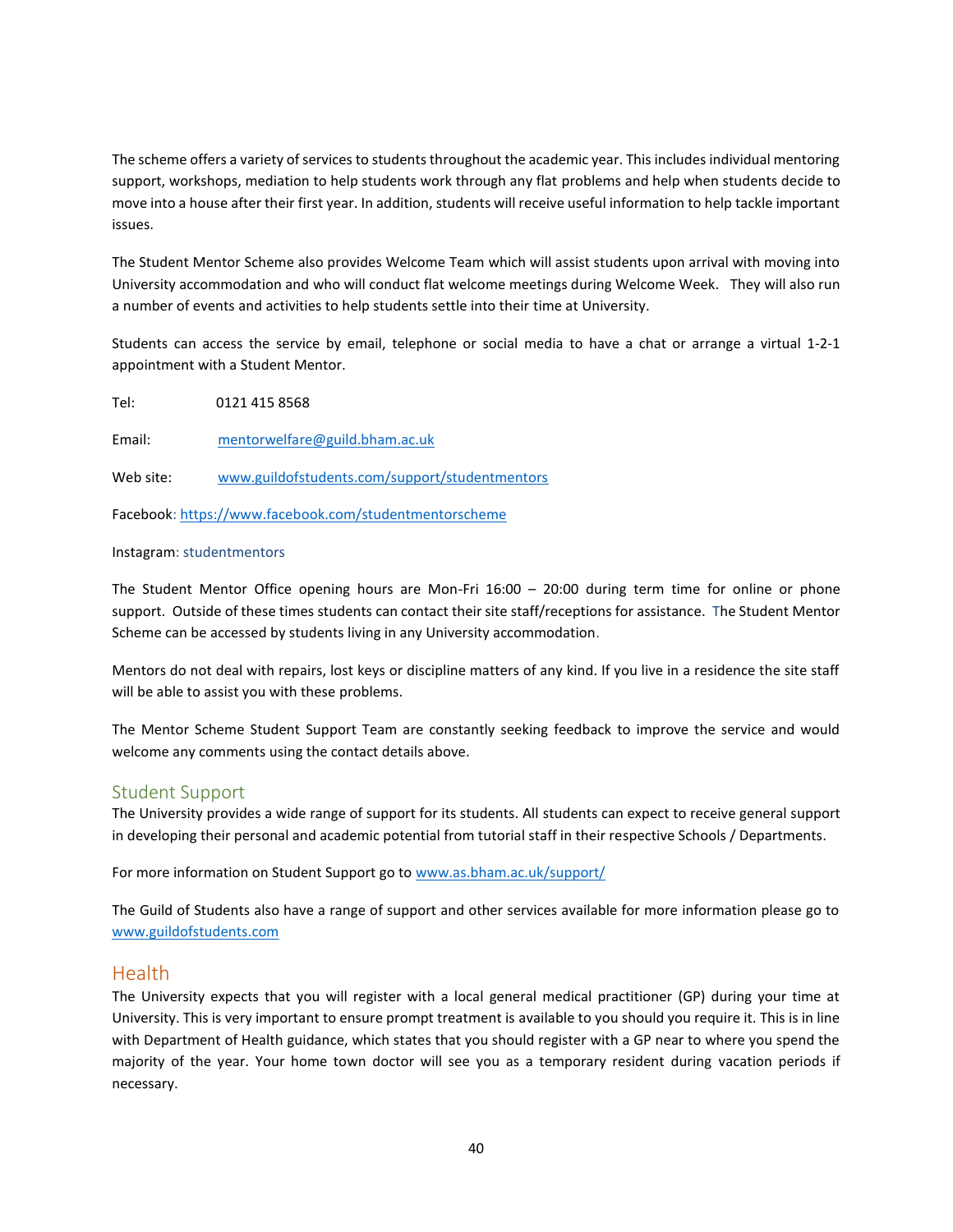Information regarding Medical Practices within easy reach of the campus and/or Student Accommodation will be available at ID Card collection, from the Academic and Student Administration Division Reception at all other times of the year or you can find out yourself which Doctors' Surgeries are close to your accommodation by visiting [www.nhs.uk](http://www.nhs.uk/) and doing a search for GPs in the "Near You" section.

For more general information about the University, finance, accommodation and study support I would recommend that you go to the link below, if you haven't already, as this is a useful reference tool which will be important throughout your time here.

[www.birmingham.ac.uk/welcome/index.aspx](http://www.birmingham.ac.uk/welcome/index.aspx)

[www.as.bham.ac.uk/support/](http://www.as.bham.ac.uk/support/)

## <span id="page-40-0"></span>8. Anti-Social Behavior and disciplinary procedures

## **Conduct**

Students are required to conduct themselves in a reasonable and proper manner at all times, both on and off campus. These values are essential to the functioning of an academic community and the University will take appropriate action where a proven breach of its discipline code has occurred.

Specific regulations apply to conduct in student accommodation where the communal nature of the accommodation makes it vital that the appropriate standard of behavior is maintained.

### Student Conduct

**The above policy sets out the principles and Regulations to be followed in cases of Student misconduct, including instances of misconduct, which do not take place on University property and will be considered alongside the accommodation contract, which outlines your responsibilities as a resident in our accommodation.** 

### <https://intranet.birmingham.ac.uk/as/registry/policy/conduct/discipline/index.aspx>

The University has a responsibility to uphold the law and therefore any illegal activity brought to the attention of the University authorities may lead to prosecution by the police or to disciplinary action by the University, or both. The University operates a clearly defined disciplinary framework, which deals with behaviour which may not be illegal but which is unacceptable.

Breach of the Accommodation Contract is considered to be unacceptable behaviour. For more details go to

### <https://intranet.birmingham.ac.uk/as/registry/legislation/codesofpractice/index.aspx>

The University legislation, which defines the disciplinary framework, is in two parts. These are Ordinance 5.5, 5.6 (where fitness to practice applies) and Regulation 5.10. All University legislation is published electronically on the University website

<https://intranet.birmingham.ac.uk/as/registry/legislation/index.aspx>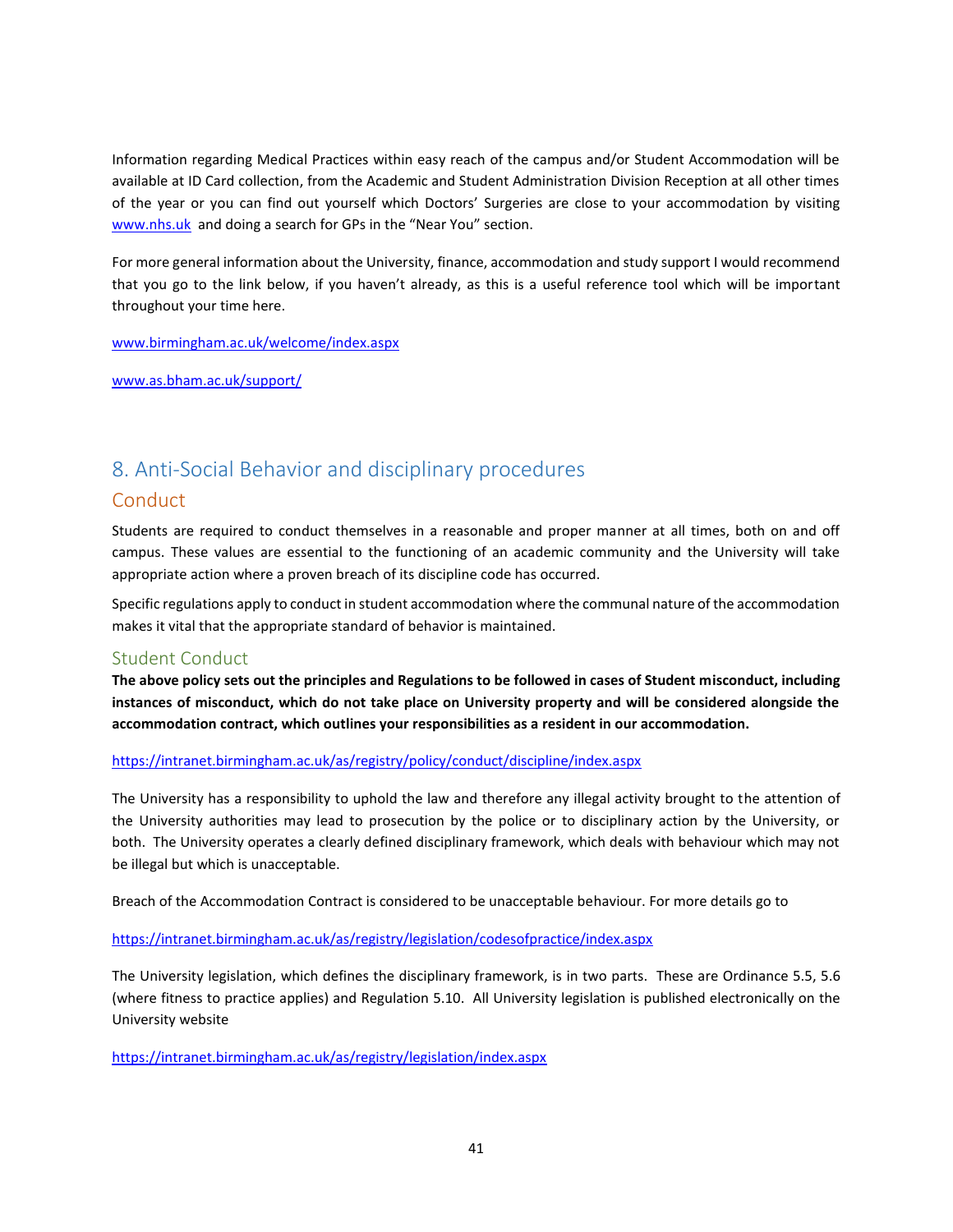## Care of premises and surroundings

- a. You must not use or install any cooking, heating, washing, drying or refrigeration appliances in the Accommodation which have not been supplied by the University, unless permitted to do so in writing by the University.
- b. You must keep your study bedroom clean and tidy and this includes any en-suite facilities provided.
- c. You must ensure that all refuse is safely disposed of each week on the appropriate refuse collection day. All rubbish and kitchen waste must be put into sealed bags and placed in the containers provided for refuse disposal.
- d. When the Accommodation is shared by a group of students, the cleaning of the communal areas, including the kitchen, is the joint responsibility of the residents of that Accommodation. It is suggested that a weekly cleaning rota is the best way of ensuring that the Accommodation is kept clean.
- e. You must defrost fridge/freezers regularly, preferably at least once every term.

**Disciplinary action may be taken against any student who fails to abide by these conditions** and the University reserves the right to arrange for cleaning and to charge you a fair and reasonable amount to cover its administrative and cleaning costs in doing so.

## Behaviour

- You must NOT keep, bring, use or allow the following into the Residence or the Accommodation
- any unlawful drugs or other such substances including any controlled drugs listed in the Misuse of Drugs Act 1971
- firearms, airguns, combat knives or other dangerous weapons of any sort
- gaming machines, pool tables, juke boxes or similar such items road signs, traffic cones, shopping trolleys or the like
- You must not to use the Accommodation for any reason other than your own private residential use.
- You must not gamble in the Residence
- You must not keep pets or other animals in your Accommodation
- You must ensure that no disturbance, inconvenience, nuisance or annoyance is caused to any other resident(s) in the Residence or the neighbouring vicinity by any form of antisocial behaviour by you or your authorised guests in the Accommodation. You must keep noise to a minimum, both during the daytime and particularly at night i.e. between the hours of 11.00 p.m. and 8.00 a.m.
- You must comply with the University's rules/requests regarding antisocial behaviour. You must comply with all current University legislation, which is freely available on the University website <https://intranet.birmingham.ac.uk/as/registry/legislation/index.aspx>